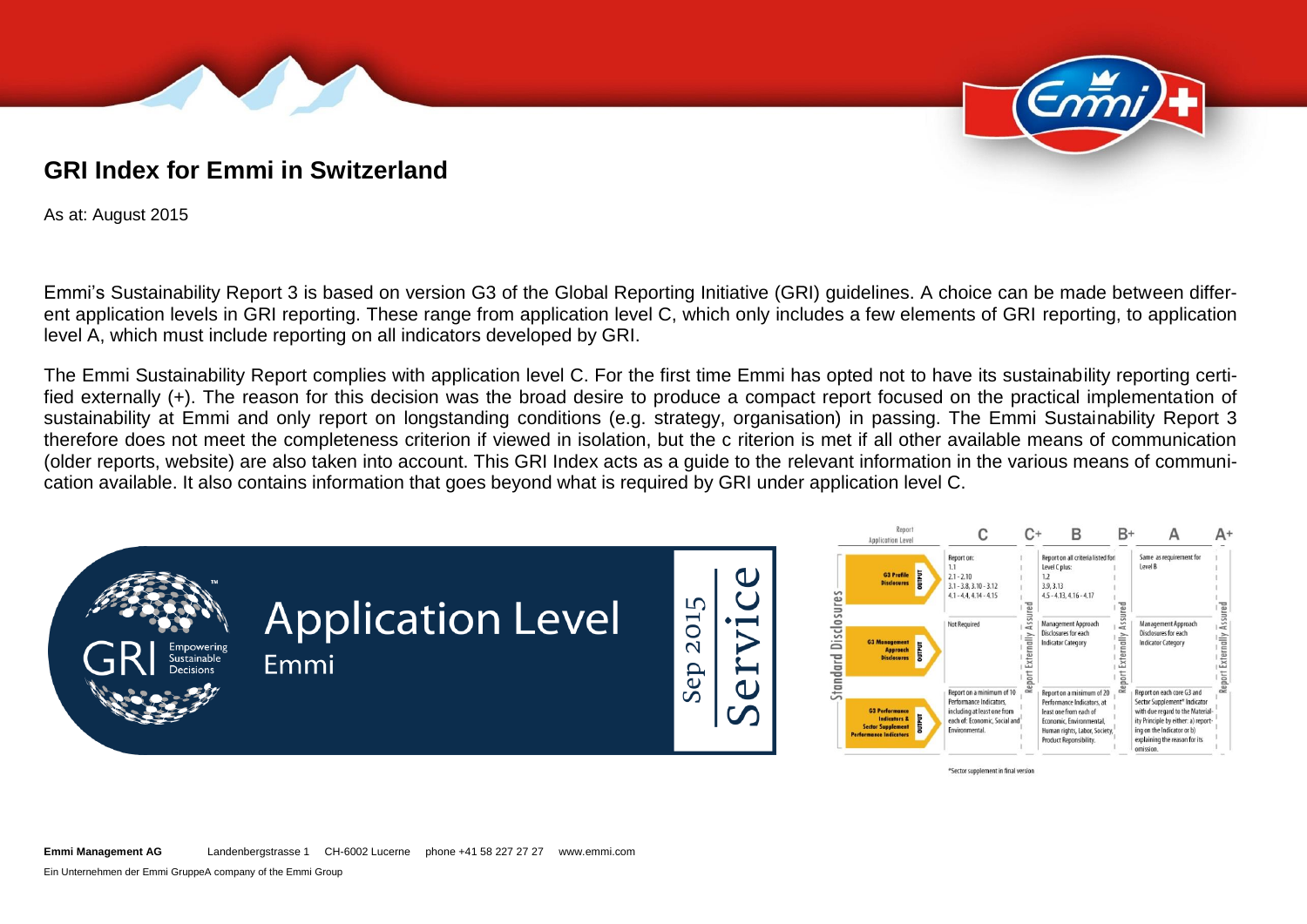## **List of abbreviations**

| SR <sub>3</sub> | Third edition of the Emmi Sustainability Report (published in summer 2015)  |
|-----------------|-----------------------------------------------------------------------------|
| SR <sub>2</sub> | Second edition of the Emmi Sustainability Report (published in autumn 2013) |
| SR <sub>1</sub> | First edition of the Emmi Sustainability Report (published in summer 2011)  |
| AR 2014         | Report on financial year 2014 (published in March 2015)                     |
| AR 2013         | Report on financial year 2013 (published in March 2014)                     |
| SP 2014         | Emmi Short Profile 2015 (published in May 2015)                             |
| n.i.            | not specified                                                               |
| n.r.            | not relevant                                                                |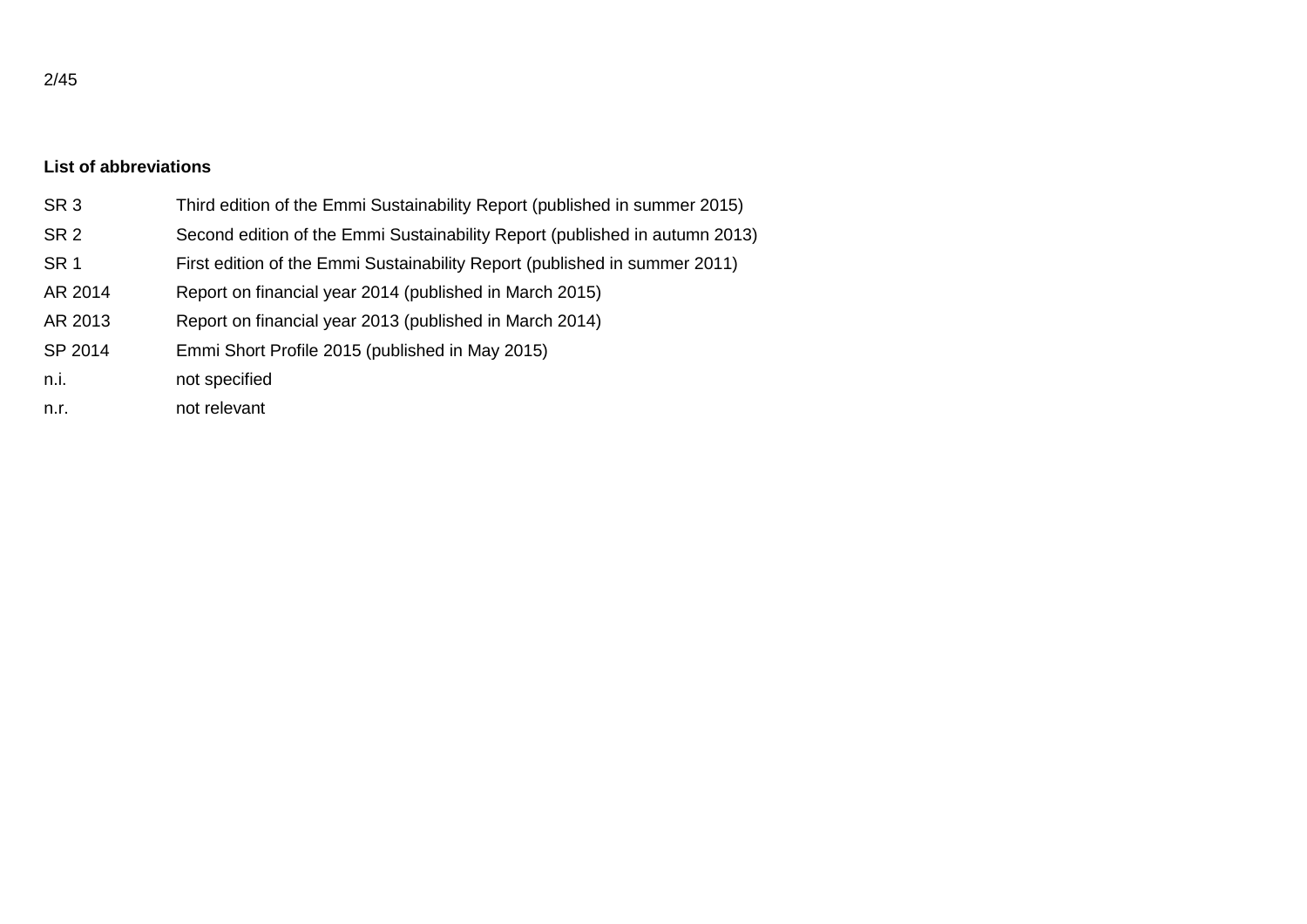*Pre-defined indicators to comply with GRI reporting level C: 1.1*

| GRI no. | <b>Reporting element</b>                                                                                                                                                                                    | Link           | <b>Comments</b> |
|---------|-------------------------------------------------------------------------------------------------------------------------------------------------------------------------------------------------------------|----------------|-----------------|
| 1.1     | Statement from the most senior decisionmaker of the or-<br>ganization (e.g., CEO, chair, or equivalent senior position)  <br>about the relevance of sustainability to the organization<br>and its strategy. | SR 3, p. 3     |                 |
| 1.2     | Description of key impacts, risks, and opportunities.                                                                                                                                                       | AR 2014, p. 73 |                 |
|         |                                                                                                                                                                                                             | AR 2013, p. 75 |                 |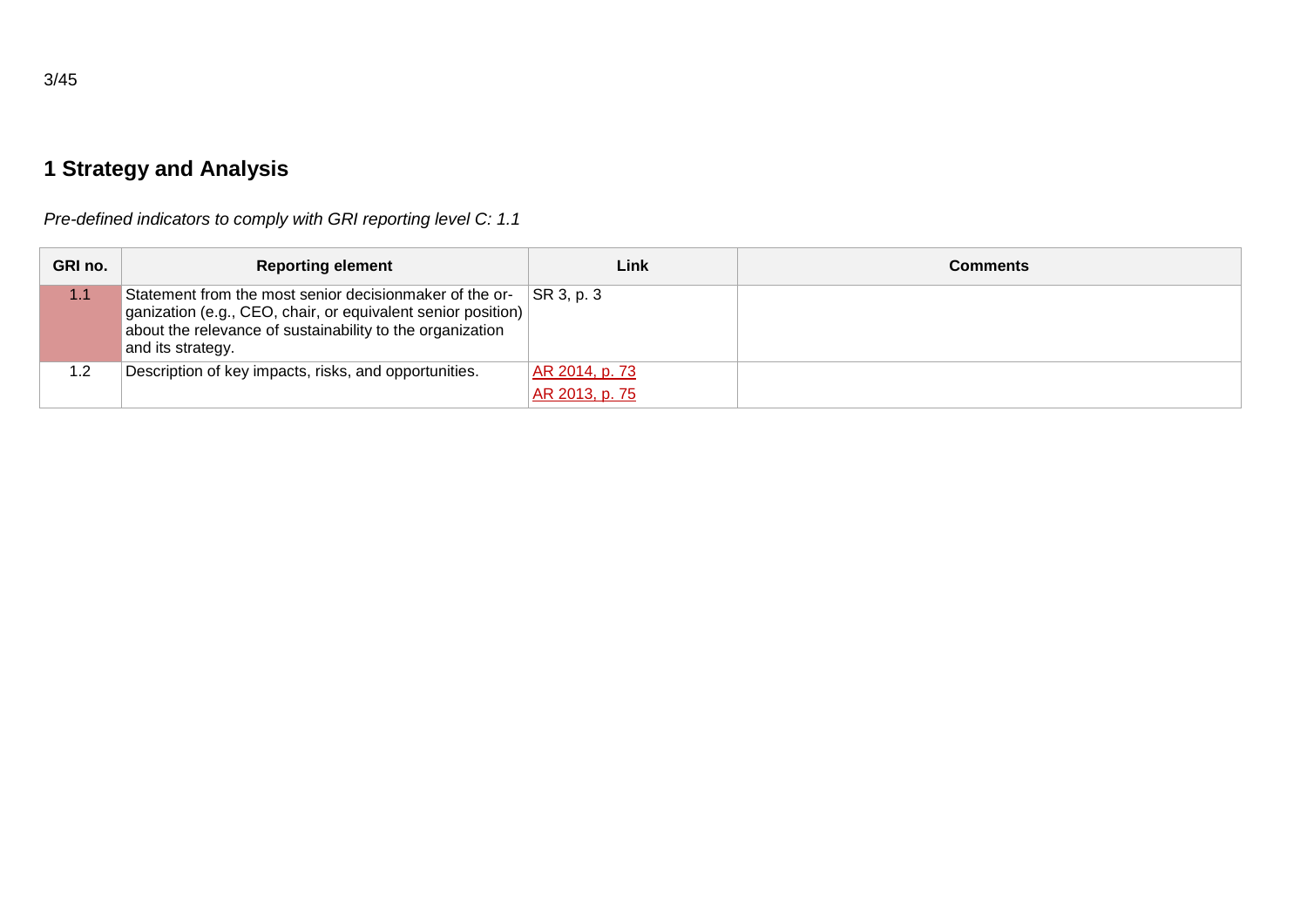*Pre-defined indicators to comply with GRI reporting level C: 2.1 to 2.10*

| <b>GRI</b><br>no. | <b>Reporting element</b> | Link                 |                                                                                                                                                                                                                                                                         |                            | <b>Comments</b>                                                                                                                                                                                                                                                                                                                                                                                                                                                                                                              |  |  |
|-------------------|--------------------------|----------------------|-------------------------------------------------------------------------------------------------------------------------------------------------------------------------------------------------------------------------------------------------------------------------|----------------------------|------------------------------------------------------------------------------------------------------------------------------------------------------------------------------------------------------------------------------------------------------------------------------------------------------------------------------------------------------------------------------------------------------------------------------------------------------------------------------------------------------------------------------|--|--|
| 2.1               | Name of the organization | AR 2014 p. 75-78, 84 | Emmi.                                                                                                                                                                                                                                                                   |                            |                                                                                                                                                                                                                                                                                                                                                                                                                                                                                                                              |  |  |
|                   |                          | AR 2013 p. 76-79, 85 | In the context of this Sustainability Report, this term refers to the holding company Emmi AG as well as its<br>Swiss sites and subsidiaries. An overview of all Swiss Emmi Group and associated companies can be<br>found in the 2014 Annual Report (pages 75 and 84). |                            |                                                                                                                                                                                                                                                                                                                                                                                                                                                                                                                              |  |  |
|                   |                          |                      | From a sustainability perspective, however, it makes sense to look at sites (rather than legal entities):                                                                                                                                                               |                            |                                                                                                                                                                                                                                                                                                                                                                                                                                                                                                                              |  |  |
|                   |                          |                      | Location                                                                                                                                                                                                                                                                | <b>Number of employees</b> | <b>Activitie</b>                                                                                                                                                                                                                                                                                                                                                                                                                                                                                                             |  |  |
|                   |                          |                      | Ostermundigen                                                                                                                                                                                                                                                           | 595                        | Production, central services (Supply Chain Management, quality mngt,<br>security mngt, environmental mngt, IT)                                                                                                                                                                                                                                                                                                                                                                                                               |  |  |
|                   |                          |                      | Emmen                                                                                                                                                                                                                                                                   | 536                        | Development and production of fresh products, production and matu-<br>ration of cheese                                                                                                                                                                                                                                                                                                                                                                                                                                       |  |  |
|                   |                          |                      | Suhr                                                                                                                                                                                                                                                                    | 349                        | Production of dairy products                                                                                                                                                                                                                                                                                                                                                                                                                                                                                                 |  |  |
|                   |                          |                      | Kirchberg                                                                                                                                                                                                                                                               | 326                        | Pre-packaging of cheese, central services (export)                                                                                                                                                                                                                                                                                                                                                                                                                                                                           |  |  |
|                   |                          |                      | Lucerne                                                                                                                                                                                                                                                                 | 206                        | Headquarter: central services (e.g. sales, marketing, HR)                                                                                                                                                                                                                                                                                                                                                                                                                                                                    |  |  |
|                   |                          |                      | Dagmersellen                                                                                                                                                                                                                                                            | 195                        | Production of milk powder and fresh cheese                                                                                                                                                                                                                                                                                                                                                                                                                                                                                   |  |  |
|                   |                          |                      | Langnau im Emmental                                                                                                                                                                                                                                                     | 160                        | Production of fondue and processed cheese                                                                                                                                                                                                                                                                                                                                                                                                                                                                                    |  |  |
|                   |                          |                      | Schlieren                                                                                                                                                                                                                                                               | 128                        | Trade                                                                                                                                                                                                                                                                                                                                                                                                                                                                                                                        |  |  |
|                   |                          |                      | Bischofszell                                                                                                                                                                                                                                                            | 109                        | Molkerei Biedermann: production of organic dairy and fresh products                                                                                                                                                                                                                                                                                                                                                                                                                                                          |  |  |
|                   |                          |                      | Zollikofen                                                                                                                                                                                                                                                              | 74                         | Baumann Käse: cheese trade<br>Maturation of cheese (Emmentaler AOP)                                                                                                                                                                                                                                                                                                                                                                                                                                                          |  |  |
|                   |                          |                      | Kaltbach                                                                                                                                                                                                                                                                | 50                         | Maturation of cheese, production of goat milk cheese (fresh and ma-<br>tured)                                                                                                                                                                                                                                                                                                                                                                                                                                                |  |  |
|                   |                          |                      | Landquart                                                                                                                                                                                                                                                               | 41                         | Production and maturation of cheese (Bündner Bergkäse, Swiss type<br>cheese)                                                                                                                                                                                                                                                                                                                                                                                                                                                 |  |  |
|                   |                          |                      | Moudon                                                                                                                                                                                                                                                                  | 25                         | Maturation of cheese (Le Gruyère AOP)                                                                                                                                                                                                                                                                                                                                                                                                                                                                                        |  |  |
|                   |                          |                      | Gossau SG                                                                                                                                                                                                                                                               | 23                         | Maturation of cheese (Appenzeller®, Tilsiter)                                                                                                                                                                                                                                                                                                                                                                                                                                                                                |  |  |
|                   |                          |                      | <b>Bever</b>                                                                                                                                                                                                                                                            | 16                         | Lataria Engiadinaisa: Production of cheese, dairy and fresh products                                                                                                                                                                                                                                                                                                                                                                                                                                                         |  |  |
|                   |                          |                      |                                                                                                                                                                                                                                                                         |                            | Others: Berne (cheese shop «Chäsbueb»), Courgenay, Develier (cheese dairies), Flawil, Hunzenschwil (warehouses), Frenkendorf<br>(production of cheese, dairy and fresh products), Koppigen (cheese dairy), Lucerne (maturation of cheese), Maienfeld (warehouse),<br>Olten (cheese shop «Chäsbueb»), Quartino (warehouse), Rain (cheese dairy), Rothrist (warehouse), Sarnen, Schlierbach (cheese<br>dairies), Stein (Appenzeller® show cheese dairy), Wittenbach (maturation of cheese), Zofingen (central project office). |  |  |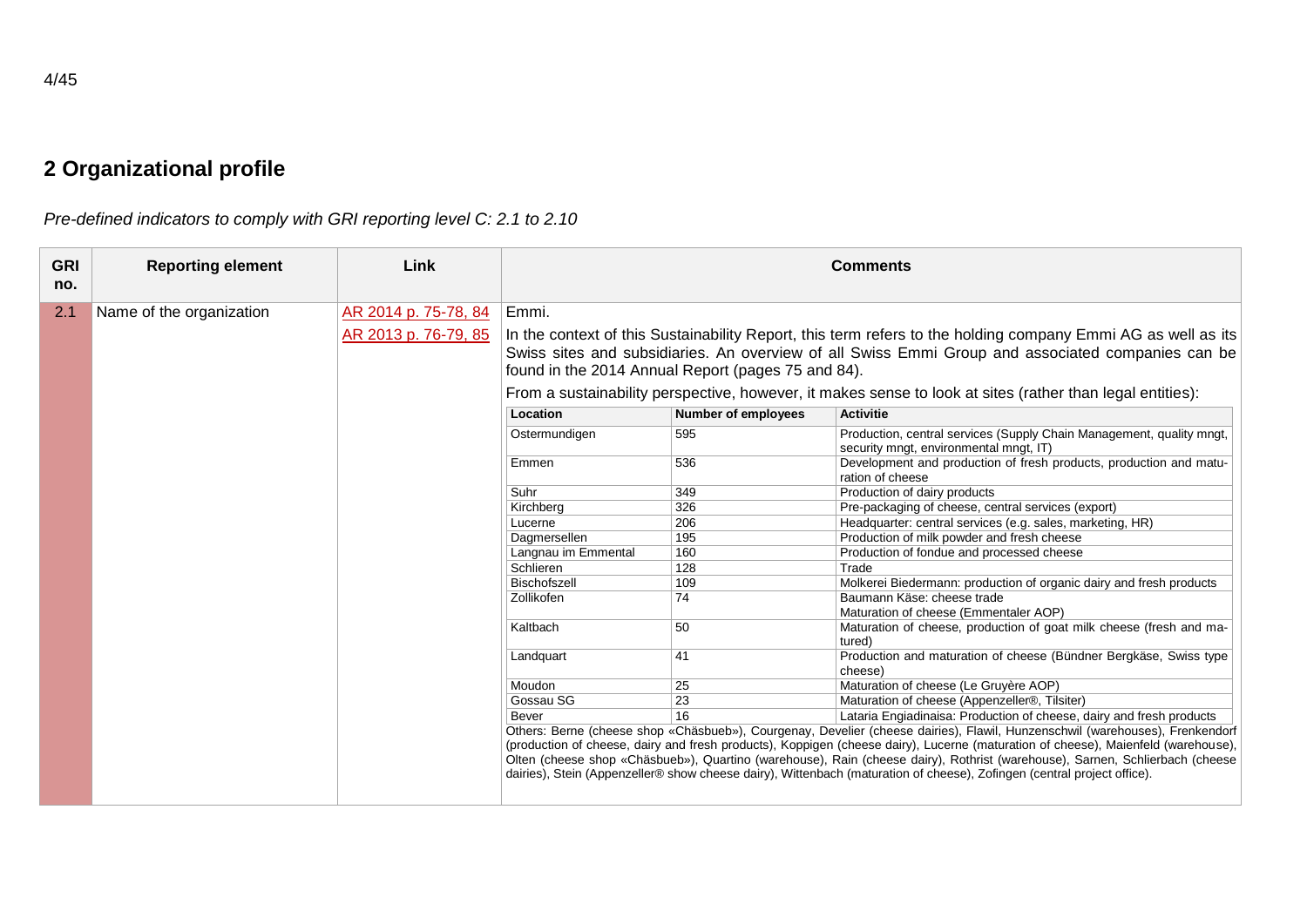| <b>GRI</b><br>no. | <b>Reporting element</b>                     | Link                 | <b>Comments</b>                                                                                                                                                                                                                                                                                                                                                                                                                                                                                                                                                                                                  |
|-------------------|----------------------------------------------|----------------------|------------------------------------------------------------------------------------------------------------------------------------------------------------------------------------------------------------------------------------------------------------------------------------------------------------------------------------------------------------------------------------------------------------------------------------------------------------------------------------------------------------------------------------------------------------------------------------------------------------------|
| $2.2^{\circ}$     | Primary brands, products, and/or<br>services | Online product world | Emmi offers a full range of dairy products in Switzerland. These comprise:<br>Dairy products: milk, cream and butter<br>Cheese<br>Fresh products: yogurt, milk drinks<br>Fresh cheese<br>Milk powder<br>Emmi manufactures both brand products and private label products of retailers and wholesalers in its<br>Swiss production sites. It also produces commodities (mainly butter and milk powder) for the domestic and<br>foreign food industry (e.g. the chocolate industry).<br>In addition to distributing its own products, Emmi also manages a wide range of goods and provides logis-<br>tics services. |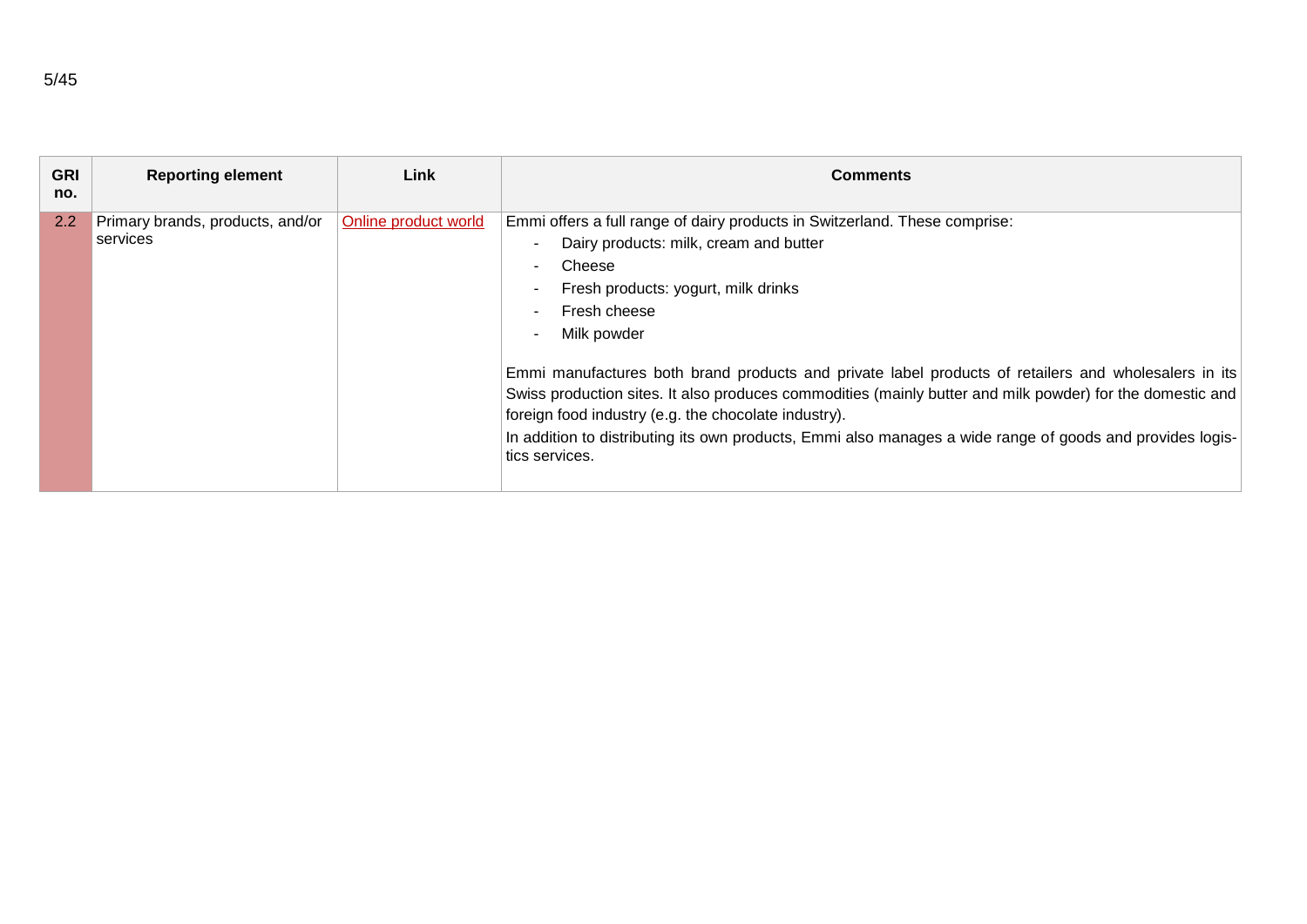| <b>GRI</b><br>no. | <b>Reporting element</b>                                                                                                                   | Link              |                                                                                                                                                                                                                                                                                                                                                                                                                                                                                                                                                                                                           | <b>Comments</b>                                                            |                                                                         |  |
|-------------------|--------------------------------------------------------------------------------------------------------------------------------------------|-------------------|-----------------------------------------------------------------------------------------------------------------------------------------------------------------------------------------------------------------------------------------------------------------------------------------------------------------------------------------------------------------------------------------------------------------------------------------------------------------------------------------------------------------------------------------------------------------------------------------------------------|----------------------------------------------------------------------------|-------------------------------------------------------------------------|--|
| 2.3               | Operational structure of the or-<br>ganization, including main divi-<br>sions, operating companies, sub-<br>sidiaries, and joint venturep. | AR 2014 p. 14, 24 | The Emmi holding company has the legal form of a stock corporation. In ac-cordance with the require-<br>ments of the Swiss Code of Obligations, the share-holders' meeting is the highest organ. The nine-<br>member Board of Directors has been chaired by Konrad Graber since 2009. Urs Riedener has held the<br>position of CEO since 2008 and heads the ten-member Group Management.<br>The company was restructured with effect from 1 January 2014 to take account of Emmi's increasing in-<br>ternationalisation. Whereas international activities were previously represented at Group Management |                                                                            |                                                                         |  |
|                   |                                                                                                                                            |                   | level via an International business unit, and given equal weighting, they are now represented by the heads<br>of business division Europe and business division Americas, while business division Switzerland now has<br>just one Group Management representative rather than four as previously. These are now part of the Ex-<br>ecutive Board Switzerland and act as the extended Group Management.<br>Group structure                                                                                                                                                                                 |                                                                            |                                                                         |  |
|                   |                                                                                                                                            |                   |                                                                                                                                                                                                                                                                                                                                                                                                                                                                                                                                                                                                           | CEO                                                                        |                                                                         |  |
|                   |                                                                                                                                            |                   |                                                                                                                                                                                                                                                                                                                                                                                                                                                                                                                                                                                                           |                                                                            |                                                                         |  |
|                   |                                                                                                                                            |                   | <b>Corporate Development</b>                                                                                                                                                                                                                                                                                                                                                                                                                                                                                                                                                                              |                                                                            | Finance & Controlling/Legal                                             |  |
|                   |                                                                                                                                            |                   | <b>International Operations</b>                                                                                                                                                                                                                                                                                                                                                                                                                                                                                                                                                                           |                                                                            | <b>Human Resources</b>                                                  |  |
|                   |                                                                                                                                            |                   | <b>Quality Management</b>                                                                                                                                                                                                                                                                                                                                                                                                                                                                                                                                                                                 |                                                                            | <b>Corporate Communications &amp; IR</b>                                |  |
|                   |                                                                                                                                            |                   | Switzerland<br><b>Global Categories &amp; Marketing</b><br>Drinks, cheese specialities, spoonable, desserts<br><b>Global Trading Model</b>                                                                                                                                                                                                                                                                                                                                                                                                                                                                | Europe<br>Belgium, Germany, United Kingdom,<br>Italy, Netherlands, Austria | <b>Americas</b><br>Chile, France, Canada, Spain, Tunisia,<br><b>USA</b> |  |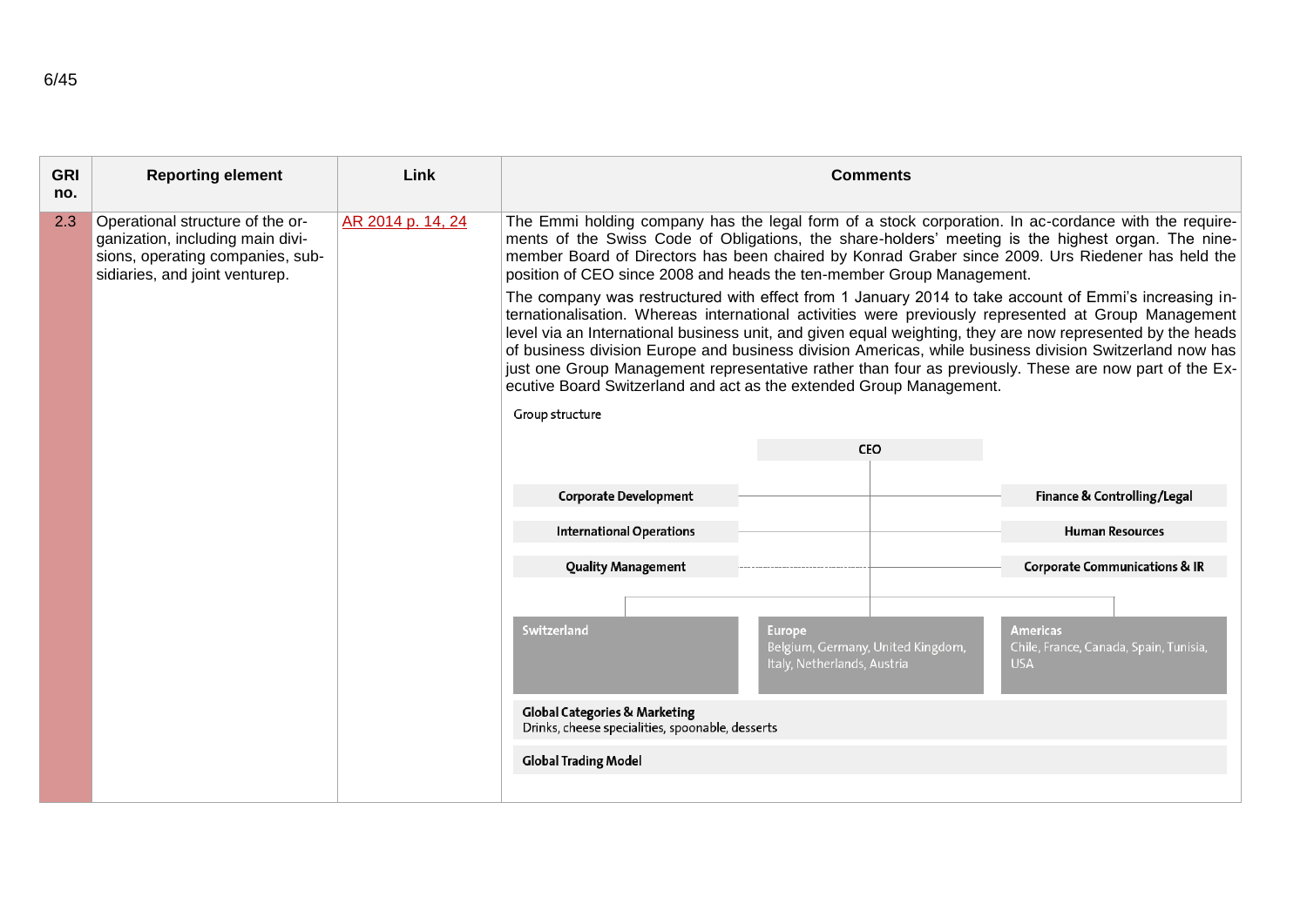| <b>GRI</b><br>no. | <b>Reporting element</b>                                                                                                                                                                                          | Link                        |                                                         |                                          | <b>Comments</b>                                                                                  |                                         |                                                                                                                                                                                                                         |
|-------------------|-------------------------------------------------------------------------------------------------------------------------------------------------------------------------------------------------------------------|-----------------------------|---------------------------------------------------------|------------------------------------------|--------------------------------------------------------------------------------------------------|-----------------------------------------|-------------------------------------------------------------------------------------------------------------------------------------------------------------------------------------------------------------------------|
| 2.3               | Continuation                                                                                                                                                                                                      |                             | Group structure                                         |                                          | <b>Konrad Graber</b><br>Chairman of the Board<br>Urs Riedener*<br><b>Chief Executive Officer</b> |                                         | * Member of Group Management<br>Member of the extended Group Management:<br>- Othmar Dubach: Dairy Products & Cheese<br>Switzerland<br>- Max Peter: Trade & SCM Switzerland<br>- Markus Willimann: Industry Switzerland |
|                   |                                                                                                                                                                                                                   |                             |                                                         | Natalie Rüedi*<br><b>Human Resources</b> |                                                                                                  | Jörg Riboni*<br>Chief Financial Officer |                                                                                                                                                                                                                         |
|                   |                                                                                                                                                                                                                   |                             | Robin Barraclough*<br>Global Categories &<br>Marketing  | Robert Muri*<br>Switzerland              |                                                                                                  | Matthias Kunz*<br>Americas              | Marc Heim*<br>Europe                                                                                                                                                                                                    |
| 2.4               | Location of organization's head-<br>quarters                                                                                                                                                                      |                             | Lucerne (Switzerland)                                   |                                          |                                                                                                  |                                         |                                                                                                                                                                                                                         |
| 2.5               | Number of countries where the<br>organization operates, and names<br>of countries with either major op-<br>erations or that are specifically<br>relevant to the sustainability is-<br>sues covered in the report. | AR 2014 S. 75-78, 84        | Germany, Italy, Netherlands, Spain, Tunisia and the US. |                                          |                                                                                                  |                                         | Outside of Switzerland, Emmi operates production facilities (Group or associated companies) in Chile,                                                                                                                   |
| 2.6               | Nature of ownership and legal<br>form                                                                                                                                                                             | SR 3 p. 17<br>AR 2014 S. 85 | Local Caps segment on the SWX Swiss Exchange.           |                                          |                                                                                                  |                                         | Emmi Schweiz AG (holding company) is a stock corporation under Swiss law. Its shares are listed in the                                                                                                                  |
|                   |                                                                                                                                                                                                                   |                             | of Article 20 of the SESTA.                             |                                          |                                                                                                  |                                         | The majority of shares (62.6 %) are held by ZMP Invest AG/Lucerne, the Zentralschweizer Milchkäufer-<br>verband/Willisau and the MIBA Milchverband der Nordwestschweiz/Basel. They form a group in the sense            |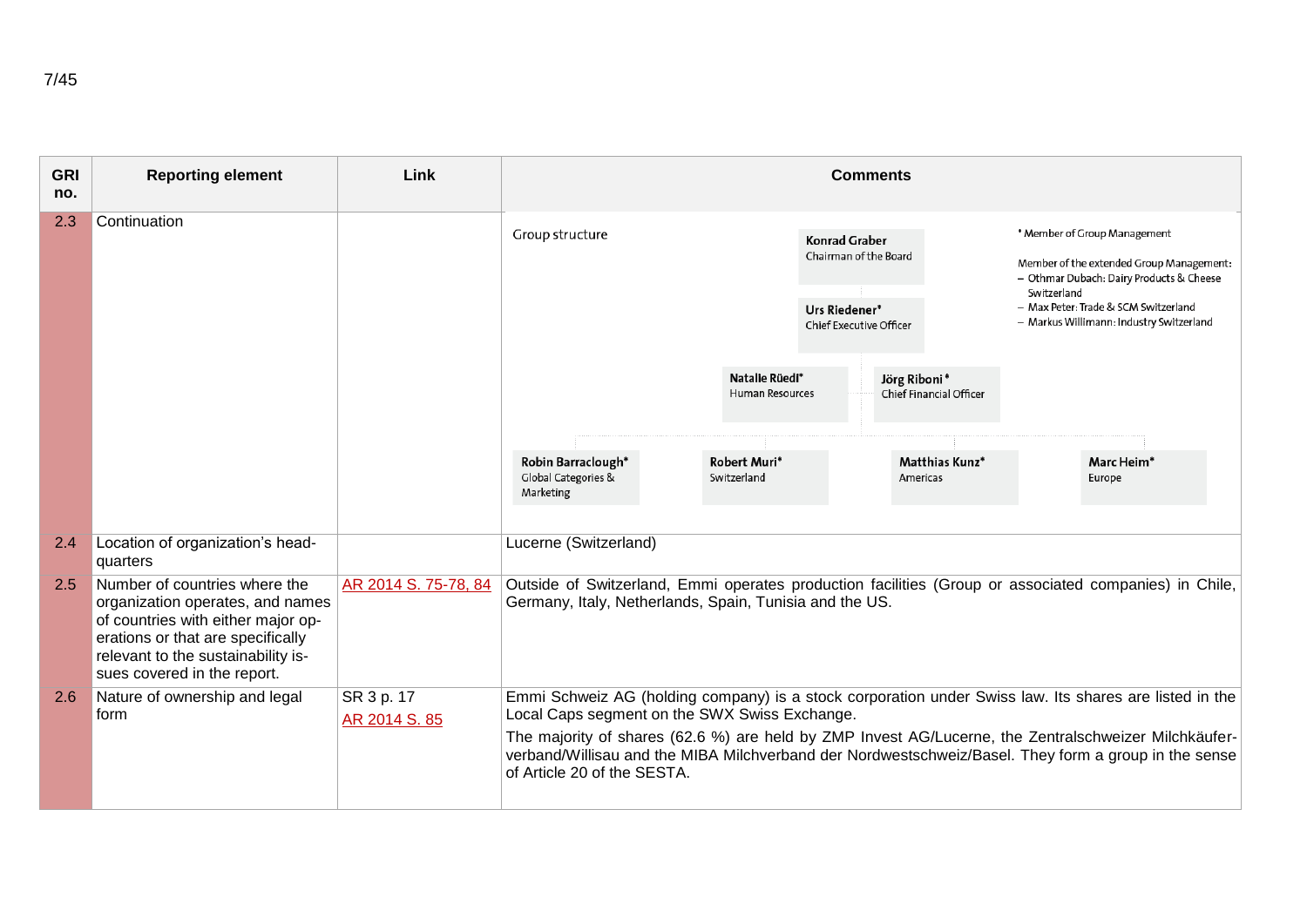| <b>GRI</b><br>no. | <b>Reporting element</b>                                                                        | Link                                             | <b>Comments</b>                                                                                                                                                                                                                                                                                                                                                                                                                                                                                                                                                                                                                                                                                                                                                                                                                                                                                                                                                                                                               |
|-------------------|-------------------------------------------------------------------------------------------------|--------------------------------------------------|-------------------------------------------------------------------------------------------------------------------------------------------------------------------------------------------------------------------------------------------------------------------------------------------------------------------------------------------------------------------------------------------------------------------------------------------------------------------------------------------------------------------------------------------------------------------------------------------------------------------------------------------------------------------------------------------------------------------------------------------------------------------------------------------------------------------------------------------------------------------------------------------------------------------------------------------------------------------------------------------------------------------------------|
| 2.7               | Markets served                                                                                  | SR 3 p. 39<br>AR 2014 p. 69<br>SP 2014, p. 14-15 | Emmi offers a full range of dairy products in its home market of Switzerland. The company also exports<br>Swiss dairy products to around 60 countries. The Group also includes companies in Austria, Belgium,<br>Canada, Chile, France, Germany, Italy, the Netherlands, Spain, Tunisia, the UK and the US. These for-<br>eign companies are mainly distribution and trading companies.                                                                                                                                                                                                                                                                                                                                                                                                                                                                                                                                                                                                                                       |
| 2.8               | Scale of the reporting organization $AR$ 2014 p. 1                                              |                                                  | Key figures:<br>Net sales: CHF 3,404 million (2014)<br>Number of employees: around 5300 (30 June 2015)                                                                                                                                                                                                                                                                                                                                                                                                                                                                                                                                                                                                                                                                                                                                                                                                                                                                                                                        |
| 2.9               | Significant changes during the re-<br>porting period regarding size,<br>structure, or ownership | Media releases                                   | Acquisitions/increases of participations 2013/2014/2015 (until August)<br>January 2013: Acquisition of a 70 % share in AVH dairy trade BV (Bergen, NL)<br>April 2013: Acquisition of Käserei Studer AG (Hatswil, CH)<br>December 2013: Acquisition of a 25 % share in The Icelandic Milk and Skyr Corporation (New<br>York, USA)<br>January 2014: Acquisition of a 50 % share in Mexideli 2000 Holding SA de CV (Mexico-City, MEX)<br>August 2014: Increase of the participation in Gläserne Molkerei Gruppe (Dechow, DE) from 24 %<br>to 76 %.<br>December 2014: Increase of the participation in Emmi Fondue AG (Langnau i.E., CH) from 65 %<br>to 99 %<br>January 2015: Acquisition of the cheese business of J.L. Freeman (Boucherville, CDN)<br>Sold companies<br>April 2013: Sale of a 60 % share in Nutrifrais SA (Plan-les-Outates, CH)<br>October 2014: Sale of Trentinalatte S.p.A. (Roverè della Luna, IT)<br>December 2014: Sale of Emmi Penn Yan (Penn Yan, USA)<br>New Group structure as of January 2014 (2.3) |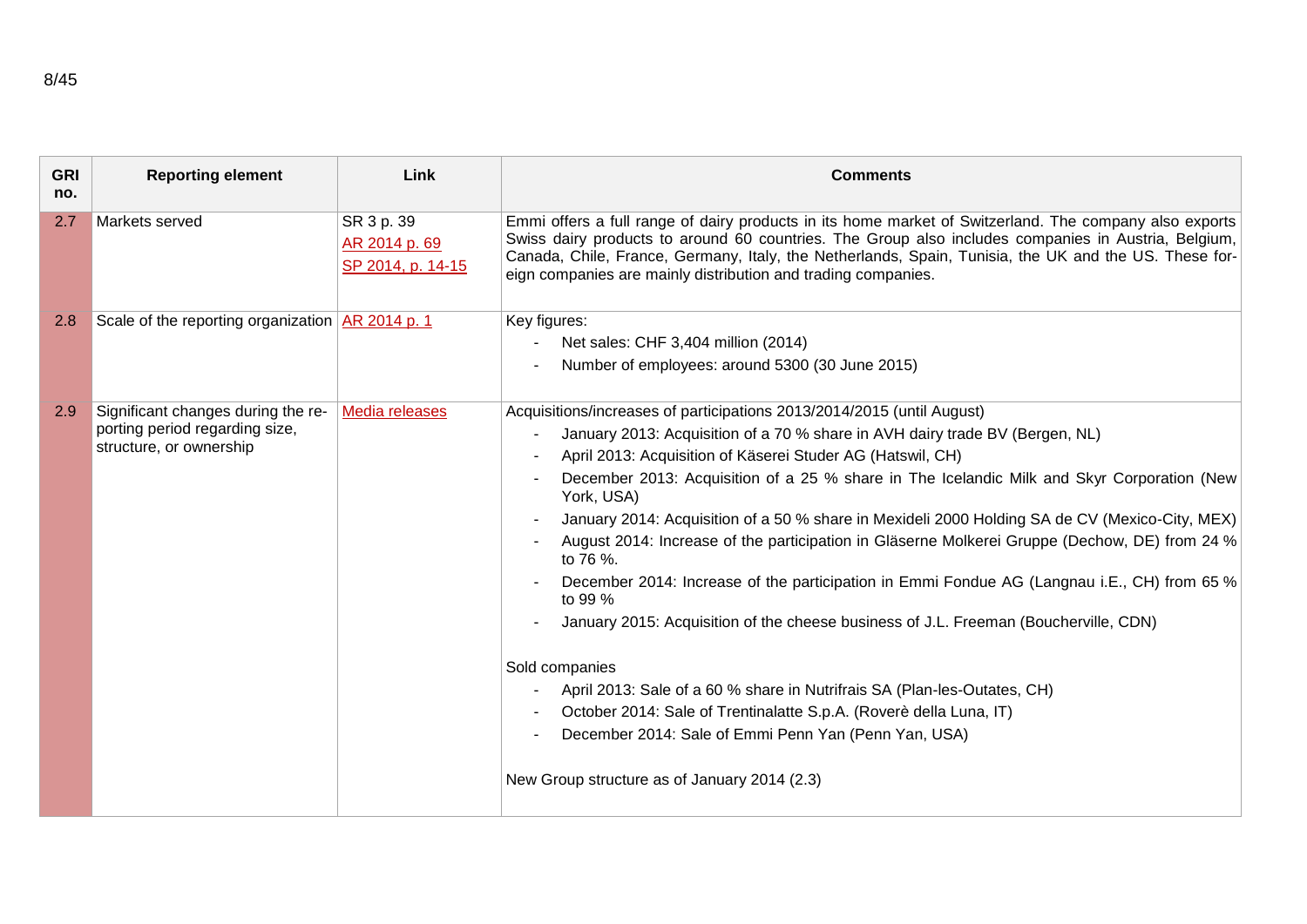| <b>GRI</b><br>no. | <b>Reporting element</b>                   | Link           | <b>Comments</b>                                                                                                                                                                                                                                                                                                                                                                                                                                                                                                                                                                                                                                                                                                                                                                                                                                                                                                                                                                                                                                                                                                                                                                                                                                                                                        |
|-------------------|--------------------------------------------|----------------|--------------------------------------------------------------------------------------------------------------------------------------------------------------------------------------------------------------------------------------------------------------------------------------------------------------------------------------------------------------------------------------------------------------------------------------------------------------------------------------------------------------------------------------------------------------------------------------------------------------------------------------------------------------------------------------------------------------------------------------------------------------------------------------------------------------------------------------------------------------------------------------------------------------------------------------------------------------------------------------------------------------------------------------------------------------------------------------------------------------------------------------------------------------------------------------------------------------------------------------------------------------------------------------------------------|
| 2.10              | Awards received in the reporting<br>period | Media releases | Awards for products 2013/2014/2015 (until August)<br>2013: Dairy Innovation Award für Emmi good day<br>2013: Nantwich International Cheese Show: 5 Auszeichnungen<br>2013: World Cheese Awards 2013: 17 Auszeichnungen<br>$\sim$<br>2013: Internationale Buttermeisterschaft - Goldmedaille in der Kategorie Sauerrahm für die Emmi<br>Butter, Siegerpreise in den Kategorien Mildgesäuerten und Süssrahmbutter<br>2013: Innovationspreis "Innova Klassiek" (Niederlande) für Emmi Fondue<br>$\overline{\phantom{a}}$<br>2014: World Cheese Awards 2014: 10 Auszeichnungen<br><b>Other Awards</b><br>2013: Reader's Digest "most trusted brands in Switzerland" – 1. place in the category milk prod-<br>ucts<br>2013: Tetra Pak World Top Performer - 1. place for Molkerei Biedermann in the category Tetra-<br>Top-One-Step-Opening-maschine<br>2013: Tetra Pak World Top Performer - 2. place for Suhr in the category Tetra-Top-One-Step-<br>Opening-maschine<br>2013: ICT Education & Training Award 2013 – 3. place in the category large companies<br>$\overline{\phantom{a}}$<br>2014: Reader's Digest " most trusted brands in Switzerland" – 1. place in the category milk prod-<br>ucts<br>2014: Whole Foods Supplier Award (Cypress Grove Chevre)<br>2014: Prodega: Best Partner'14: Gold |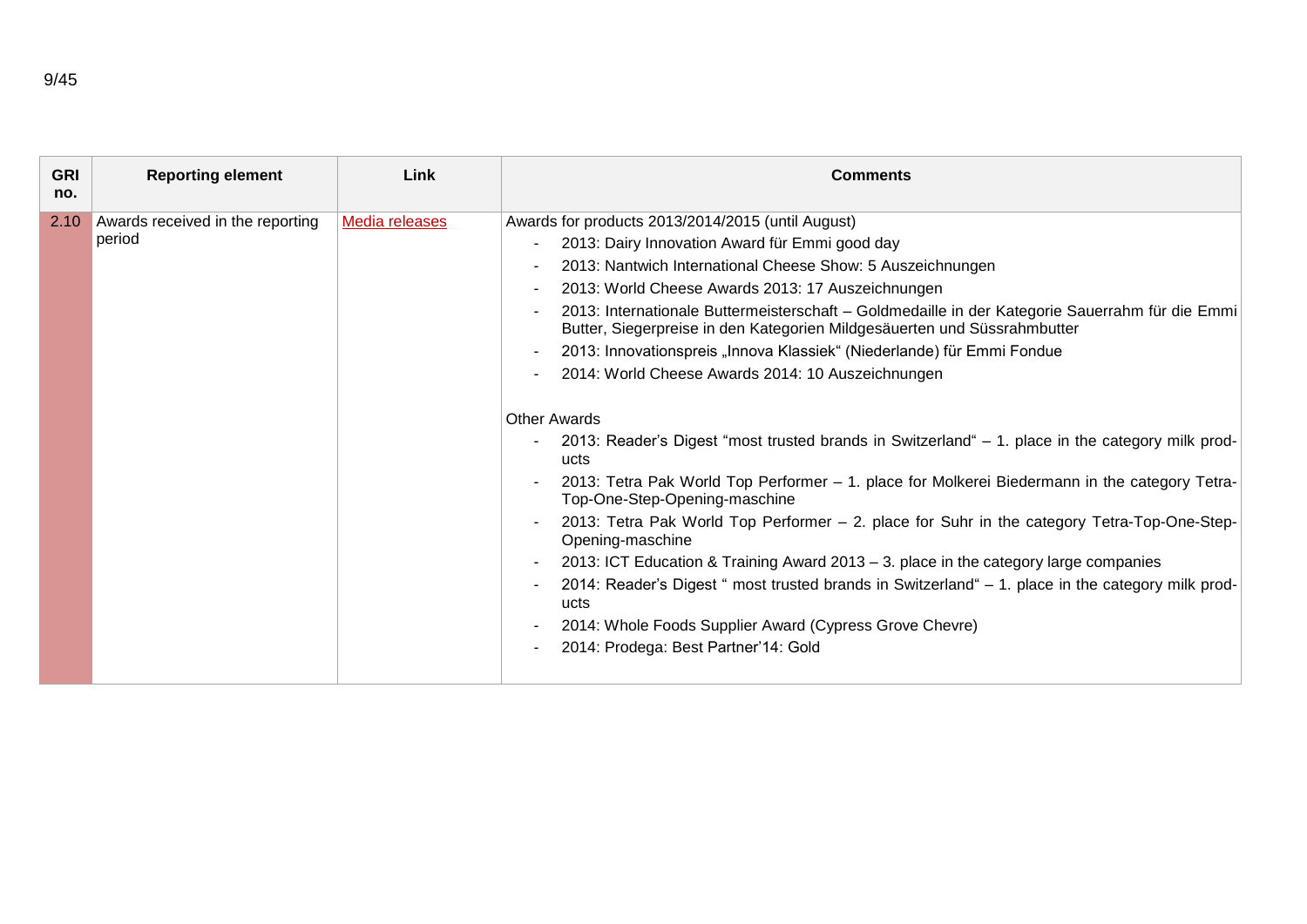# **3 Report parameters**

*Pre-defined indicators to comply with GRI reporting level C: 3.1 to 3.8 and 3.10 to 3.12*

# Report profile

| GRI no. | <b>Reporting element</b>                                              | <b>Link</b> | <b>Comments</b>                                                                                             |
|---------|-----------------------------------------------------------------------|-------------|-------------------------------------------------------------------------------------------------------------|
| 3.1     | Reporting period                                                      |             | 2013 und 2014                                                                                               |
| 3.2     | Date of most recent previous report                                   |             | Summer 2013 (second report after summer 2011)                                                               |
| 3.3     | Reporting cycle                                                       |             | Publication of a sustainability report every second year<br>Annual update on the key sustainability figures |
| 3.4     | Contact point for questions regarding the report or its con-<br>tents |             | Emmi Corporate Communications & Investor Relations<br>(nachhaltigkeit@emmi.com)                             |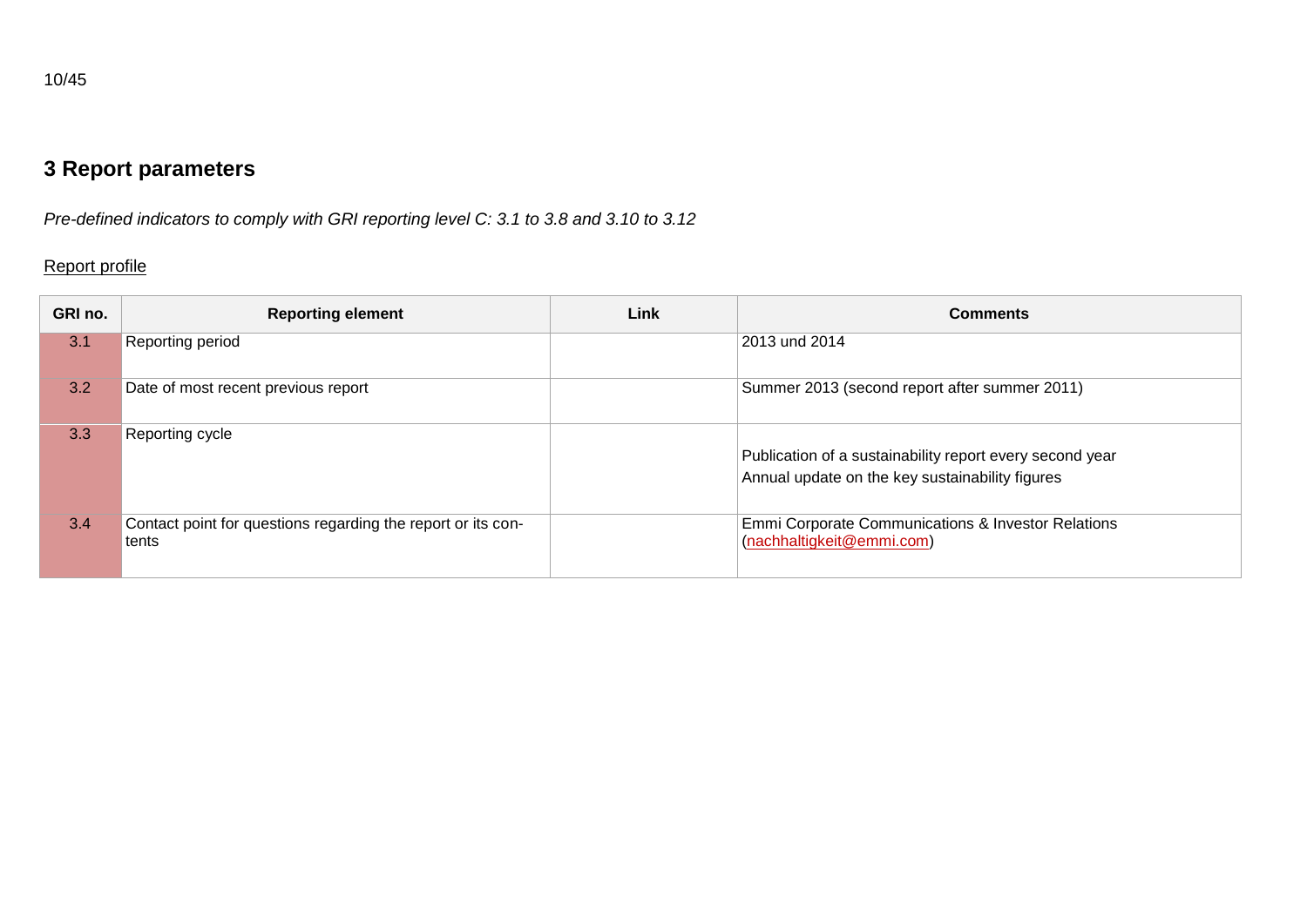### Report scope and boundary

| GRI no. | <b>Reporting element</b>                                                                                             | Link                                                                                                                                                         | <b>Comments</b>                                                                                                                                                                                                                                                                                                                                                                                                                                                                                                                                              |
|---------|----------------------------------------------------------------------------------------------------------------------|--------------------------------------------------------------------------------------------------------------------------------------------------------------|--------------------------------------------------------------------------------------------------------------------------------------------------------------------------------------------------------------------------------------------------------------------------------------------------------------------------------------------------------------------------------------------------------------------------------------------------------------------------------------------------------------------------------------------------------------|
| 3.5     | Process for defining report content                                                                                  | SR 3 p. 47                                                                                                                                                   | This third Sustainability Report of Emmi supplements the first and the<br>second Sustainability Report published in summer 2011 and 2013,<br>which discussed numerous topics in depth.<br>In addition, this Sustainability Report does not include information that<br>is al-ready covered in other publicly accessible publications (in particu-<br>lar, in the Annual Report or on the Emmi website). The most important<br>alternative sources of information are referred to in each section of<br>both this GRI Index and of the Sustainability Report. |
| 3.6     | Boundary of the report                                                                                               | SR 3 p. 47<br>Consolidated companies:<br>AR 2014 p. 75-77<br>Significant investments:<br>AR 2014 p. 84<br>Associates and joint<br>ventures:<br>AR 2014 p. 78 | The Sustainability Report refers to Emmi in Switzerland, which com-<br>prises the Group companies and majority shareholdings in Switzer-<br>land, but does not include associated companies and joint ventures.<br>Sample projects at foreign Emmi sites are described in this report by<br>way of supplementary information.<br>It is not currently possible to produce sustainability reports for all Emmi<br>sites. However, the corresponding management systems are in deve-<br>lopment.                                                                |
| 3.7     | State any specific limitations on the scope or boundary of<br>the report                                             |                                                                                                                                                              | see 3.6                                                                                                                                                                                                                                                                                                                                                                                                                                                                                                                                                      |
| 3.8     | Basis for reporting on joint ventures, subsidiaries, leased<br>facilities, outsourced operations, and other entities |                                                                                                                                                              | see 3.6                                                                                                                                                                                                                                                                                                                                                                                                                                                                                                                                                      |
| 3.9     | Data measurement techniques and the bases of calcula-<br>tions                                                       | SR 3 p. 47<br>AR 2014 p. 55                                                                                                                                  | The Sustainability Report refers to Emmi in Switzerland, which com-<br>prises the Group companies and majority shareholdings in Switzer-<br>land, but does not in-clude associated companies and joint ventures.<br>The report focuses mainly on the direct area of influence of the com-<br>pany, i.e. the production and distribution of dairy products, but not on<br>the suppliers.                                                                                                                                                                      |

11/45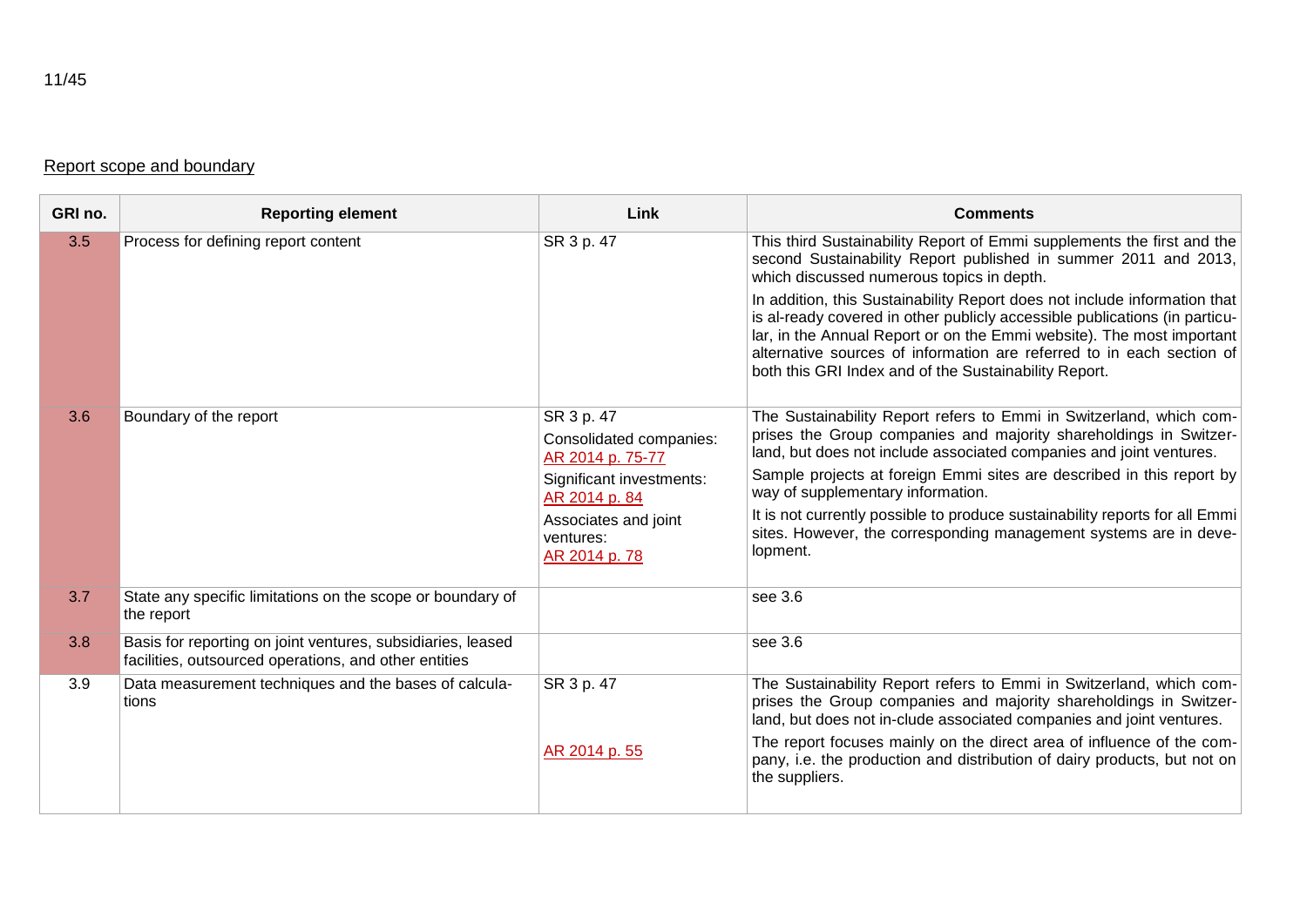| GRI no. | <b>Reporting element</b>                                                                                                                | Link             | <b>Comments</b>                                                                                                                                                                                                                                                               |
|---------|-----------------------------------------------------------------------------------------------------------------------------------------|------------------|-------------------------------------------------------------------------------------------------------------------------------------------------------------------------------------------------------------------------------------------------------------------------------|
| 3.10    | Explanation of the effect of any re-statements of information<br>provided in earlier reports, and the reasons for such re-<br>statement |                  | None                                                                                                                                                                                                                                                                          |
| 3.11    | Significant changes from previous reporting periods in the<br>scope, boundary, or measurement methods applied in the<br>report          | SR 3 p. 47       | Reporting on level C (instead of C+)                                                                                                                                                                                                                                          |
| 3.12    | <b>GRI Content Index</b>                                                                                                                |                  | Sustainability Report 3 (2015): Separate document                                                                                                                                                                                                                             |
|         |                                                                                                                                         | SR 2 - GRI index | Sustainability Report 2 (2013): Separate document                                                                                                                                                                                                                             |
|         |                                                                                                                                         | <b>SR1</b>       | Sustainability Report 1 (2011): Integral part of the report                                                                                                                                                                                                                   |
| 3.13    | Policy and current practice with regard to seeking external                                                                             | SR 3 p. 47       | <b>GRI Application Level Check</b>                                                                                                                                                                                                                                            |
|         | assurance for the report                                                                                                                |                  | This Sustainability Report has not been subjected to any additional ex-<br>ternal certification. This is because it was produced at the same GRI<br>level as the two previous reports and is merely an update/addition to<br>these two fundamental and comprehensive reports. |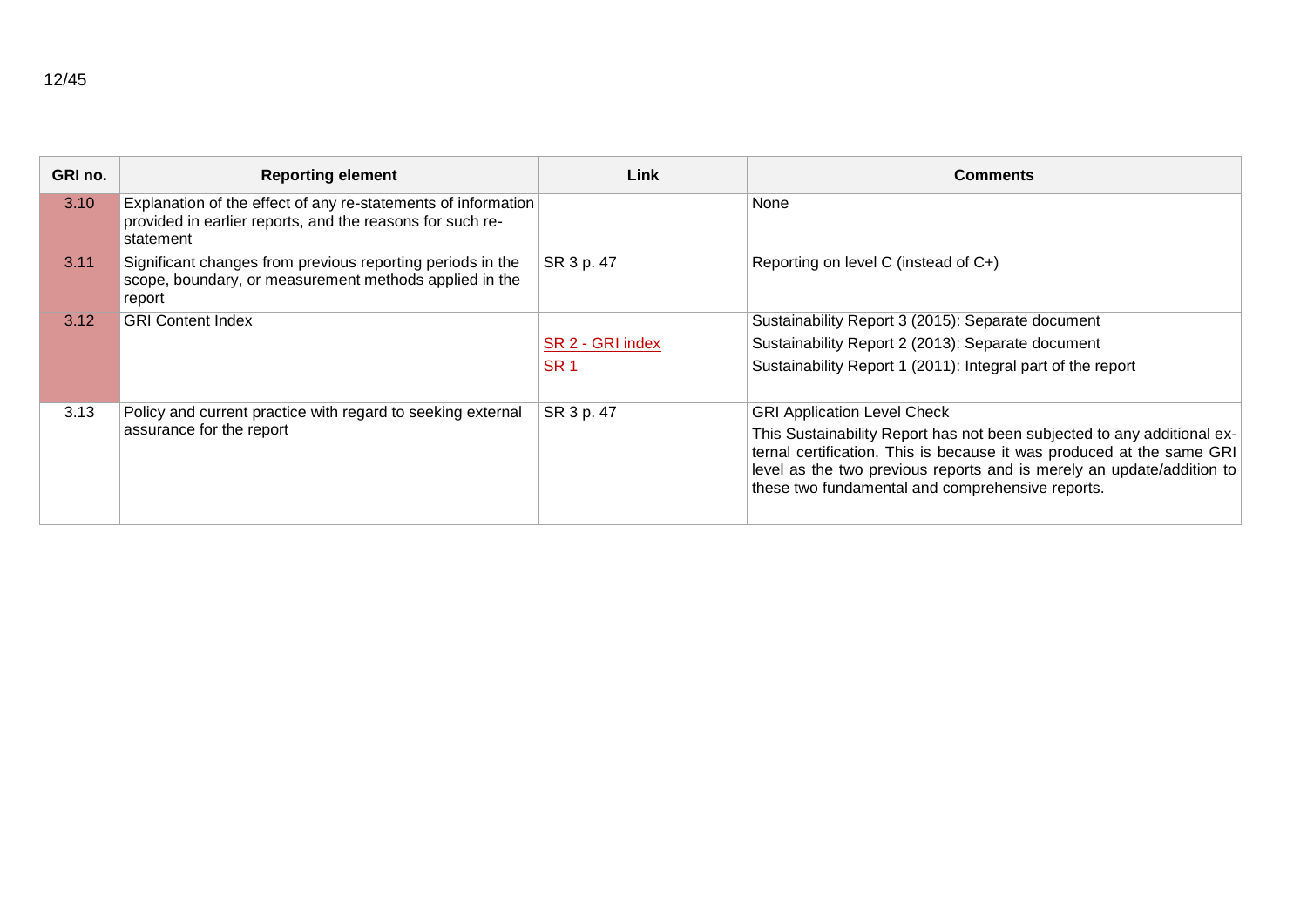# **4 Governance, Commitments and Engagement**

*Pre-defined indicators to comply with GRI reporting level C: 4.1 to 4.4, 4.14 and 4.15*

### Corporate Governance

| GRI no. | <b>Reporting element</b>                                                                              | Link                                                                                  | <b>Comments</b>                                                                                                                                                                                                                                                                                                                                                                                                                                                                                                                                                                              |
|---------|-------------------------------------------------------------------------------------------------------|---------------------------------------------------------------------------------------|----------------------------------------------------------------------------------------------------------------------------------------------------------------------------------------------------------------------------------------------------------------------------------------------------------------------------------------------------------------------------------------------------------------------------------------------------------------------------------------------------------------------------------------------------------------------------------------------|
| 4.1     | Governance structure of the organization                                                              | <b>Corporate Governance</b><br>chapter of the Annual<br>Report:<br>AR 2014 from p. 23 | Nine-headed Board of Directors<br>Ten-headed Group Management<br>Committees:<br><b>Controlling Committee</b><br><b>Market Committee</b><br><b>Committee for Personnel Matters</b><br><b>Agricultural Council</b>                                                                                                                                                                                                                                                                                                                                                                             |
| 4.2     | Indicate whether the Chair of the highest governance body is<br>also an executive officer             | Corporate-Governance-<br>Kapitel des Geschäftsbe-<br>richts:<br>AR 2014 from p. 23    | The Chairman of the Board of Directors has no operational duties.                                                                                                                                                                                                                                                                                                                                                                                                                                                                                                                            |
| 4.3     | Number of members of the highest governance body that are<br>independent and/or non-executive members | Corporate-Governance-<br>Kapitel des Geschäftsbe-<br>richts:<br>AR 2014 from p. 23    | All members of the Emmi Board of Directors are non-executive mem-<br>bers.<br>Christian Arnold-Fässler, Hans Herzog and Thomas Oehen-Buhlmann<br>are members of the Board of the Central Switzerland Milk Producers<br>Cooperative (ZMP), which supplies a large proportion of its milk to Em-<br>mi. ZMP, via its subsidiary ZMP Invest AG, Lucerne, holds a majority<br>stake in Emmi. Josef Schmidli, former Chairman of the Zen-<br>tralschweizer Milchkauferverband (ZMKV), produces a significant pro-<br>portion of his cheese for Emmi. ZMKV is a minority shareholder in Em-<br>mi. |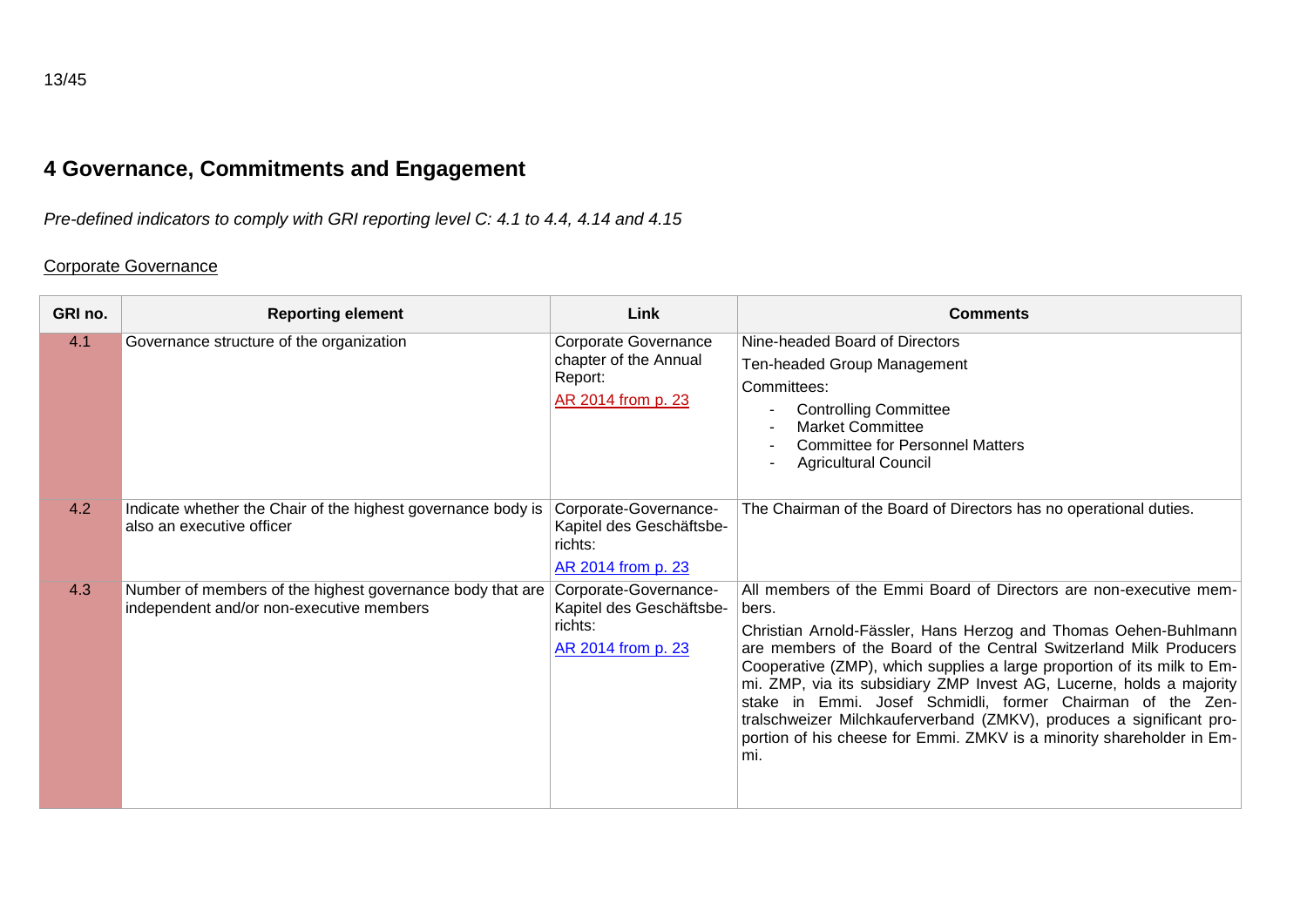| 4.4<br>Corporate Governance<br>Mechanisms for shareholders and employees to provide rec-<br>Employee proposals                                                                                                                                                                                                                                                                                                                                                                                                                                                                                                                                                                                                                                                                                                                                                                                                                                                                                                                                                                                                                                                                                                                                                                                                                                                                                                                                                                                                                                                                   |  |
|----------------------------------------------------------------------------------------------------------------------------------------------------------------------------------------------------------------------------------------------------------------------------------------------------------------------------------------------------------------------------------------------------------------------------------------------------------------------------------------------------------------------------------------------------------------------------------------------------------------------------------------------------------------------------------------------------------------------------------------------------------------------------------------------------------------------------------------------------------------------------------------------------------------------------------------------------------------------------------------------------------------------------------------------------------------------------------------------------------------------------------------------------------------------------------------------------------------------------------------------------------------------------------------------------------------------------------------------------------------------------------------------------------------------------------------------------------------------------------------------------------------------------------------------------------------------------------|--|
| ommendations or direction<br>chapter of the Annual<br>Employee participation is part of Emmi's corporate strategy. It is re-<br>Report:<br>ferred to as Emmi Operational Excellence (EOE). EOE is not a project<br>AR 2014 p. 38<br>but denotes a holistic corporate philosophy that ensures all Emmi busi-<br>ness units are optimally geared to customer requirements. This includes<br>eliminating (right down to the smallest detail) all non-value-adding work<br>Employee proposals:<br>steps in production, development and administration. The aim is to cre-<br>SR 3 p. 10, 14, 17<br>ate a more intelligent organisation. This is based on innovative changes<br>to the value chain and the players involved in it and on promoting a<br>partnership-based self-image among employees and managers.<br>Declared aims of EOE:<br>To create an established ongoing improvement process<br>To prevent loss and waste<br>To make optimal use of all resources<br>To develop the organisation and its employees<br>To boost competitiveness<br>To achieve sustainable increases in efficiency<br>The original basis for EOE is the Japanese KAIZEN life and work phi-<br>losophy, which has been developed into a management system. Swit-<br>zerland's first KAIZEN manager was trained at the pilot site in Kirchberg<br>in 2010. The site also received the Swiss Lean Award in 2011. EOE is<br>now established at all Swiss Emmi sites and is characterised by strong<br>commitment on the part of all employees with a corresponding impact<br>on costs in particular. |  |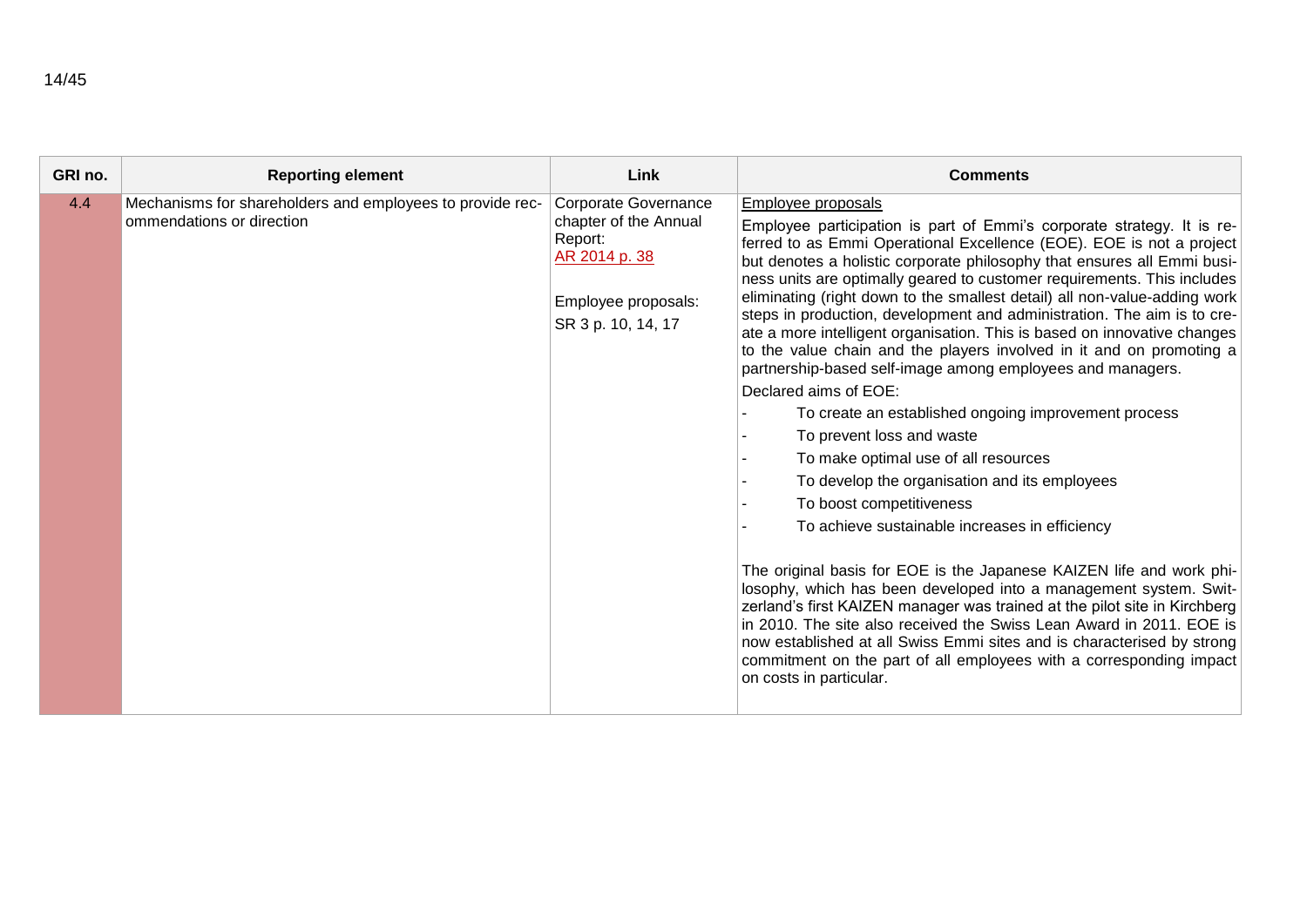| GRI no. | <b>Reporting element</b>                                                                                                                                                                                | Link          | <b>Comments</b>                                                                                                                                                                                                                                                                                 |
|---------|---------------------------------------------------------------------------------------------------------------------------------------------------------------------------------------------------------|---------------|-------------------------------------------------------------------------------------------------------------------------------------------------------------------------------------------------------------------------------------------------------------------------------------------------|
| 4.5     | Linkage between compensation for members of the highest<br>governance body, senior managers, and executives                                                                                             | AR 2014 p. 37 | Variable remuneration of Group Management can account for up to<br>one-third of total remuneration and consists of the following three com-<br>ponents:                                                                                                                                         |
|         |                                                                                                                                                                                                         |               | Group performance (weighting 40 %)<br>$\sim$                                                                                                                                                                                                                                                    |
|         |                                                                                                                                                                                                         |               | business area performance (weighting 40 %)<br>$\sim$                                                                                                                                                                                                                                            |
|         |                                                                                                                                                                                                         |               | achievement of individual performance targets (weighting 20<br>%).                                                                                                                                                                                                                              |
|         |                                                                                                                                                                                                         |               | The measurement of business performance is based on the three pillars<br>of sales, income and market share. For service areas, the relevant tar-<br>gets also relate to the ongoing development of the appropriate area with<br>a view to providing the core business with even better support. |
| 4.6     | Processes in place for the highest governance body to en-<br>sure conflicts of interest are avoided                                                                                                     |               | n.i.                                                                                                                                                                                                                                                                                            |
| 4.7     | Process for determining the qualifications and expertise of<br>the members of the highest governance body for guiding the<br>organization's strategy on economic, environmental, and so-<br>cial topics |               | n.i.                                                                                                                                                                                                                                                                                            |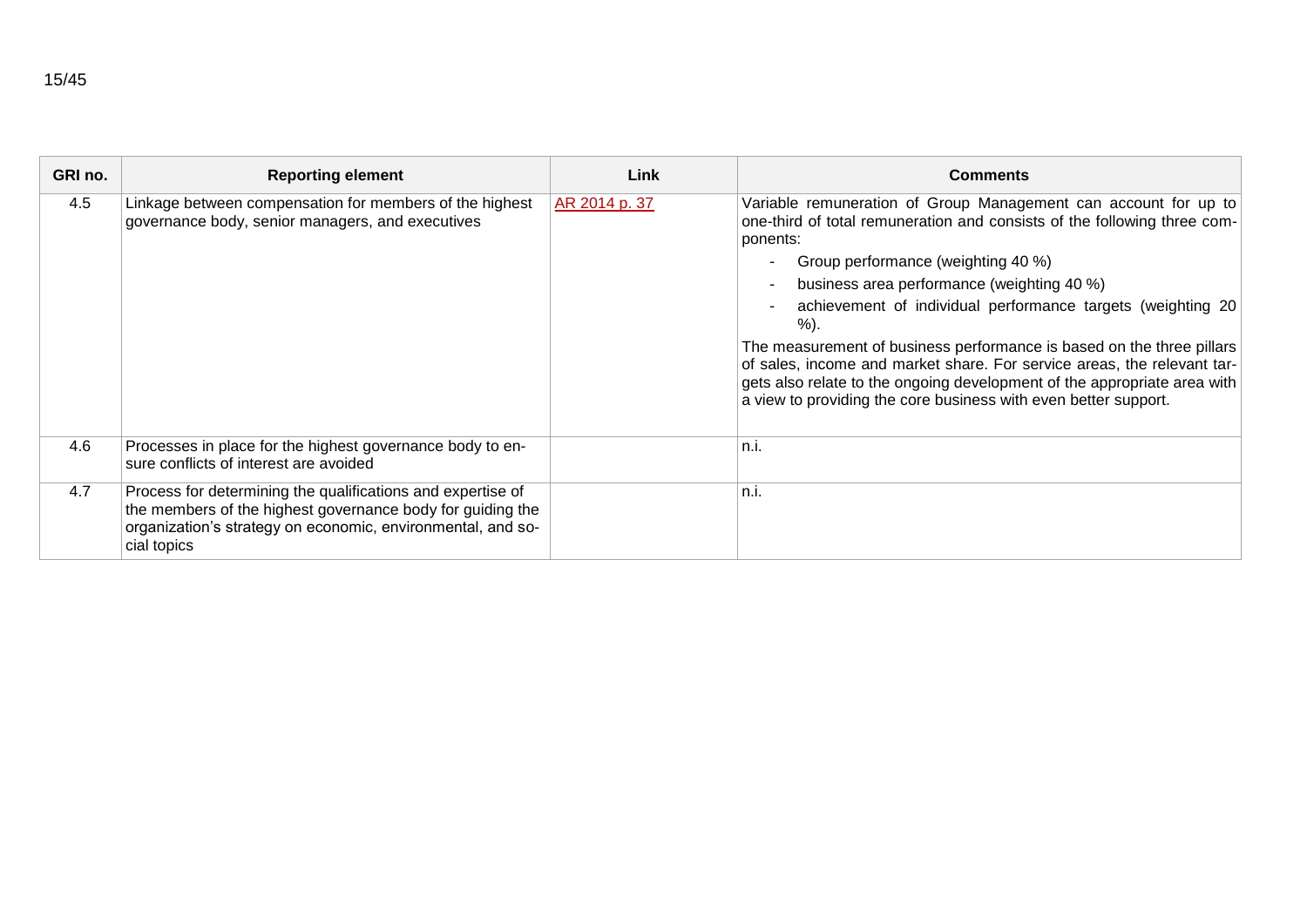| GRI no. | <b>Reporting element</b>                                                                                                                                             | Link                   | <b>Comments</b>                                                                                                                                                                                                                                                                                                                                                                                                                                                            |
|---------|----------------------------------------------------------------------------------------------------------------------------------------------------------------------|------------------------|----------------------------------------------------------------------------------------------------------------------------------------------------------------------------------------------------------------------------------------------------------------------------------------------------------------------------------------------------------------------------------------------------------------------------------------------------------------------------|
| 4.8     | Internally developed statements of mission or values, codes<br>of conduct, and principles relevant to economic, environmen-<br>tal, and social performance           | <b>Code of Conduct</b> | <b>Five Corporate Values:</b><br>We are Emmi!<br>$\blacksquare$<br>We act market-oriented!<br>We know how!<br>We are proactive, and not afraid of hard work!<br>$\overline{\phantom{a}}$<br>We are continually developing!<br>The Code of Conduct of the Emmi Group comprises the following top-<br>ics:<br>Quality<br>$\overline{\phantom{a}}$<br>Security, health<br>Environment<br>Fair working conditions<br>$\overline{\phantom{a}}$<br>Equality<br>Integrity<br>Laws |
| 4.9     | Procedures of the highest governance body for overseeing<br>the organization's identification and management of econom-<br>ic, environmental, and social performance | AR 2014 p. 73          |                                                                                                                                                                                                                                                                                                                                                                                                                                                                            |
| 4.10    | Processes for evaluating the highest governance body's own<br>performance                                                                                            |                        | In Emmi Group Management, certain aspects of sustainability are in-<br>corpo-rated explicitly in the objectives of the Head of Human Resources<br>and the Head of Retail & Supply Chain Management.<br>The objectives of those management members responsible for produc-<br>tion areas also explicitly include targets to improve efficiency. These are<br>achieved largely through conservation of resources.                                                            |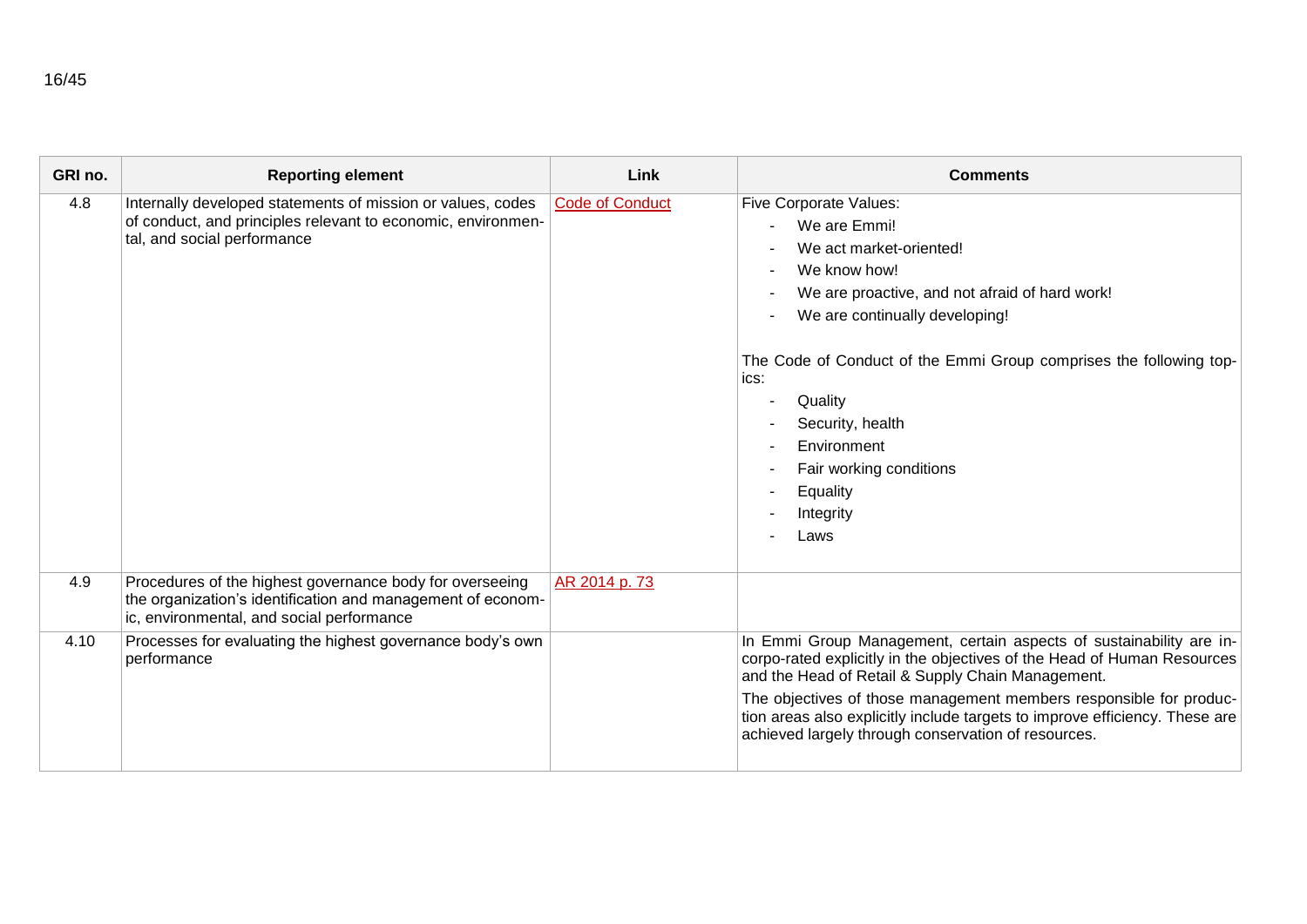|  | Commitments to external initiatives |  |  |  |
|--|-------------------------------------|--|--|--|
|--|-------------------------------------|--|--|--|

| GRI no. | <b>Reporting element</b>                                                                                                                                     | Link       | <b>Comments</b>                                                                                                                                                                                                                                                                                                                                                                                                                                                                                                                                                                                                                                                                      |
|---------|--------------------------------------------------------------------------------------------------------------------------------------------------------------|------------|--------------------------------------------------------------------------------------------------------------------------------------------------------------------------------------------------------------------------------------------------------------------------------------------------------------------------------------------------------------------------------------------------------------------------------------------------------------------------------------------------------------------------------------------------------------------------------------------------------------------------------------------------------------------------------------|
| 4.11    | Explanation of whether and how the precautionary approach<br>or principle is addressed by the organization                                                   |            | Emmi has so far not made any reference to the Rio Principles in its<br>strategy and guiding principles.                                                                                                                                                                                                                                                                                                                                                                                                                                                                                                                                                                              |
| 4.12    | Externally developed economic, environmental, and social<br>charters, principles, or other initiatives to which the organiza-<br>tion subscribes or endorses |            | Directly, Emmi currently does not support any third-party sustainability<br>initiatives.                                                                                                                                                                                                                                                                                                                                                                                                                                                                                                                                                                                             |
| 4.13    | Memberships in associations and/or national/international<br>advocacy organizations                                                                          |            | Emmi is a member of various industry associations in the dairy and food<br>in-dustries, including the Swiss butter, milk and milk powder sector or-<br>ganisations (BOB, BOM and BSM), the Federation of Swiss Food In-<br>dustries (fial), the interest groups representing the Swiss agricultural in-<br>dustry (IGAS) and Swiss mountain products (IG Schweizer Bergproduk-<br>te), variety organisations (AOC/AOP Käse), Swiss Cheese Marketing<br>AG (SCM) and the Swiss Dairy Industry Association (VMI).<br>Emmi is also active in the political arena, in particular in food and agri-<br>cultural policy via state commissions and other formal and informal<br>committees. |
| 4.14    | List of stakeholder groups engaged by the organization                                                                                                       | SR 2 p. 16 |                                                                                                                                                                                                                                                                                                                                                                                                                                                                                                                                                                                                                                                                                      |
| 4.15    | Basis for identification and selection of stakeholders with<br>whom to engage                                                                                |            | The stakeholder groups relevant to Emmi are the result of the compa-<br>ny's bu-siness model (employees, customers and suppliers) and its im-<br>portance for the local, regional and national economy (local communi-<br>ties; local, cantonal and national authorities).                                                                                                                                                                                                                                                                                                                                                                                                           |
|         |                                                                                                                                                              |            | The importance of stakeholder groups is reflected, among other things,<br>in Emmi's organisation.                                                                                                                                                                                                                                                                                                                                                                                                                                                                                                                                                                                    |
| 4.16    | Approaches to stakeholder engagement                                                                                                                         | SR 1 p. 46 |                                                                                                                                                                                                                                                                                                                                                                                                                                                                                                                                                                                                                                                                                      |
| 4.17    | Key topics and concerns that have been raised through<br>stakeholder engagement                                                                              | SR 1 p. 46 |                                                                                                                                                                                                                                                                                                                                                                                                                                                                                                                                                                                                                                                                                      |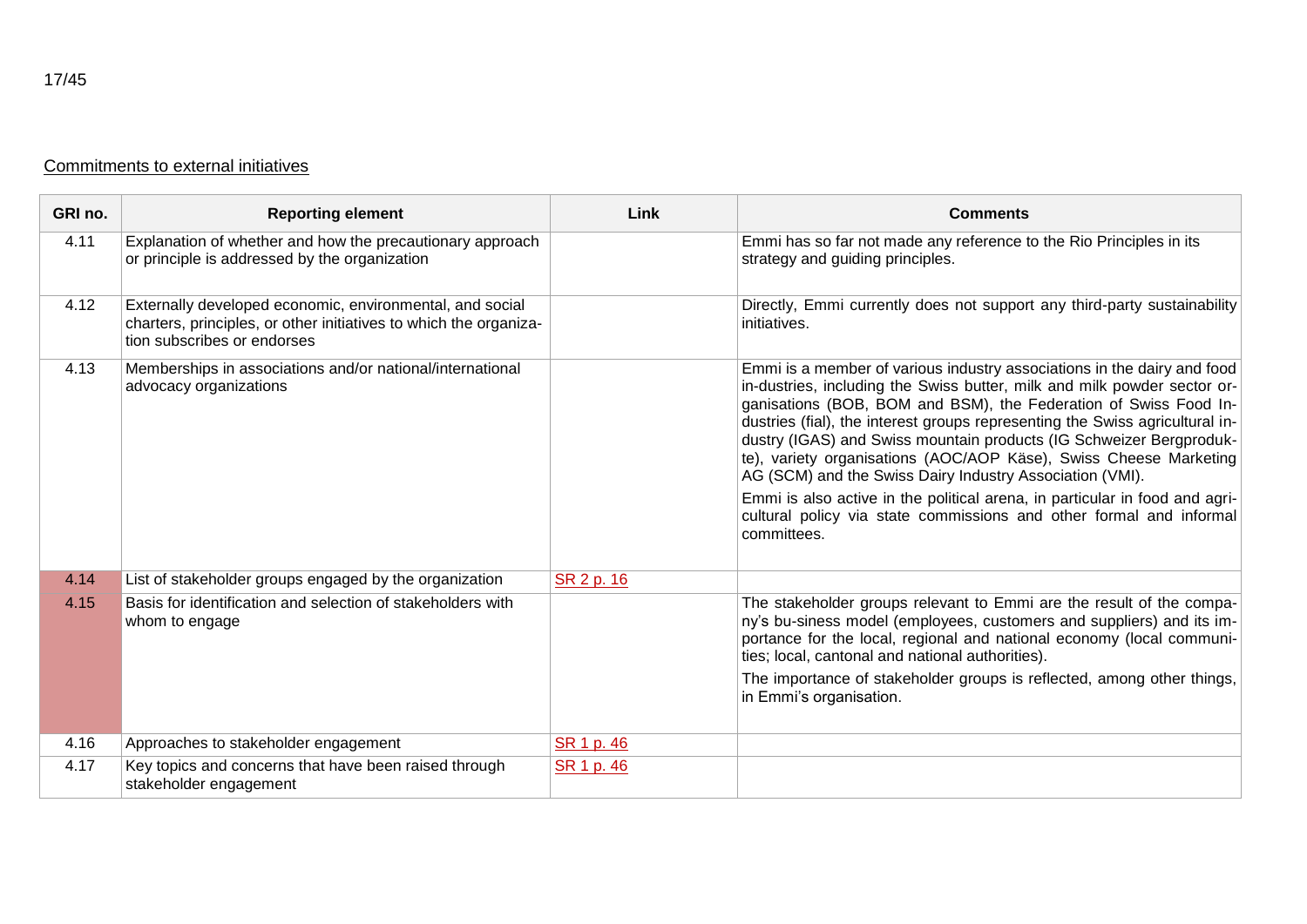# **GRI Nr. 5 Management approach and performance indicators**

*Pre-defined indicators to comply with GRI reporting level C: Ten G3 core indicators*

#### Economic performance indicators

*Pre-defined indicators to comply with GRI reporting level C: At least one economic performance indicator*

#### Aspect: Economic performance

| GRI no.         | <b>Reporting element</b>                        | Link                                   | <b>Comments</b>                                         |       |       |
|-----------------|-------------------------------------------------|----------------------------------------|---------------------------------------------------------|-------|-------|
| EC <sub>1</sub> | Direct economic value generated and distributed | Financial report<br>AR 2014 from p. 43 | Directly generated financial value                      | 2014  | 2013  |
|                 |                                                 |                                        | a) Revenue (net sales)                                  | 3,404 | 3,298 |
|                 |                                                 |                                        | <b>Distributed value</b>                                |       |       |
|                 |                                                 |                                        | b) Operating expenses                                   | 847   | 819   |
|                 |                                                 |                                        | c) Salaries                                             |       |       |
|                 |                                                 |                                        | (personnel expenses)                                    | 405   | 398   |
|                 |                                                 |                                        | d) Payments to capital providers                        |       |       |
|                 |                                                 |                                        | (dividend)                                              | 20    | 20    |
|                 |                                                 |                                        | (financial result)                                      | $-11$ | $-16$ |
|                 |                                                 |                                        | e) Payments to public bodies                            |       |       |
|                 |                                                 |                                        | (taxes)                                                 | 29    | 30    |
|                 |                                                 |                                        | f) Community investments                                | k.A.  | k.A.  |
|                 |                                                 |                                        | <b>Retained financial value</b>                         |       |       |
|                 |                                                 |                                        | (Allocation to free reserves)                           | 80    | 85    |
|                 |                                                 |                                        | (Carried forward to new account)                        |       | 3     |
|                 |                                                 |                                        |                                                         |       |       |
|                 |                                                 |                                        | Comments:                                               |       |       |
|                 |                                                 |                                        | In CHF million                                          |       |       |
|                 |                                                 |                                        | Key figures of the Emmi Group (not Emmi in Switzerland) |       |       |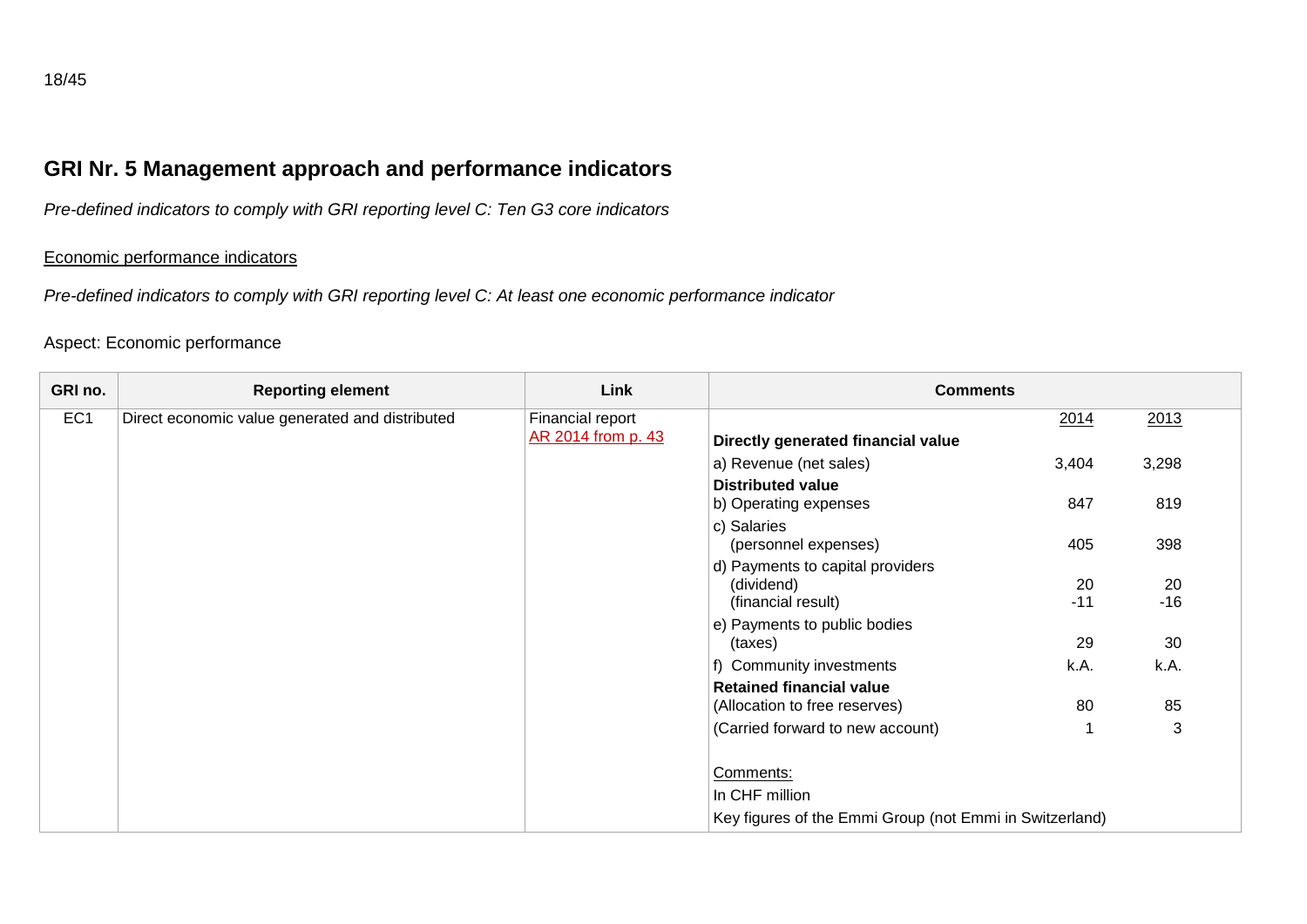| GRI no.         | <b>Reporting element</b>                                                                                            | Link | <b>Comments</b>                                                                                                                                                                                                                                                                                                                                                                                                                      |
|-----------------|---------------------------------------------------------------------------------------------------------------------|------|--------------------------------------------------------------------------------------------------------------------------------------------------------------------------------------------------------------------------------------------------------------------------------------------------------------------------------------------------------------------------------------------------------------------------------------|
| EC <sub>2</sub> | Financial implications and other risks and opportunities<br>for the organization's activities due to climate change |      | With regard to the procurement of agricultural raw materials (milk, coffee,<br>fruits, sugar), climate-related crop failures have financial implications for<br>Emmi. As scientific research conducted to date into climate change does<br>not permit any reliable conclusions to be drawn regarding agricultural in-<br>come trends, Emmi does not currently calculate the potential financial impli-<br>cations of climate change. |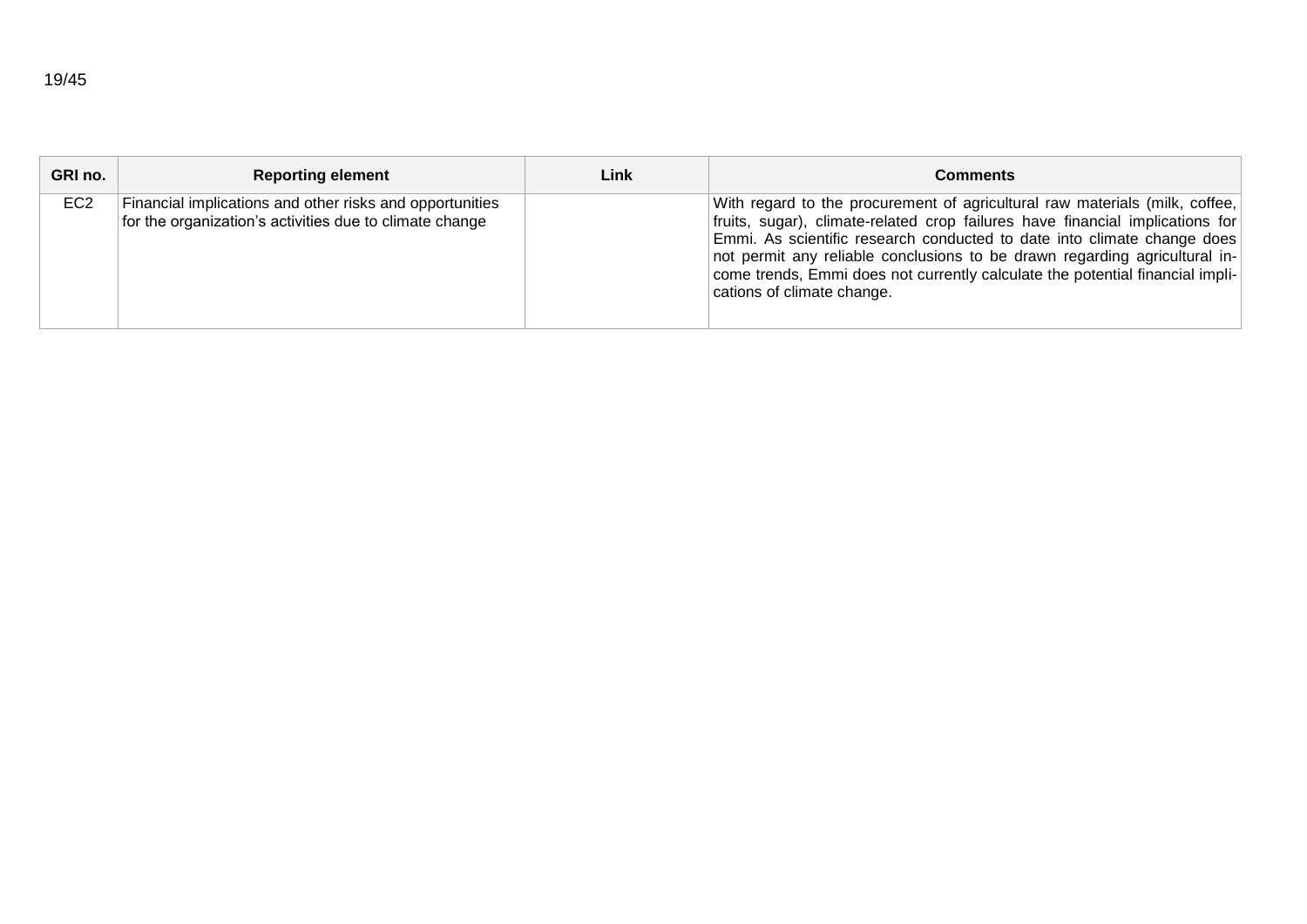| GRI no.         | <b>Reporting element</b>                                             | Link                                                    |                                                                                                                                                                                                                                                                                                                                                                                                                                                                                                                                                                                                                                                                                                                                                                                                                                                                                                                                                                                                                                                                                                                                                                                                                                                                                                                                                                                                                                                                                                                                                                                                                                                             |                                                                                                                                                                        | <b>Comments</b>                                                                                                                    |                                                                                                                                                                                                                             |                                                                                                                                                                                                                                  |                                                                                                                                                                                                                                                                                                                                                                                                                                                                        |                                                                                                                                                                                                                                     |                                                                                                                                                                                                                                                                                                                                                                                  |
|-----------------|----------------------------------------------------------------------|---------------------------------------------------------|-------------------------------------------------------------------------------------------------------------------------------------------------------------------------------------------------------------------------------------------------------------------------------------------------------------------------------------------------------------------------------------------------------------------------------------------------------------------------------------------------------------------------------------------------------------------------------------------------------------------------------------------------------------------------------------------------------------------------------------------------------------------------------------------------------------------------------------------------------------------------------------------------------------------------------------------------------------------------------------------------------------------------------------------------------------------------------------------------------------------------------------------------------------------------------------------------------------------------------------------------------------------------------------------------------------------------------------------------------------------------------------------------------------------------------------------------------------------------------------------------------------------------------------------------------------------------------------------------------------------------------------------------------------|------------------------------------------------------------------------------------------------------------------------------------------------------------------------|------------------------------------------------------------------------------------------------------------------------------------|-----------------------------------------------------------------------------------------------------------------------------------------------------------------------------------------------------------------------------|----------------------------------------------------------------------------------------------------------------------------------------------------------------------------------------------------------------------------------|------------------------------------------------------------------------------------------------------------------------------------------------------------------------------------------------------------------------------------------------------------------------------------------------------------------------------------------------------------------------------------------------------------------------------------------------------------------------|-------------------------------------------------------------------------------------------------------------------------------------------------------------------------------------------------------------------------------------|----------------------------------------------------------------------------------------------------------------------------------------------------------------------------------------------------------------------------------------------------------------------------------------------------------------------------------------------------------------------------------|
| EC <sub>3</sub> | Coverage of the organization's defined benefit plan obli-<br>gations | Personalvorsorge-<br>einrichtungen:<br>AR 2014 S. 69-70 | <b>20</b> Employee benefit schemes<br><b>Employer contribution reserve (ECR)</b><br>Pension schemes without excess/<br>insufficient cover (domestic)<br>Pension schemes with excess cover<br>(domestic)<br>Total<br>Economic benefit/economic obligation<br>and pension expenses<br>Welfare funds<br>Pension schemes without<br>excess/insufficient cover (domestic)<br>Pension schemes without<br>excess/insufficient cover (abroad)<br>Pension schemes with excess cover<br>(domestic)<br>Total<br><sup>1)</sup> Including result from employer contribution reserves or comparable items in connection with pension schemes abroad.<br>Breakdown of pension expenses 2014<br>Contributions to pension plans at cost to the companies<br>Contributions to pension plans from employer contribution reserves<br>Total contributions<br>Change in ECR due to asset performance, value adjustments, etc.<br>Contributions and change to employer contribution reserves<br>Increase in economic benefit to the company due to excess cover<br>Reduction in economic obligations of the company due to insufficient cover<br>Total change in economic impact arising from excess/insufficient cover<br>Pension expenses in personnel expenses for the period<br>Breakdown of pension expenses 2013<br>Contributions to pension plans at cost to the companies<br>Contributions to pension plans from employer contribution reserves<br>Total contributions<br>Change in ECR due to asset performance, value adjustments, etc.<br>Contributions and change to employer contribution reserves<br>Increase in economic benefit to the company due to excess cover | Nominal<br>value ECR<br>31.12.2014<br>1,489<br>556<br>2,045<br>Excess/<br>insufficient<br>cover as<br>per Swiss<br>GAAP FER 26<br>31.12.2014<br>41,859<br>96<br>41,955 | Waiver of<br>usage<br>31.12.2014<br>$\overline{\phantom{0}}$<br>$\overline{\phantom{0}}$<br>31.12.2014<br>$\overline{\phantom{0}}$ | Other value<br>adjustments<br>31.12.2014<br>$\overline{\phantom{a}}$<br>$\overline{\phantom{a}}$<br>Economic<br>benefit/obligation<br>for the company<br>31.12.2013<br>$\overline{\phantom{0}}$<br>$\overline{\phantom{a}}$ | Balance<br>sheet<br>31.12.2014<br>1,489<br>556<br>2,045<br>Change vs.<br>previous year<br>or taken to<br>the income<br>statemen<br>in the FY<br>$\overline{\phantom{0}}$<br>$\overline{\phantom{a}}$<br>$\overline{\phantom{a}}$ | Balance<br>sheet<br>31.12.2013<br>1,489<br>556<br>2,045<br>Contribution<br>limited<br>to the period 1)<br>18,870<br>834<br>117<br>19,821<br>Domestic<br>18,987<br>$\overline{\phantom{a}}$<br>18,987<br>$\overline{\phantom{a}}$<br>18,987<br>$\overline{\phantom{a}}$<br>$\overline{\phantom{a}}$<br>$\overline{\phantom{a}}$<br>18,987<br>Domestic<br>18,044<br>$\overline{\phantom{a}}$<br>18,044<br>$\overline{\phantom{a}}$<br>18,044<br>$\overline{\phantom{0}}$ | 2014<br>$\overline{\phantom{a}}$<br>$\overline{\phantom{0}}$<br>$\overline{\phantom{a}}$<br>2014<br>$\overline{\phantom{a}}$<br>18,870<br>834<br>117<br>19,821<br>Abroad<br>834<br>834<br>834<br>834<br>Abroad<br>924<br>924<br>924 | Result from ECR in<br>personnel expenses<br>2013<br>$\overline{\phantom{a}}$<br>$\overline{\phantom{0}}$<br>$\overline{\phantom{0}}$<br>Pension expenses in<br>personnel expenses<br>2013<br>28<br>17,966<br>924<br>50<br>18,968<br>Total<br>19,821<br>19,821<br>19,821<br>$\overline{\phantom{0}}$<br>$\overline{\phantom{0}}$<br>19,821<br>Total<br>18,968<br>18,968<br>18,968 |
|                 |                                                                      |                                                         | Reduction in economic obligations of the company due to insufficient cover<br>Total change in economic impact arising from excess/insufficient cover<br>Pension expenses in personnel expenses for the period                                                                                                                                                                                                                                                                                                                                                                                                                                                                                                                                                                                                                                                                                                                                                                                                                                                                                                                                                                                                                                                                                                                                                                                                                                                                                                                                                                                                                                               |                                                                                                                                                                        |                                                                                                                                    |                                                                                                                                                                                                                             |                                                                                                                                                                                                                                  | $\overline{\phantom{0}}$<br>$\overline{\phantom{a}}$<br>18,044                                                                                                                                                                                                                                                                                                                                                                                                         | 924                                                                                                                                                                                                                                 | $\overline{\phantom{0}}$<br>18,968                                                                                                                                                                                                                                                                                                                                               |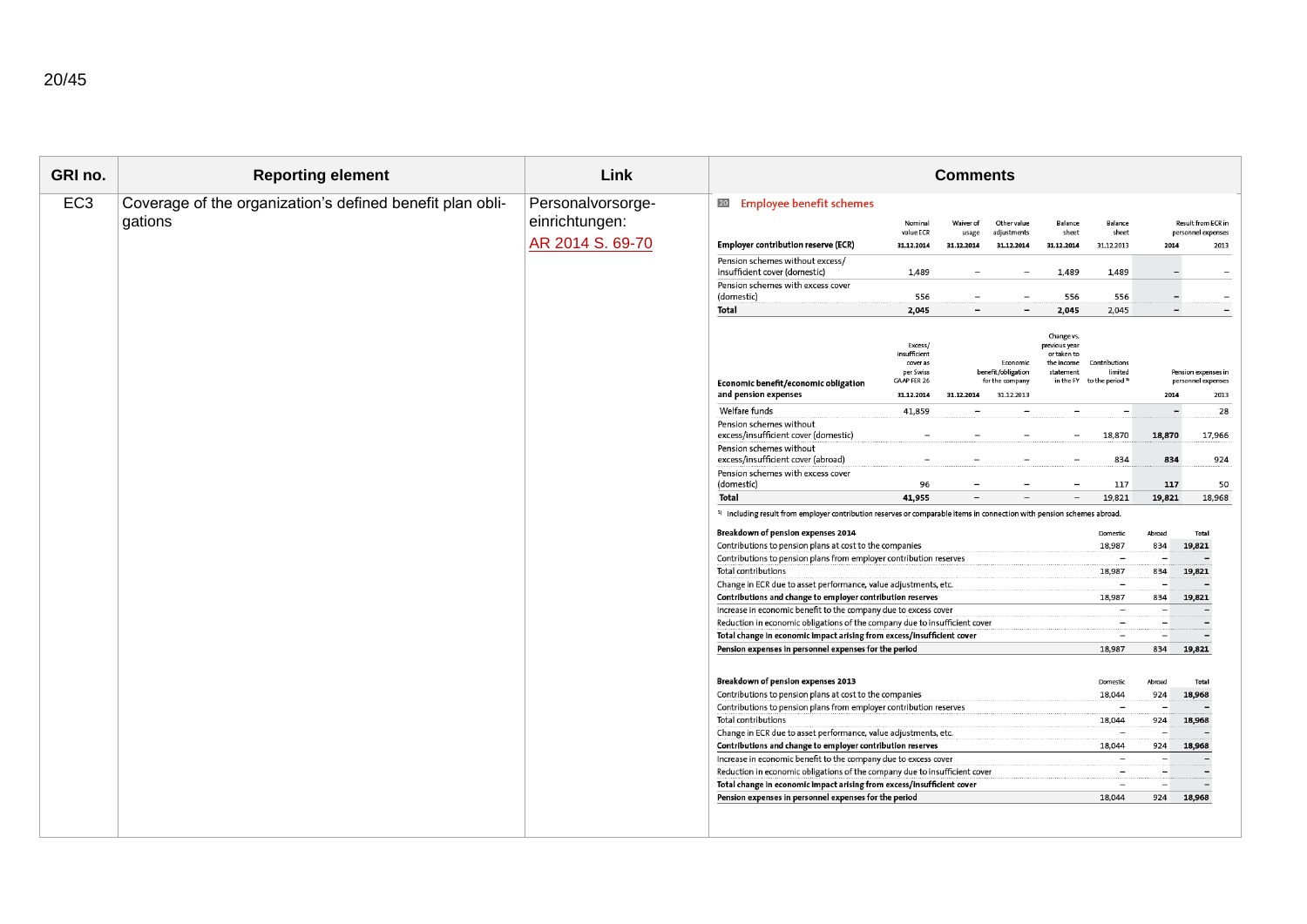| <b>Reporting element</b> | Link                                                                                                                                                                                              | <b>Comments</b>                                                                                                                                                                                                                                                                                                                                                                                                                                                                                                                                                                                                                                                                                                                                                                                                                                                                                                                                                                                                                                                                                                                                                                                                                                                                                                               |
|--------------------------|---------------------------------------------------------------------------------------------------------------------------------------------------------------------------------------------------|-------------------------------------------------------------------------------------------------------------------------------------------------------------------------------------------------------------------------------------------------------------------------------------------------------------------------------------------------------------------------------------------------------------------------------------------------------------------------------------------------------------------------------------------------------------------------------------------------------------------------------------------------------------------------------------------------------------------------------------------------------------------------------------------------------------------------------------------------------------------------------------------------------------------------------------------------------------------------------------------------------------------------------------------------------------------------------------------------------------------------------------------------------------------------------------------------------------------------------------------------------------------------------------------------------------------------------|
|                          | Information on the legal<br>framework of the Swiss<br>milk sector (german)                                                                                                                        | The aim of the Swiss milk market organisation is to keep milk production<br>and processing in Switzerland at the highest possible level even though the<br>milk price is significantly higher than in neighbouring countries.                                                                                                                                                                                                                                                                                                                                                                                                                                                                                                                                                                                                                                                                                                                                                                                                                                                                                                                                                                                                                                                                                                 |
|                          | Regulation about the<br>milk price support (ger-                                                                                                                                                  | To achieve this aim, the Swiss milk market organisation has various tools at<br>its disposal. The cheese subsidy and export subsidies for processed prod-<br>ucts ("Chocolate Act") are relevant in the context of EC4.                                                                                                                                                                                                                                                                                                                                                                                                                                                                                                                                                                                                                                                                                                                                                                                                                                                                                                                                                                                                                                                                                                       |
|                          | man)<br>Federal Act on the import<br>and export of products<br>from agricultural com-<br>modities (german)<br>Overview recipients<br>«Verkäsungszulage»<br>Overview recipients<br>«Schoggigesetz» | Emmi received just under CHF 45 million in cheese subsidy from the federal<br>government in 2014 and is thus the biggest recipient. This is because Emmi<br>also processes more milk into cheese than all other Swiss cheese dairies<br>(around 290 million tonnes). Emmi does not keep this cheese subsidy, how-<br>ever. Under the Swiss ordinance on supporting milk prices (Milchpreis-<br>stützungsverordnung), all milk users must "pass on the cheese subsidy<br>within one month to the producers from whom they purchased the milk pro-<br>cessed into cheese". Compliance with this ordinance is monitored. Emmi<br>also reports the cheese subsidy included in the milk price separately in its<br>milk payment invoices as required by law.<br>The "Chocolate Act" serves to offset the higher raw materials prices in Swit-<br>zerland. Emmi also exports products that benefit from these measures to<br>compensate for raw materials prices (in particular Emmi Caffè Latte). Of the<br>total of CHF 70 million in export subsidies paid out by the federal govern-<br>ment in 2014, Emmi received around CHF 3.3 million. The payments do not<br>go to Emmi, however, but to dairy farmers in the form of a higher milk price<br>(A milk price for milk products with compensation for raw materials prices). |
|                          |                                                                                                                                                                                                   | Significant financial assistance received from government                                                                                                                                                                                                                                                                                                                                                                                                                                                                                                                                                                                                                                                                                                                                                                                                                                                                                                                                                                                                                                                                                                                                                                                                                                                                     |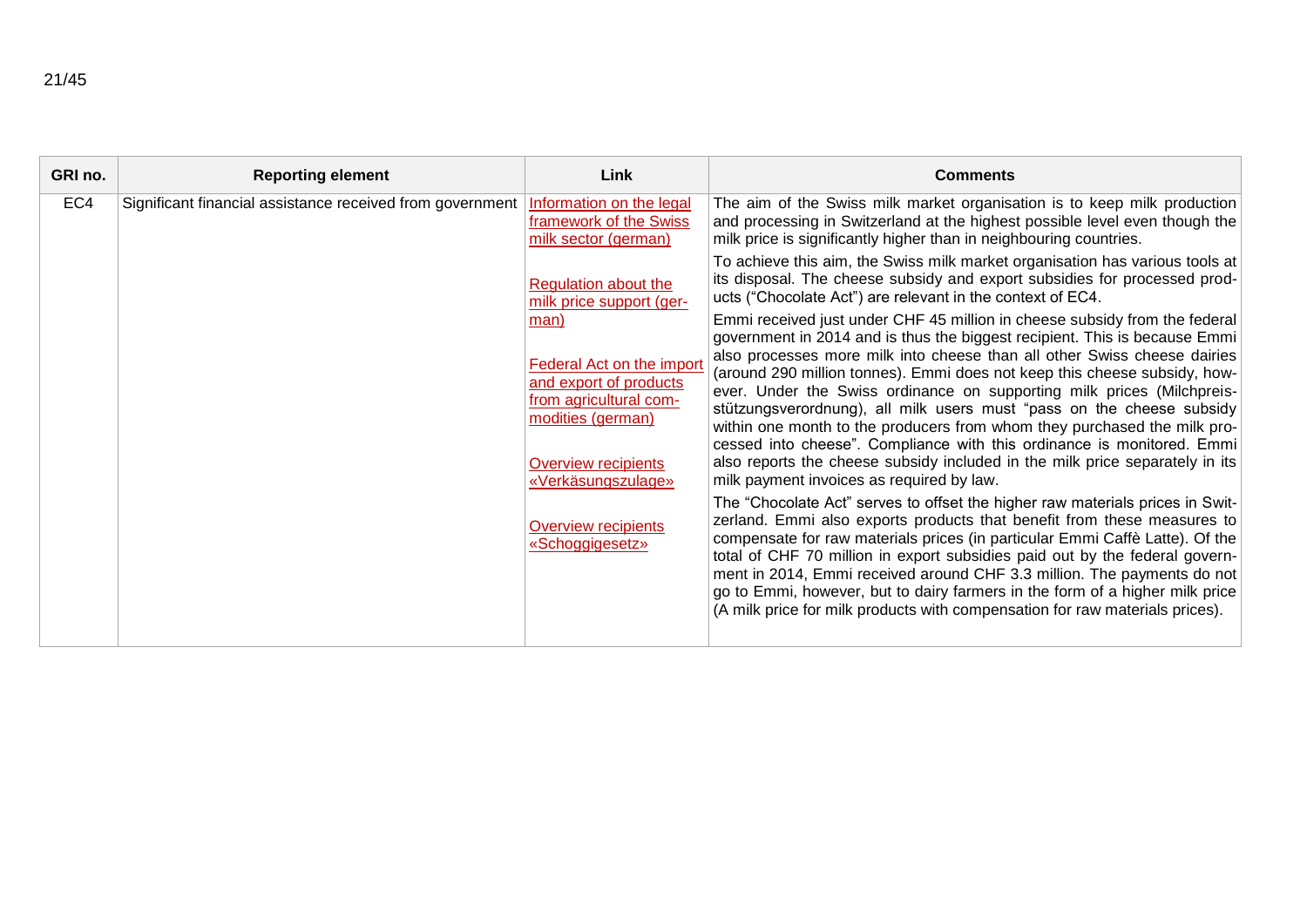# Aspect: Market presence

| GRI no.         | <b>Reporting element</b>                                                                            | Link              | <b>Comments</b>                                                                                                                                                                                                                                                                                                                                                              |
|-----------------|-----------------------------------------------------------------------------------------------------|-------------------|------------------------------------------------------------------------------------------------------------------------------------------------------------------------------------------------------------------------------------------------------------------------------------------------------------------------------------------------------------------------------|
| EC <sub>5</sub> | Range of ratios of standard entry level wage compared to<br>local minimum wage                      |                   | The 2011 passed and 2014 confirmed Sedex Members Ethical Trade Audit<br>found that wages and compensation at Emmi for normal working hours<br>comply with the legal minimum or the benchmark figures in the sector. The<br>minimum standard monthly salary at Emmi is CHF 3,800. This does not in-<br>clude the 13th month's salary or a business performance-related bonus. |
| EC <sub>6</sub> | Policy, practices, and proportion of spending on locally-<br>based suppliers                        | SR 3 p. 11, 19-20 | n.r. for Emmi in Switzerland                                                                                                                                                                                                                                                                                                                                                 |
| EC7             | Procedures for local hiring and proportion of senior man-<br>agement hired from the local community |                   | n.r. for Emmi in Switzerland                                                                                                                                                                                                                                                                                                                                                 |

# Aspect: Indirect economic impacts

| GRI no.         | <b>Reporting element</b>                                                                                   | Link | <b>Comments</b>                                                                                                                                                                                                                                                                                             |
|-----------------|------------------------------------------------------------------------------------------------------------|------|-------------------------------------------------------------------------------------------------------------------------------------------------------------------------------------------------------------------------------------------------------------------------------------------------------------|
| EC <sub>8</sub> | Development and impact of infrastructure investments and<br>services provided primarily for public benefit |      | Emmi invests largely in its own infrastructure and does not provide ser-<br>vices for public benefit.                                                                                                                                                                                                       |
|                 |                                                                                                            |      | In the area of energy, Emmi seeks dialogue with local communities (e.g.<br>Wärmeverbund Mösli) or in the case of energy supply projects works<br>closely with local energy providers (e.g. ewl energie wasser luzern and<br>Emmi in Emmen, GEVAG Untervaz and Emmi in Landquart, ewz and<br>LESA in Bever). |
| EC <sub>9</sub> | Understanding and describing significant indirect economic<br>impacts                                      |      | There has to date been no analysis of the indirect economic impact of<br>Emmi in Switzerland.                                                                                                                                                                                                               |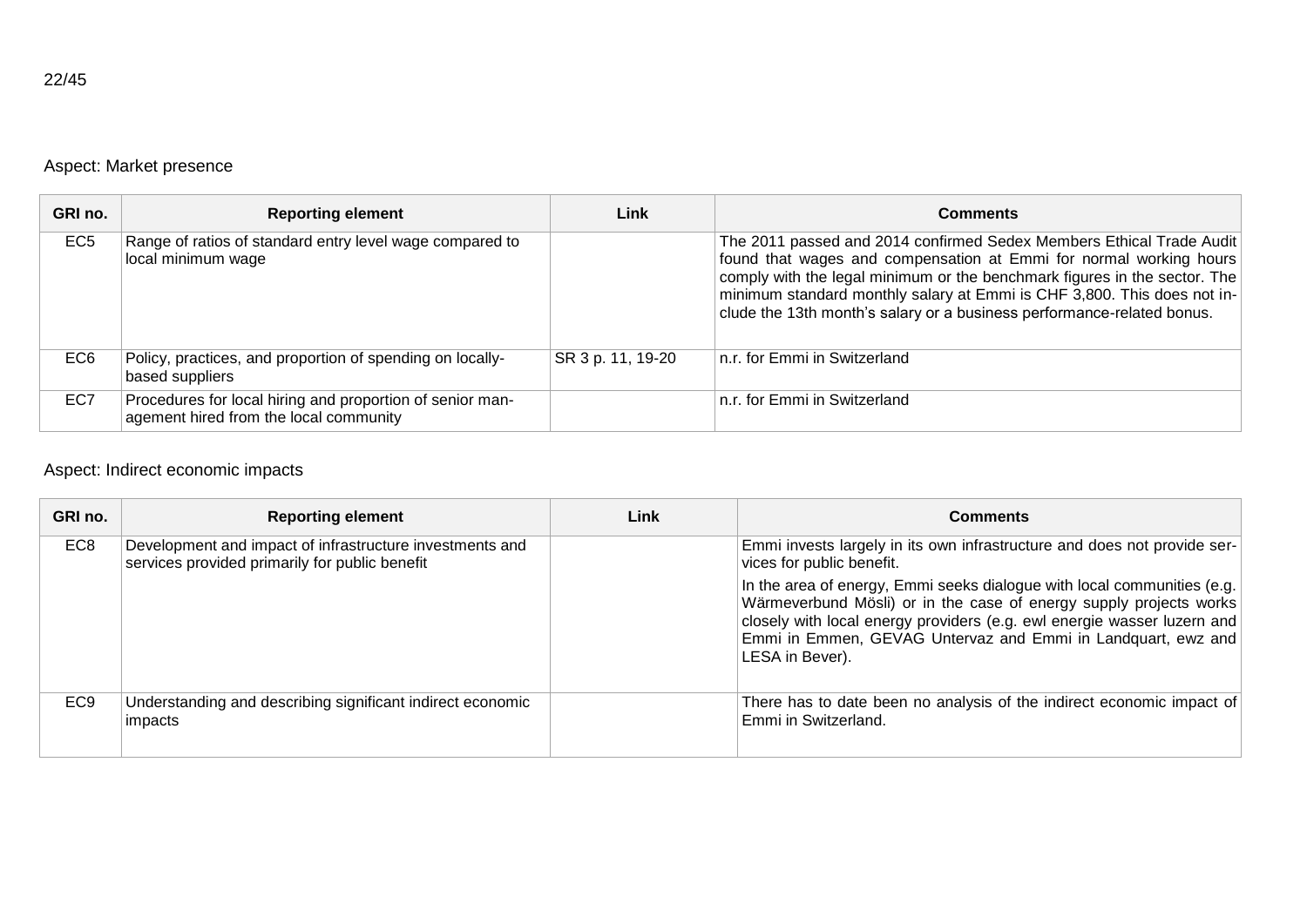### Environmental performance indicators

*Pre-defined indicators to comply with GRI reporting level C: At least one environmental performance indicator*

### Aspect: Materials

| GRI no.         | <b>Reporting element</b>                                            | Link                                 | <b>Comments</b>                                                                                                           |
|-----------------|---------------------------------------------------------------------|--------------------------------------|---------------------------------------------------------------------------------------------------------------------------|
| EN <sub>1</sub> | Materials used by weight or volume                                  | Most important (raw) ma-<br>terials: |                                                                                                                           |
|                 |                                                                     | SR 3 p. 19-20                        |                                                                                                                           |
|                 |                                                                     | SR 2 p. 24-27                        |                                                                                                                           |
| EN <sub>2</sub> | Percentage of materials used that are recycled input materi-<br>als |                                      | Emmi in Switzerland does not currently calculate the percentage of ma-<br>terials used that are recycled input materials. |

### Aspect: Energy

| GRI no.         | <b>Reporting element</b>                                                                   | Link                            | <b>Comments</b>                                                                                                                           |
|-----------------|--------------------------------------------------------------------------------------------|---------------------------------|-------------------------------------------------------------------------------------------------------------------------------------------|
| EN <sub>3</sub> | Direct energy consumption by primary energy source                                         | SR 3 p. 32                      | Remark: The amounts of energy in the sustainability reports of Emmi<br>are not as dictated by GRI indicated in joules, but in watt-hours. |
|                 |                                                                                            |                                 | Reasoning: The Federal Office (BAFU) for the Environment requires the<br>reporting by in watt-hours.                                      |
| EN4             | Indirect energy consumption by primary source                                              | SR 3 p. 32                      | see EN3                                                                                                                                   |
| EN <sub>5</sub> | Energy saved due to conservation and efficiency improve-<br>ments                          | SR 3 p. 32-33, 9, 15, 23,<br>24 | see EN3                                                                                                                                   |
| EN6             | Initiatives to provide energy-efficient or renewable energy<br>based products and services | SR 3 p. 32-33, 9, 15, 23,<br>24 | lsee EN3                                                                                                                                  |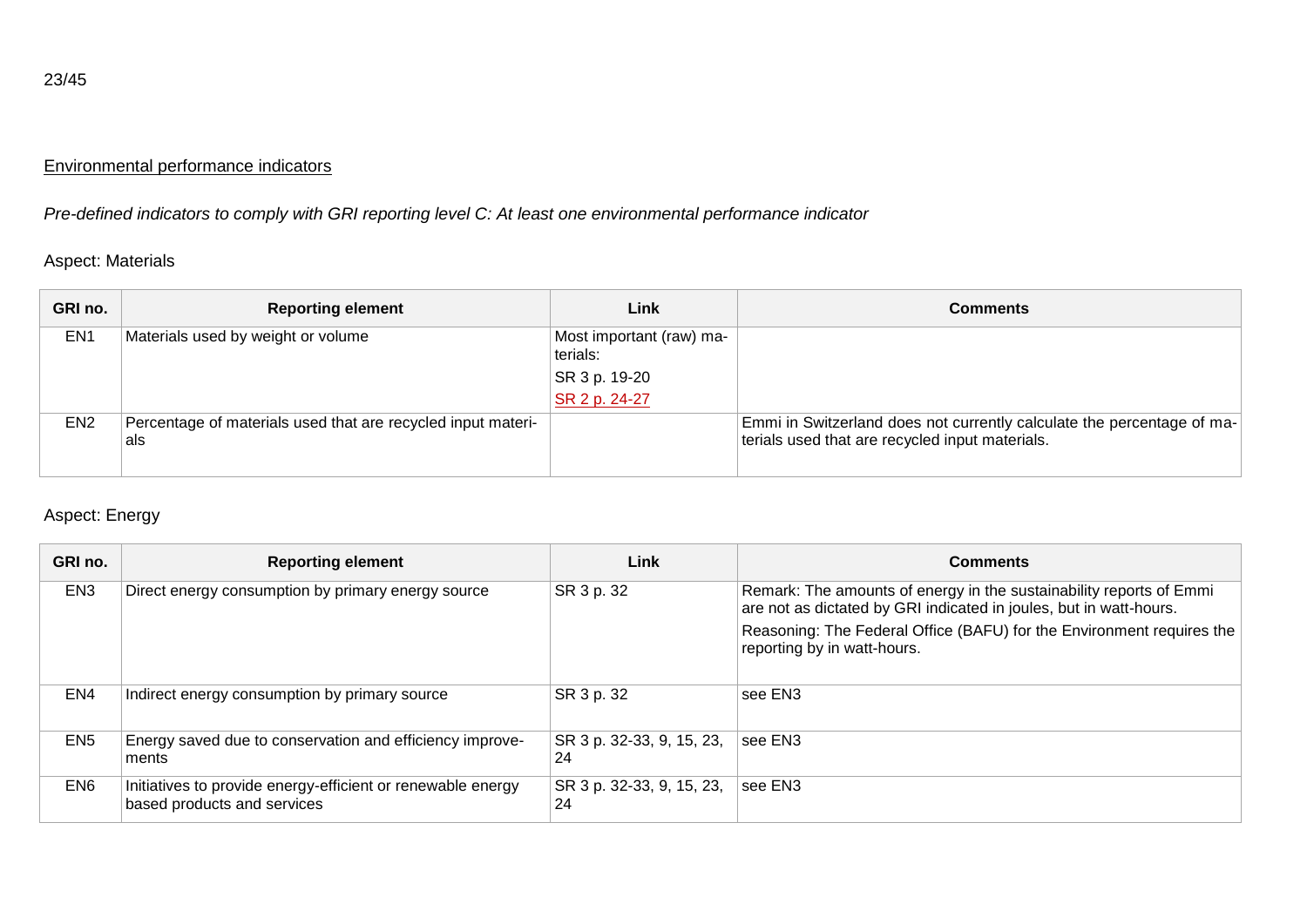| GRI no. | <b>Reporting element</b>                          | Link                            | Comments |
|---------|---------------------------------------------------|---------------------------------|----------|
| EN7     | Initiatives to reduce indirect energy consumption | SR 3 p. 32-33, 9, 15, 23,<br>24 | lsee EN3 |

# Aspect: Water

| GRI no.         | <b>Reporting element</b>                                    | Link       | <b>Comments</b>                                                                                                              |                            |                                                                       |                                                                        |
|-----------------|-------------------------------------------------------------|------------|------------------------------------------------------------------------------------------------------------------------------|----------------------------|-----------------------------------------------------------------------|------------------------------------------------------------------------|
| EN <sub>8</sub> | Total water withdrawal by source                            |            |                                                                                                                              | Water withdrawal by source |                                                                       |                                                                        |
|                 |                                                             |            |                                                                                                                              | Local<br>authorities       | Groundwater                                                           | Own<br>Sources                                                         |
|                 |                                                             |            | 2014                                                                                                                         | 57 %                       | 40%                                                                   | 3%                                                                     |
|                 |                                                             |            | 2013                                                                                                                         | 57 %                       | 40 %                                                                  | 3%                                                                     |
|                 |                                                             |            | 2012                                                                                                                         | 57 %                       | 40 %                                                                  | 3%                                                                     |
|                 |                                                             |            |                                                                                                                              |                            |                                                                       |                                                                        |
| EN <sub>9</sub> | Water sources significantly affected by withdrawal of water | SR 3 p. 24 | The Emmi facilities in Switzerland draw fresh water from their own<br>sources (Kirchberg, Moudon) and from the ground water. |                            |                                                                       |                                                                        |
|                 |                                                             |            |                                                                                                                              |                            | ing pro-cesses and then returned to the subsurface.                   | At the Dagmersellen and Suhr sites, groundwater is extracted for cool- |
| <b>EN10</b>     | Percentage and total volume of water recycled and reused    | SR 3 p. 33 |                                                                                                                              |                            | Emmi aims for maximum multiple use of water at all of its facilities. |                                                                        |
|                 |                                                             |            |                                                                                                                              | is collected and reused.   |                                                                       | At Kaltbach and Moudon, stalactite water from the cheese-ageing caves  |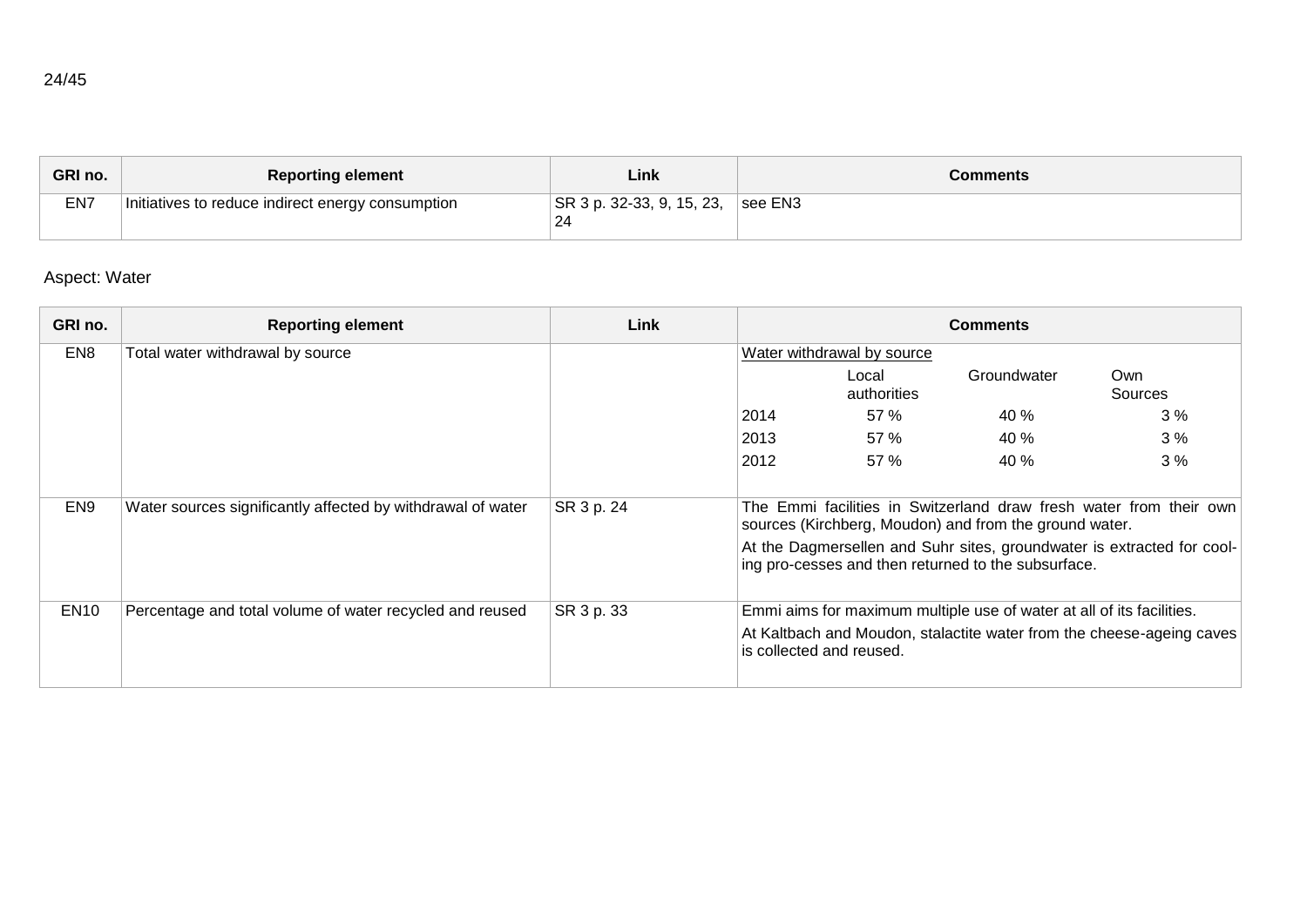# Aspect: Biodiversity

| GRI no.     | <b>Reporting element</b>                                                                                                                                                       | Link | <b>Comments</b>                                                                                                                                                                         |
|-------------|--------------------------------------------------------------------------------------------------------------------------------------------------------------------------------|------|-----------------------------------------------------------------------------------------------------------------------------------------------------------------------------------------|
| <b>EN11</b> | Location and size of land owned, leased, managed in, or ad-<br>jacent to, protected areas and areas of high biodiversity val-<br>ue outside protected areas                    |      | None of Emmi's production sites are located in protected areas.                                                                                                                         |
| <b>EN12</b> | Description of significant impacts of activities, products, and<br>services on biodiversity in protected areas and areas of high<br>biodiversity value outside protected areas |      | There has to date been no investigation of the impact of Emmi's busi-<br>ness activities on biodiversity. Excluding primary production, however,<br>the impact is assumed to be low.    |
| <b>EN13</b> | Habitats protected or restored                                                                                                                                                 |      | Since none of Emmi's production sites in Switzerland are located in or<br>have ever been located in protected areas, there is no requirement to<br>protect or restore natural habitats. |
| <b>EN14</b> | Strategies, current actions, and future plans for managing<br>impacts on biodiversity                                                                                          |      | Emmi in Switzerland does not currently have any guidelines, objectives<br>or commitments in respect of biodiversity.                                                                    |
| <b>EN15</b> | Number of IUCN Red List species and national conservation<br>list species with habitats in areas affected by operations                                                        |      | There has to date been no investigation of Emmi's impact on biodiversi-<br>ty. Excluding primary production, however, the impact is assumed to be<br>low.                               |

### Aspect: Emissions, effluents, and waste

| GRI no.     | <b>Reporting element</b>                           | Link       | <b>Comments</b>                                                                               |
|-------------|----------------------------------------------------|------------|-----------------------------------------------------------------------------------------------|
| <b>EN16</b> | Total direct and indirect greenhouse gas emissions | SR 3 p. 35 |                                                                                               |
| <b>EN17</b> | Other relevant indirect greenhouse gas emissions   |            | The Emmi facilities in Switzerland do not emit relevant volumes of other<br>greenhouse gases. |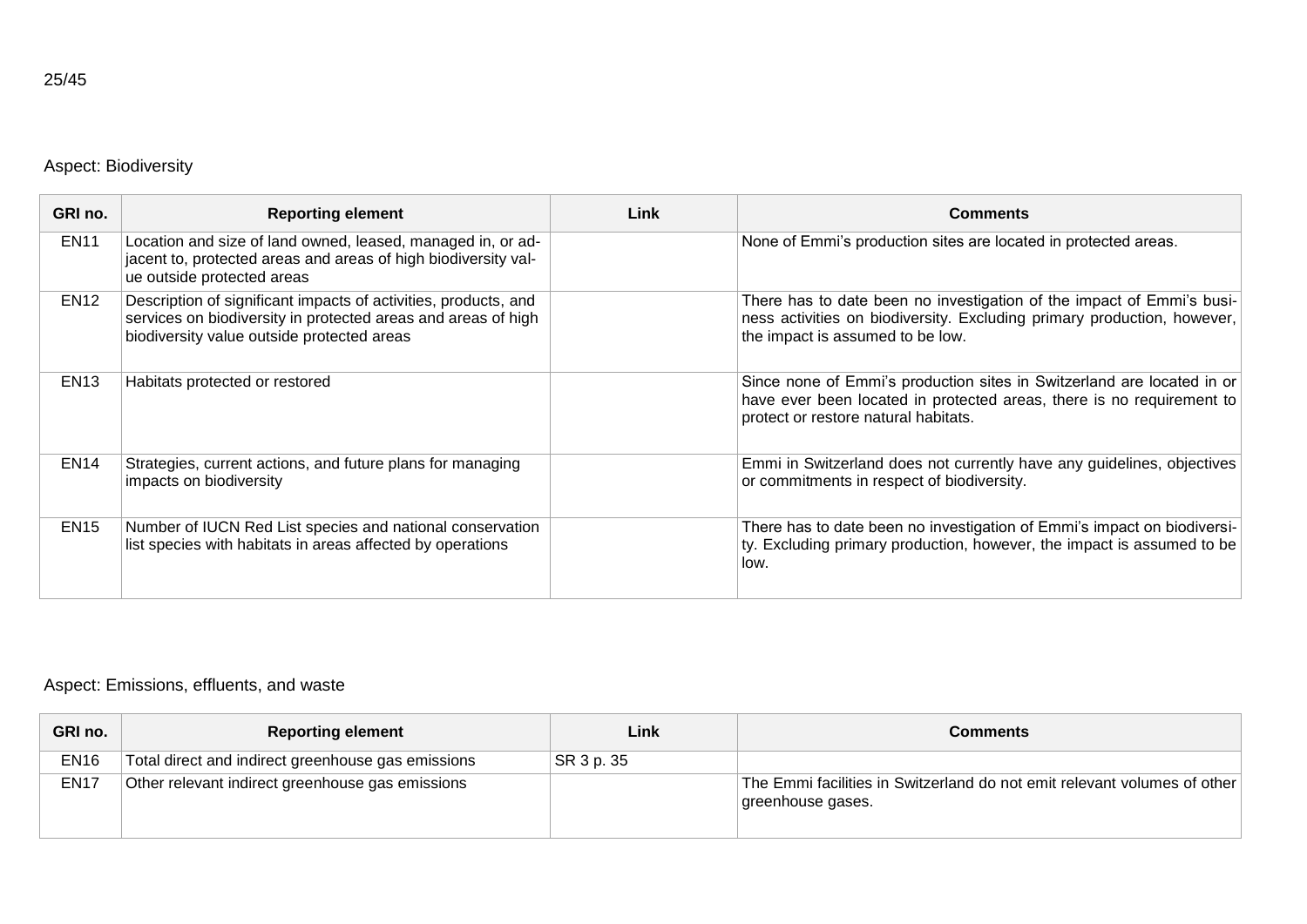| GRI no.     | <b>Reporting element</b>                                                                                                                                                          | Link                                                    | <b>Comments</b>                                                                                                                                                                                                                                                                                                                   |
|-------------|-----------------------------------------------------------------------------------------------------------------------------------------------------------------------------------|---------------------------------------------------------|-----------------------------------------------------------------------------------------------------------------------------------------------------------------------------------------------------------------------------------------------------------------------------------------------------------------------------------|
| <b>EN18</b> | Initiatives to reduce greenhouse gas emissions                                                                                                                                    | SR 3 p. 32-33, 35, 9, 10,<br>15, 18, 21, 23, 24, 26, 28 | Emmi has defined reducing greenhouse gas emissions as one of the<br>four priority areas of its commitment to sustainability. In this report, all<br>measures and projects that have led to a reduction in greenhouse gas<br>emissions are marked with the corresponding symbol.                                                   |
| <b>EN19</b> | Emissions of ozone-depleting substances                                                                                                                                           |                                                         | At Emmi's Swiss facilities, refrigeration systems and refrigerants con-<br>taining HCFCs are being replaced by more environmentally friendly al-<br>ternatives.                                                                                                                                                                   |
| <b>EN20</b> | NO, SO, and other significant air emissions                                                                                                                                       |                                                         | Emmi's facilities generate NOx and SOx emissions through gas and oil<br>firing. These are audited in accordance with the legal requirements (Or-<br>dinance on Air Pollution Control).                                                                                                                                            |
|             |                                                                                                                                                                                   |                                                         | No other significant air pollution is emitted by the Emmi facilities in Swit-<br>zerland.                                                                                                                                                                                                                                         |
| <b>EN21</b> | Total water discharge                                                                                                                                                             |                                                         | The Dagmersellen site has a full on-site wastewater treatment plant.                                                                                                                                                                                                                                                              |
| <b>EN22</b> | Total weight of waste                                                                                                                                                             | SR 3 p. 34, 31                                          |                                                                                                                                                                                                                                                                                                                                   |
| <b>EN23</b> | Significant spillsn                                                                                                                                                               |                                                         | Emmi's Swiss facilities do not release any harmful materials into the en-<br>vironment.                                                                                                                                                                                                                                           |
| <b>EN24</b> | Weight of transported, imported, exported, or treated waste<br>deemed hazardous                                                                                                   |                                                         | Hazardous waste is handled by Emmi in Switzerland in accordance with<br>the Ordinance on the Handling of Hazardous Waste (VeVa) and in each<br>case is transported with the legally required disposal documentation for<br>hazardous waste bearing the correct waste code, and properly dis-<br>posed of by legitimate companies. |
| <b>EN25</b> | Size, protected status, and biodiversity value of water bodies<br>and related habitats significantly affected by the reporting or-<br>ganization's discharges of water and runoff |                                                         | Emmi's Swiss facilities do not discharge any waste water into bodies of<br>water. All sites are connected to the municipal sewer system.                                                                                                                                                                                          |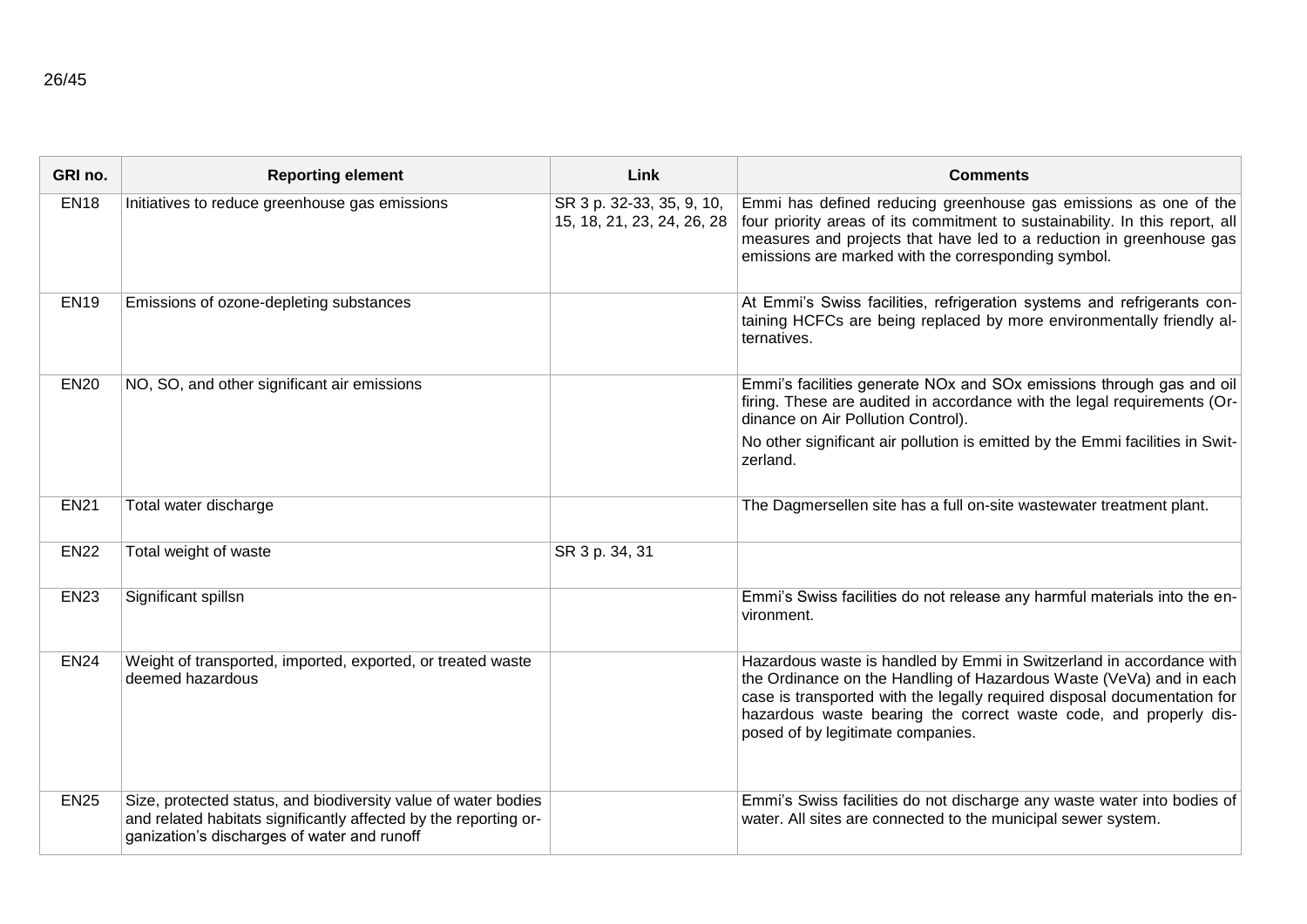Aspect: Products and services

| GRI no.     | <b>Reporting element</b>                                                  | Link                                | <b>Comments</b>                                                                                                                                                                                                                                                    |
|-------------|---------------------------------------------------------------------------|-------------------------------------|--------------------------------------------------------------------------------------------------------------------------------------------------------------------------------------------------------------------------------------------------------------------|
| <b>EN26</b> | Initiatives to mitigate environmental impacts of products and<br>services | Packaging:<br>SR 3 p. 10, 15, 17-18 | Outside of production, Emmi's products have a significant environmen-<br>tal impact through:                                                                                                                                                                       |
|             |                                                                           |                                     | transport<br>٠                                                                                                                                                                                                                                                     |
|             |                                                                           |                                     | packaging (waste)<br>$\overline{\phantom{a}}$                                                                                                                                                                                                                      |
|             |                                                                           |                                     | Waste, including of packaging materials, is one of the four priority areas<br>of Emmi's commitment to sustainability. In this report, all measures and<br>projects that have helped to prevent waste are marked with the corre-<br>sponding symbol $(\bigoplus)$ . |
|             |                                                                           |                                     | The indicators above, EN1 to EN25, refer to environmental improve-<br>ments in production.                                                                                                                                                                         |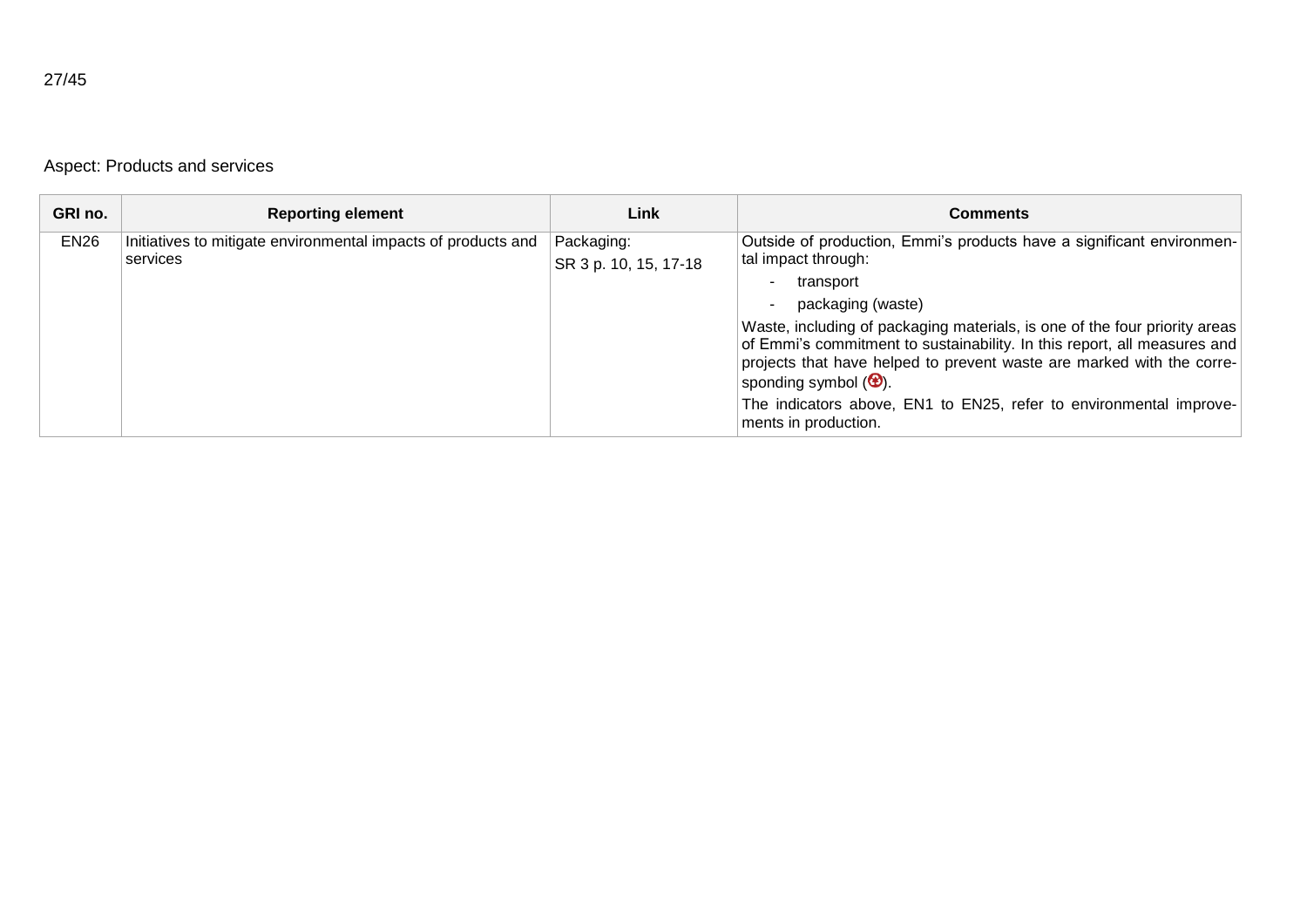| GRI no.     | <b>Reporting element</b>                                  | Link | <b>Comments</b>                                                                                                                                                                                                                                                                      |
|-------------|-----------------------------------------------------------|------|--------------------------------------------------------------------------------------------------------------------------------------------------------------------------------------------------------------------------------------------------------------------------------------|
| <b>EN27</b> | Percentage of products sold and their packaging materials |      | Primary packaging                                                                                                                                                                                                                                                                    |
|             | that are reclaimed                                        |      | Emmi does not accept returns of any primary packaging. Consumers<br>can, however, return the following packaging materials used for Emmi<br>products free of charge at retailers or municipal collection points:                                                                     |
|             |                                                           |      | Cardboard<br>$\sim$                                                                                                                                                                                                                                                                  |
|             |                                                           |      | Glass<br>$\sim$                                                                                                                                                                                                                                                                      |
|             |                                                           |      | <b>PE</b><br>$\sim$                                                                                                                                                                                                                                                                  |
|             |                                                           |      | The collected materials are either recycled or sent for thermal recovery<br>at waste incineration plants.                                                                                                                                                                            |
|             |                                                           |      | Secondary packaging                                                                                                                                                                                                                                                                  |
|             |                                                           |      | Reusable containers are largely used for secondary packaging. For lo-<br>gistics reasons, thousands of products share only nine secondary<br>packaging formats (e.g. A1, A2, H1, H2, H3, Tetra Top, milk crates<br>holding 6 bottles).                                               |
|             |                                                           |      | Stocks averaging approximately 1.3 million own containers and around<br>650 containers belonging to the retailers Coop and Migros are held at<br>all Emmi locations in Switzerland. In addition, a further 1.3 million Emmi<br>containers are with customers or in the supply chain. |
|             |                                                           |      | Emmi also uses cardboard secondary packaging where reusable con-<br>tainers are not suitable. As with primary packaging, disposal of this sin-<br>gle-use packaging is via municipal collections.                                                                                    |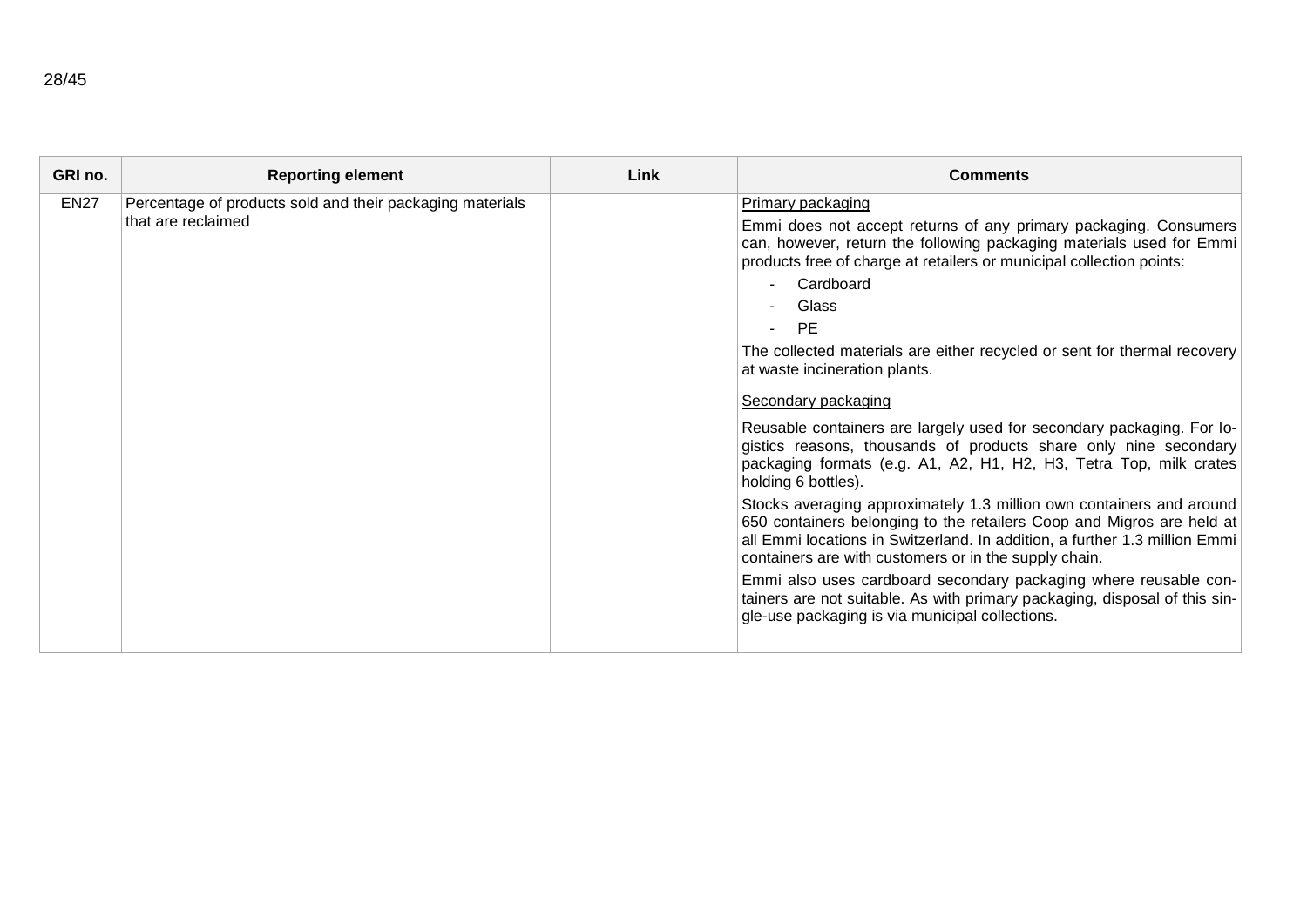# Aspect: Compliance

| GRI no.     | <b>Reporting element</b>                                                                                                                        | ∟ink | Comments |
|-------------|-------------------------------------------------------------------------------------------------------------------------------------------------|------|----------|
| <b>EN28</b> | Monetary value of significant fines and total number of non-<br>monetary sanctions for noncompliance with environmental<br>Iaws and regulations |      | None     |

# Aspect: Transport

| GRI no.     | <b>Reporting element</b>                                                                                                              | Link                                                       | <b>Comments</b>                                                                                                                                                                                                                                                                                                                                          |
|-------------|---------------------------------------------------------------------------------------------------------------------------------------|------------------------------------------------------------|----------------------------------------------------------------------------------------------------------------------------------------------------------------------------------------------------------------------------------------------------------------------------------------------------------------------------------------------------------|
| <b>EN29</b> | Significant environmental impacts of transporting products<br>and other goods and materials used for the organization's<br>operations | Logistics:<br>SR 3 p. 25-26, 10<br>Mobility:<br>SR 3 p. 15 | In line with the sustainability motto for 2014 (intelligent mobility), Emmi<br>employees were encouraged to examine their personal mobility pat-<br>terns (in particular their journey to work) and optimise them where nec-<br>essary. Prizes for the best projects submitted were awarded in January<br>2015 in the annual sustainability competition. |

# Aspect: Overall

| GRI no.     | <b>Reporting element</b>                                    | Link | Comments                                                                                                                                                                                                                                                                                                                                                                                                                                                                                       |
|-------------|-------------------------------------------------------------|------|------------------------------------------------------------------------------------------------------------------------------------------------------------------------------------------------------------------------------------------------------------------------------------------------------------------------------------------------------------------------------------------------------------------------------------------------------------------------------------------------|
| <b>EN30</b> | Total environmental protection expenditures and investments |      | It is not possible to ascertain all of Emmi's environmental expenditure<br>and investments. This is because very few of the measures implement-<br>ed that benefit the environment are actual environmental protection<br>measures. Rather, the Group largely implements optimisation<br>measures, for example to lower the use of a resource. Emmi therefore<br>believes that disclosure of the financial expenditure on and investments<br>in environmental protection would not be correct. |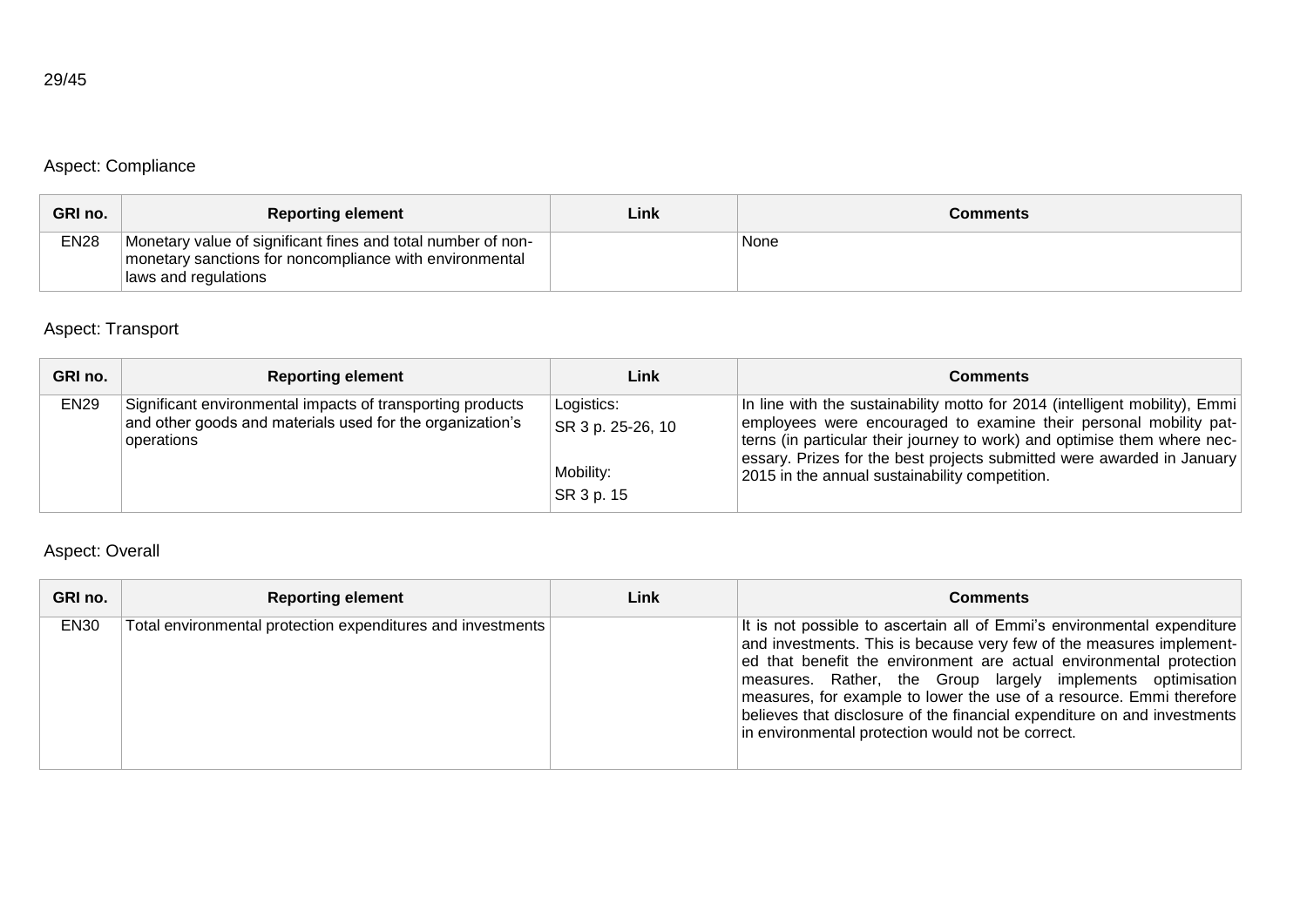# Product responsibility performance indicators

# Aspect: Customer health and safety

| GRI no.         | <b>Reporting element</b>                                                                                        | Link | <b>Comments</b>                                                                                                     |     |                           |
|-----------------|-----------------------------------------------------------------------------------------------------------------|------|---------------------------------------------------------------------------------------------------------------------|-----|---------------------------|
| PR <sub>1</sub> | Life cycle stages in which health and safety impacts of prod-<br>ucts and services are assessed for improvement |      | Life cycle stages, in which the health and safety impacts of products<br>and services are assessed for improvement: |     |                           |
|                 |                                                                                                                 |      |                                                                                                                     | Yes | $\underline{\mathsf{No}}$ |
|                 |                                                                                                                 |      | Development of product concept<br>(Emmi Product Development)                                                        | X   |                           |
|                 |                                                                                                                 |      | R & D<br>(Emmi Product Development)                                                                                 | X   |                           |
|                 |                                                                                                                 |      | Certification<br>(Emmi Quality Management)                                                                          | X   |                           |
|                 |                                                                                                                 |      | Manufacturing and production<br>(durch Emmi Qualitätsmanagement)                                                    | X   |                           |
|                 |                                                                                                                 |      | Marketing and promotion<br>(clients)                                                                                |     |                           |
|                 |                                                                                                                 |      | Storage distribution and supply<br>(Emmi Quality Management)                                                        | X   |                           |
|                 |                                                                                                                 |      | Use and service<br>(Emmi Quality Management)                                                                        | X   |                           |
|                 |                                                                                                                 |      | Disposal, reuse, or recycling<br>(disposal partners)                                                                | X   |                           |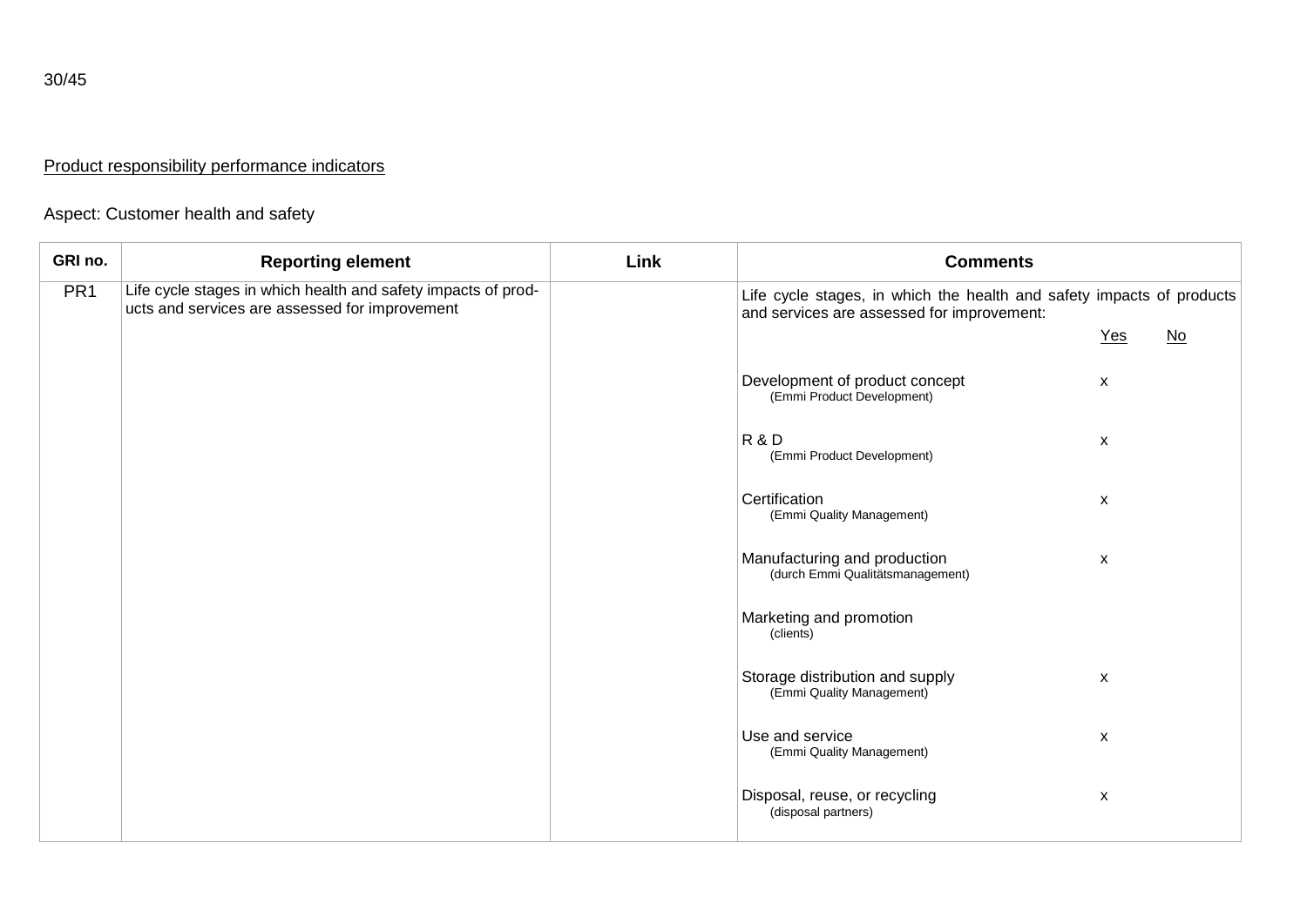| GRI no.         | <b>Reporting element</b>                                                                                                 | Link | Comments                                                                                                                                                                                                                                                                                                                                                  |
|-----------------|--------------------------------------------------------------------------------------------------------------------------|------|-----------------------------------------------------------------------------------------------------------------------------------------------------------------------------------------------------------------------------------------------------------------------------------------------------------------------------------------------------------|
| PR <sub>2</sub> | Incidents of non-compliance with regulations and voluntary<br>codes concerning health and safety impacts of products and |      | Complaints about Emmi products manufactured in Switzerland are rec-<br>orded and processed by a central consumer services unit.                                                                                                                                                                                                                           |
|                 | services during their life cycle                                                                                         |      | Emmi is not aware of any incidents resulting in lasting damage to the<br>health or safety of consumers. Health effects for which complaints were<br>received included allergic reactions (e.g. to herbs in cheese rinds), con-<br>sumption of spoiled products or toothache due to bits of stone in prod-<br>ucts containing fruit (e.g. apricot yogurt). |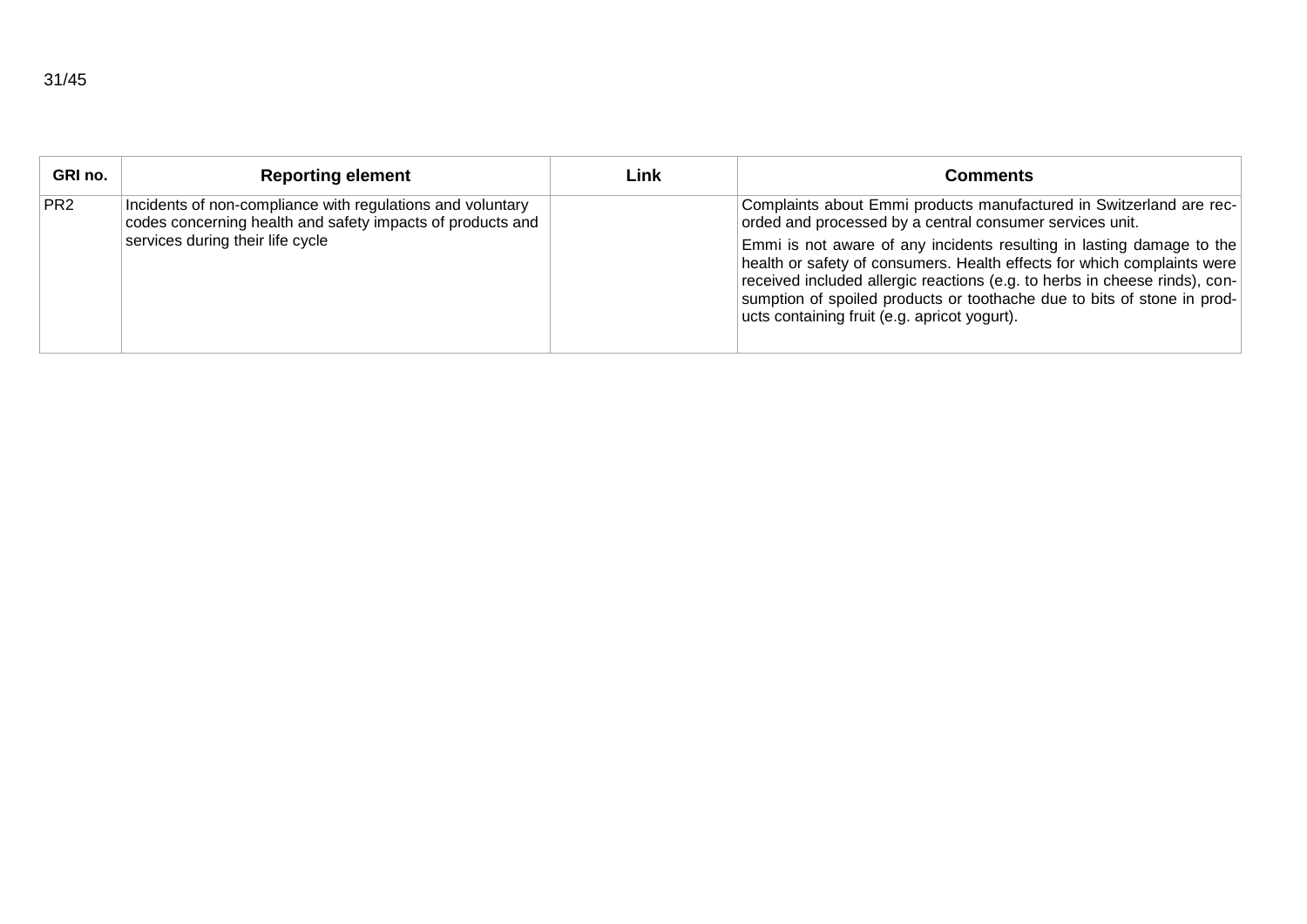Aspect: Product and service labeling

| GRI no.         | <b>Reporting element</b>                                                                                                                            | Link       | <b>Comments</b>                                                                                                                                                                                                                                                                                                                                                                                                                                                                                                                                                                                                |     |    |
|-----------------|-----------------------------------------------------------------------------------------------------------------------------------------------------|------------|----------------------------------------------------------------------------------------------------------------------------------------------------------------------------------------------------------------------------------------------------------------------------------------------------------------------------------------------------------------------------------------------------------------------------------------------------------------------------------------------------------------------------------------------------------------------------------------------------------------|-----|----|
| PR <sub>3</sub> | Type of product and service information required by proce-<br>dures                                                                                 | <b>LKV</b> | Emmi procedure instructions regarding labelling or information accom-<br>panying products:                                                                                                                                                                                                                                                                                                                                                                                                                                                                                                                     |     |    |
|                 |                                                                                                                                                     |            |                                                                                                                                                                                                                                                                                                                                                                                                                                                                                                                                                                                                                | Yes | No |
|                 |                                                                                                                                                     |            | Origin of product components                                                                                                                                                                                                                                                                                                                                                                                                                                                                                                                                                                                   | X   |    |
|                 |                                                                                                                                                     |            | Composition, particularly with regard to substances that<br>may have an impact on the environment or society                                                                                                                                                                                                                                                                                                                                                                                                                                                                                                   | X   |    |
|                 |                                                                                                                                                     |            | Safe use of the product                                                                                                                                                                                                                                                                                                                                                                                                                                                                                                                                                                                        | X   |    |
|                 |                                                                                                                                                     |            | Disposal of the product and impact on the environ-<br>ment/society                                                                                                                                                                                                                                                                                                                                                                                                                                                                                                                                             | X   |    |
|                 |                                                                                                                                                     |            | Other                                                                                                                                                                                                                                                                                                                                                                                                                                                                                                                                                                                                          |     |    |
| PR <sub>4</sub> | Incidents of non-compliance with regulations and voluntary<br>codes concerning product and service information and label-<br>ing                    |            | All Emmi products are compliant with relevant Swiss legislation (DHA<br>ordinance on food labelling and pricing (LKV)).<br>n.i.                                                                                                                                                                                                                                                                                                                                                                                                                                                                                |     |    |
| PR <sub>5</sub> | Practices related to customer satisfaction, including results of $\overline{\text{SR 2 p}}$ . 19, 22, 36<br>surveys measuring customer satisfaction |            | Emmi maintains close contact with its customers and consumers. Cus-<br>tomer care is handled primarily via the sales and marketing depart-<br>ments. Where Emmi not only supplies customers with brand products<br>but also manufactures private label products for them, the product de-<br>velopment and production units are of course also involved in customer<br>communication.<br>Emmi maintains contact with end consumers via a market research de-<br>partment and a central consumer services unit that handles all consum-<br>er issues relating to all Emmi products manufactured in Switzerland. |     |    |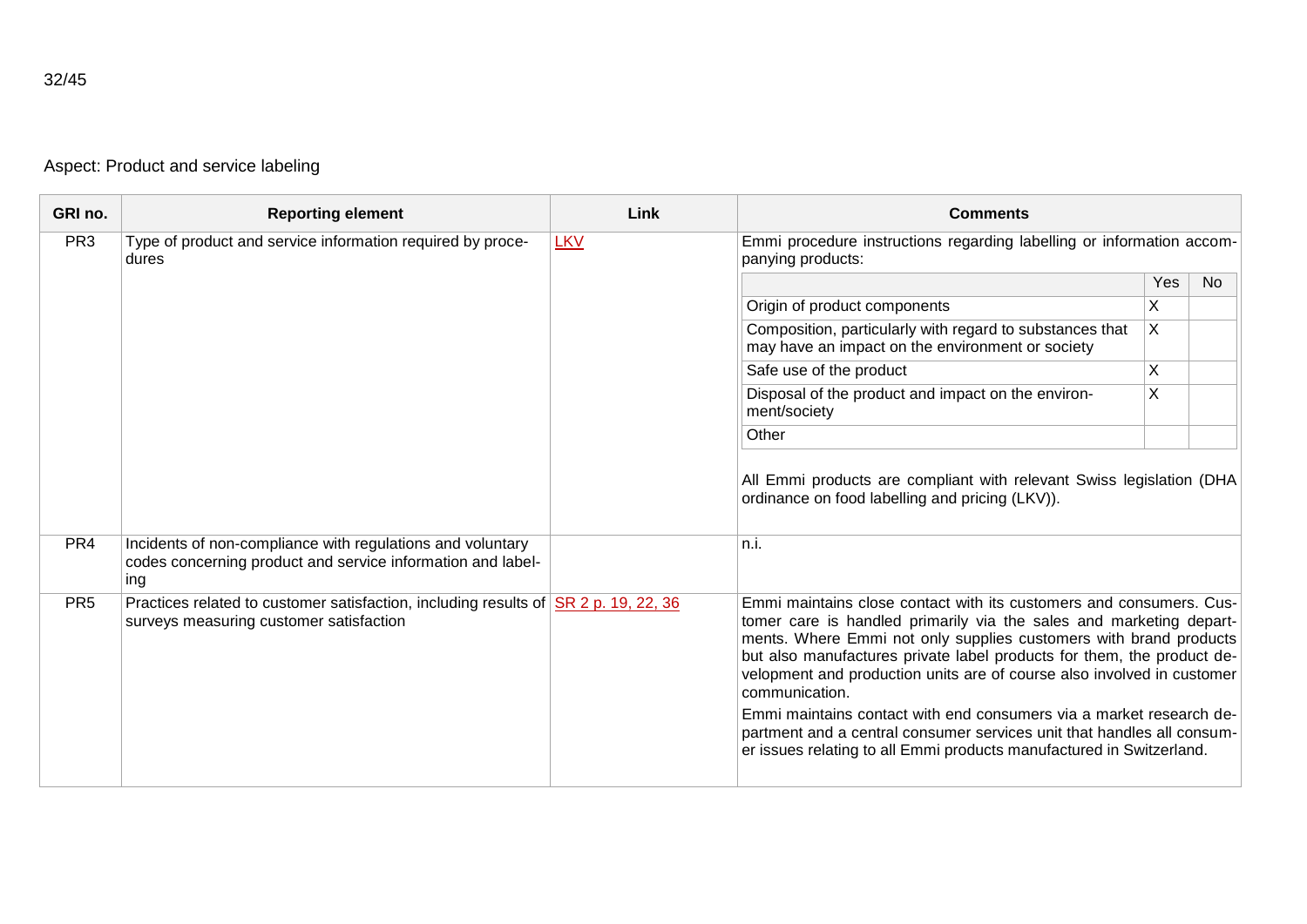# Aspect: Marketing communications

| GRI no. | <b>Reporting element</b>                                                                                | Link | Comments |
|---------|---------------------------------------------------------------------------------------------------------|------|----------|
| PR6     | Programs for adherence to laws, standards, and voluntary<br>codes related to marketing communications   |      | n.l.     |
| PR7     | Incidents of non-compliance with regulations and voluntary<br>codes concerning marketing communications |      | `n.i.    |

# Aspect: Customer privacy

| GRI no.         | <b>Reporting element</b>                                                                       | Link | Comments |
|-----------------|------------------------------------------------------------------------------------------------|------|----------|
| PR <sub>8</sub> | Substantiated complaints regarding breaches of customer<br>privacy and losses of customer data |      | ,,,,     |

### Aspect: Compliance

| GRI no.         | <b>Reporting element</b>                                                                                                                        | Linki | Comments |
|-----------------|-------------------------------------------------------------------------------------------------------------------------------------------------|-------|----------|
| PR <sub>9</sub> | Monetary value of significant fines for noncompliance with<br>laws and regulations concerning the provision and use of<br>products and services |       | n.i.     |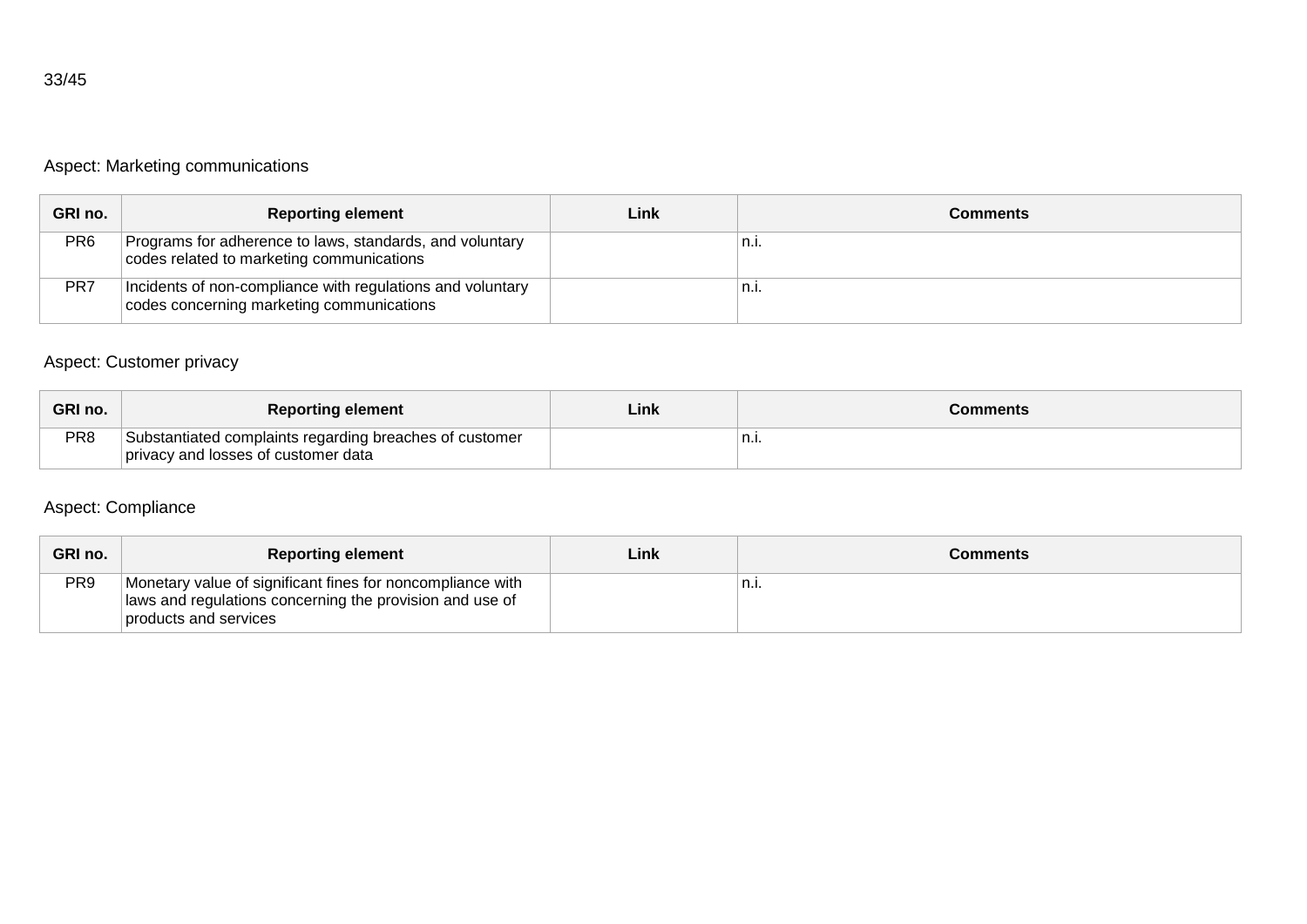# Labor Practices and decent work performance indicators\*

### Aspect: Employment

| GRI no.         | <b>Reporting element</b>                                                                                | Link            | <b>Comments</b> |
|-----------------|---------------------------------------------------------------------------------------------------------|-----------------|-----------------|
| LA <sub>1</sub> | Total workforce by employment type, employment contract,                                                | SR 3 p. 43      |                 |
|                 | and region                                                                                              | AR 2014 p. 18   |                 |
| LA2             | Total number and rate of employee turnover by age group,<br>gender, and region                          | SR 3 p. 44      |                 |
| LA3             | Benefits provided to full-time employees that are not provid-<br>ed to temporary or part-time employees | SR 1 p. 39 - 41 |                 |

# Aspect: Labor/management relations

| GRI no. | <b>Reporting element</b>                                                                                                | Link | <b>Comments</b>                                                                                                                                                                                                                                                                                                                                                                                                            |
|---------|-------------------------------------------------------------------------------------------------------------------------|------|----------------------------------------------------------------------------------------------------------------------------------------------------------------------------------------------------------------------------------------------------------------------------------------------------------------------------------------------------------------------------------------------------------------------------|
| LA4     | Percentage of employees covered by collective bargaining<br>agreements                                                  |      | Emmi's employment conditions apply to all Emmi employees in Switzer-<br>land.                                                                                                                                                                                                                                                                                                                                              |
| LA5     | Minimum notice period(s) regarding operational changes, in-<br>cluding whether it is specified in collective agreements |      | As a listed company Emmi must adhere to the Swiss stock exchange's<br>reporting requirements in respect of ad hoc disclosure.                                                                                                                                                                                                                                                                                              |
|         |                                                                                                                         |      | Internally, information regarding relevant operational changes is gener-<br>ally disseminated via line management. In the case of significant<br>changes, the timing of the communication is chosen to ensure that the<br>employees/business units/sites affected can be informed in person<br>where possible and in particular before other stakeholders (i.e. outside<br>the trading hours of the Swiss stock exchange). |

34/45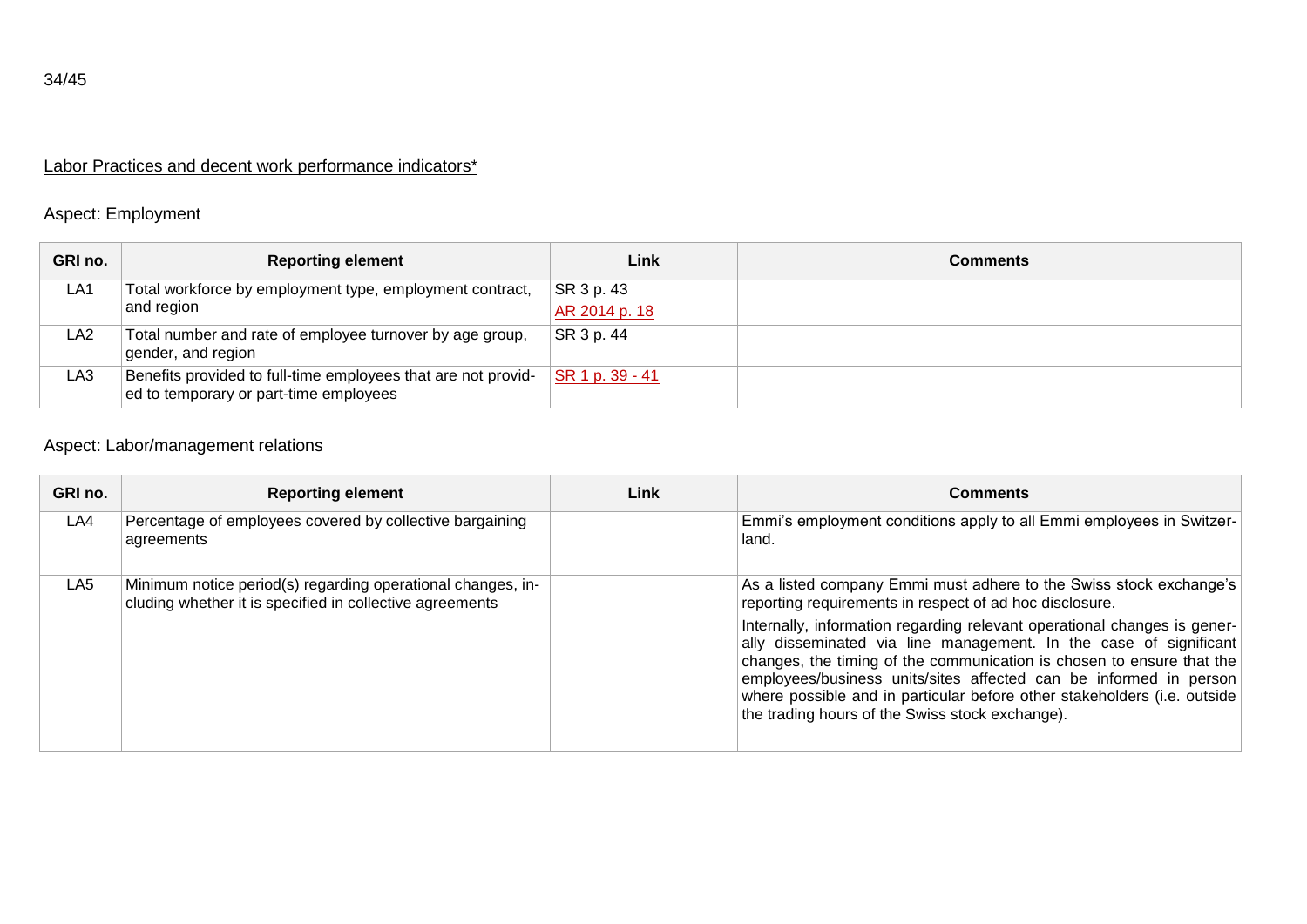|  | Aspect: Occupational health and safety |  |  |  |
|--|----------------------------------------|--|--|--|
|--|----------------------------------------|--|--|--|

| GRI no. | <b>Reporting element</b>                                                                                      | Link       | <b>Comments</b>                                                                                                                                                                                                                                                                                                                                                                                                                                                                                                                                                                                                                                                                                                                                                                                                                                                                                                                                                               |
|---------|---------------------------------------------------------------------------------------------------------------|------------|-------------------------------------------------------------------------------------------------------------------------------------------------------------------------------------------------------------------------------------------------------------------------------------------------------------------------------------------------------------------------------------------------------------------------------------------------------------------------------------------------------------------------------------------------------------------------------------------------------------------------------------------------------------------------------------------------------------------------------------------------------------------------------------------------------------------------------------------------------------------------------------------------------------------------------------------------------------------------------|
| LA6     | Percentage of total workforce represented in formal joint<br>management-worker health and safety committees   |            | n.i.                                                                                                                                                                                                                                                                                                                                                                                                                                                                                                                                                                                                                                                                                                                                                                                                                                                                                                                                                                          |
| LA7     | Rates of injury, occupational diseases, lost days, and absen-<br>teeism, and number of workrelated fatalities | SR 3 p. 45 | <b>Extract from Emmi's Code of Conduct</b><br>Safety, health<br>Emmi is committed to work structures that promote health, and supports<br>cor-responding preventive measures. Employees make every endeav-<br>our to en-sure the safety and health of themselves and third parties, in<br>order to prevent damage. Corresponding provisions under Emmi's<br>health and safety manage-ment policy and in particular its hygiene con-<br>cept must be strictly followed.<br>Injuries on first-aid-level are not included in the statistics on p. 64 of the<br>SR 2.<br>The official statistics of the "SUVA" do not require these incidents. How-<br>ever, from the perspective of Emmi these "near accidents" are very im-<br>portant for the prevention work. For this reason, Emmi records such in-<br>cidents. The aim is to learn from the experience of the employees (insti-<br>tutionalisation of an appropriate exchange of experience in the produc-<br>tion plants). |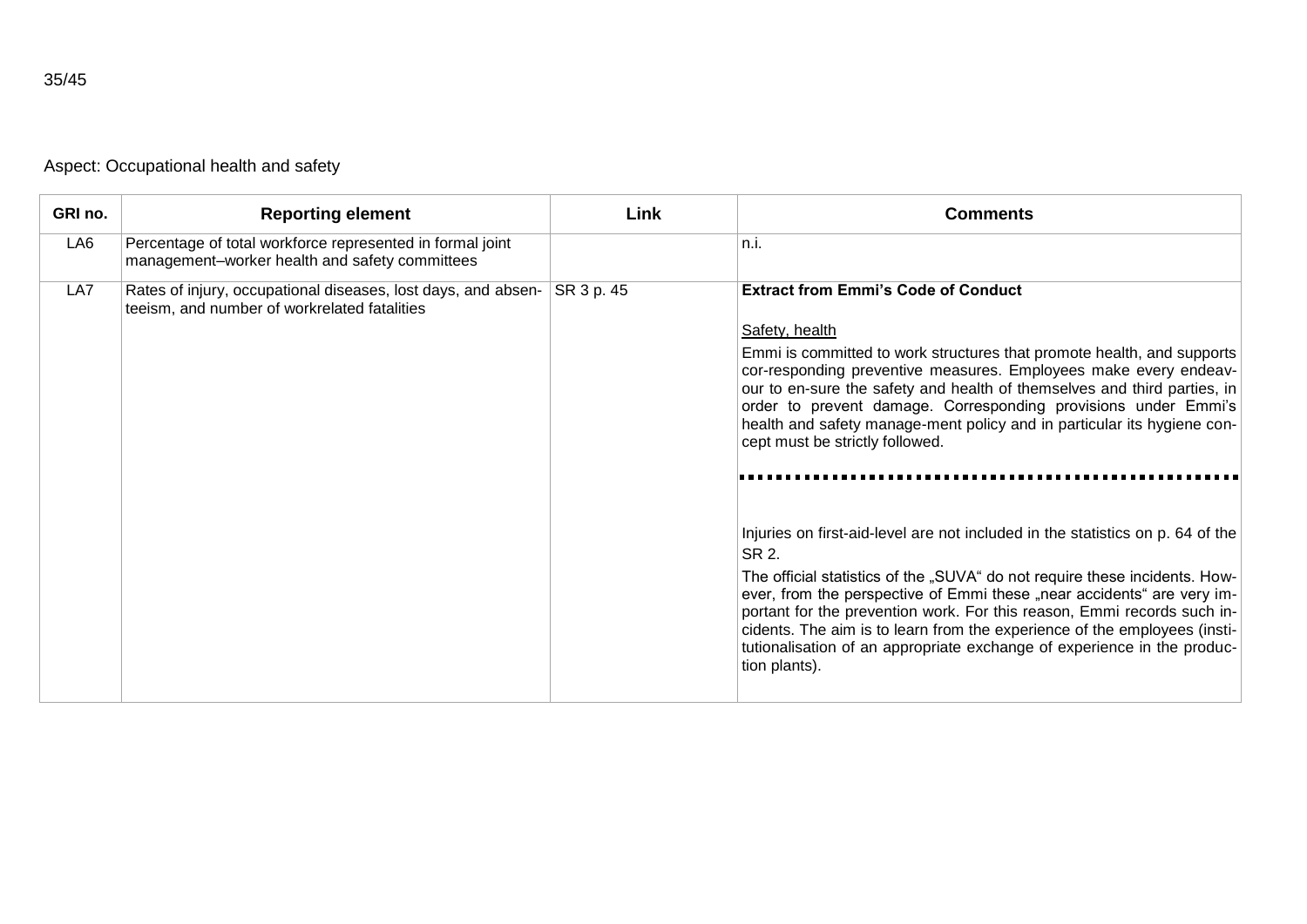| GRI no. | <b>Reporting element</b>                                                                                                                                  | Link                     | <b>Comments</b>                                                                                                                                                                                                                                                                                                                                                                                                                                                                                                                                                                                                                                                                       |
|---------|-----------------------------------------------------------------------------------------------------------------------------------------------------------|--------------------------|---------------------------------------------------------------------------------------------------------------------------------------------------------------------------------------------------------------------------------------------------------------------------------------------------------------------------------------------------------------------------------------------------------------------------------------------------------------------------------------------------------------------------------------------------------------------------------------------------------------------------------------------------------------------------------------|
| LA8     | Education, training, counseling, prevention, and risk-control<br>programs in place to assist workforce members, their fami-<br>lies, or community members | SR 2 p. 62<br>SR 1 p. 41 | Under the case management process, Emmi seeks individual solutions<br>that allow employees who are unfit for work over a longer period due to<br>illness or accident to be integrated through beneficial activity. The aim<br>of active care is to ensure effective reintegration. Employees are sup-<br>ported by their line manager and the health manager (HR representa-<br>tive) at their site. The health manager coordinates all activities in coop-<br>eration with the internal and external parties concerned. Long-term ab-<br>sences are when employees are unfit for work over a longer period due<br>to illness or accident with complex symptoms and unclear findings. |
|         |                                                                                                                                                           |                          | One option is to provide a sheltered workplace. Sheltered workplaces<br>are jobs with no performance pressure and are defined using a form for<br>each Emmi site in Switzerland. The aim is to encourage optimal reinte-<br>gration. They are available at all times provided they are not already<br>occupied by another ill/injured employee.                                                                                                                                                                                                                                                                                                                                       |
|         |                                                                                                                                                           |                          | Sheltered workplaces may take the following form:                                                                                                                                                                                                                                                                                                                                                                                                                                                                                                                                                                                                                                     |
|         |                                                                                                                                                           |                          | a) An ill/injured employee is given a job adapted to their state of<br>health (burden, working hours, equipment, support, etc.).                                                                                                                                                                                                                                                                                                                                                                                                                                                                                                                                                      |
|         |                                                                                                                                                           |                          | Their doctor issues the approval for reintegration via a sheltered<br>workplace using the sheltered workplace form.                                                                                                                                                                                                                                                                                                                                                                                                                                                                                                                                                                   |
|         |                                                                                                                                                           |                          | If necessary, the current holder of the sheltered workplace (healthy<br>employee) must be temporarily redeployed, returning to the role<br>once the ill/injured employee has recovered.                                                                                                                                                                                                                                                                                                                                                                                                                                                                                               |
|         |                                                                                                                                                           |                          | b) An ill/injured employee acts as assistant to another employee in<br>an existing job, which is double-staffed during the reintegration<br>phase (auxiliary work).                                                                                                                                                                                                                                                                                                                                                                                                                                                                                                                   |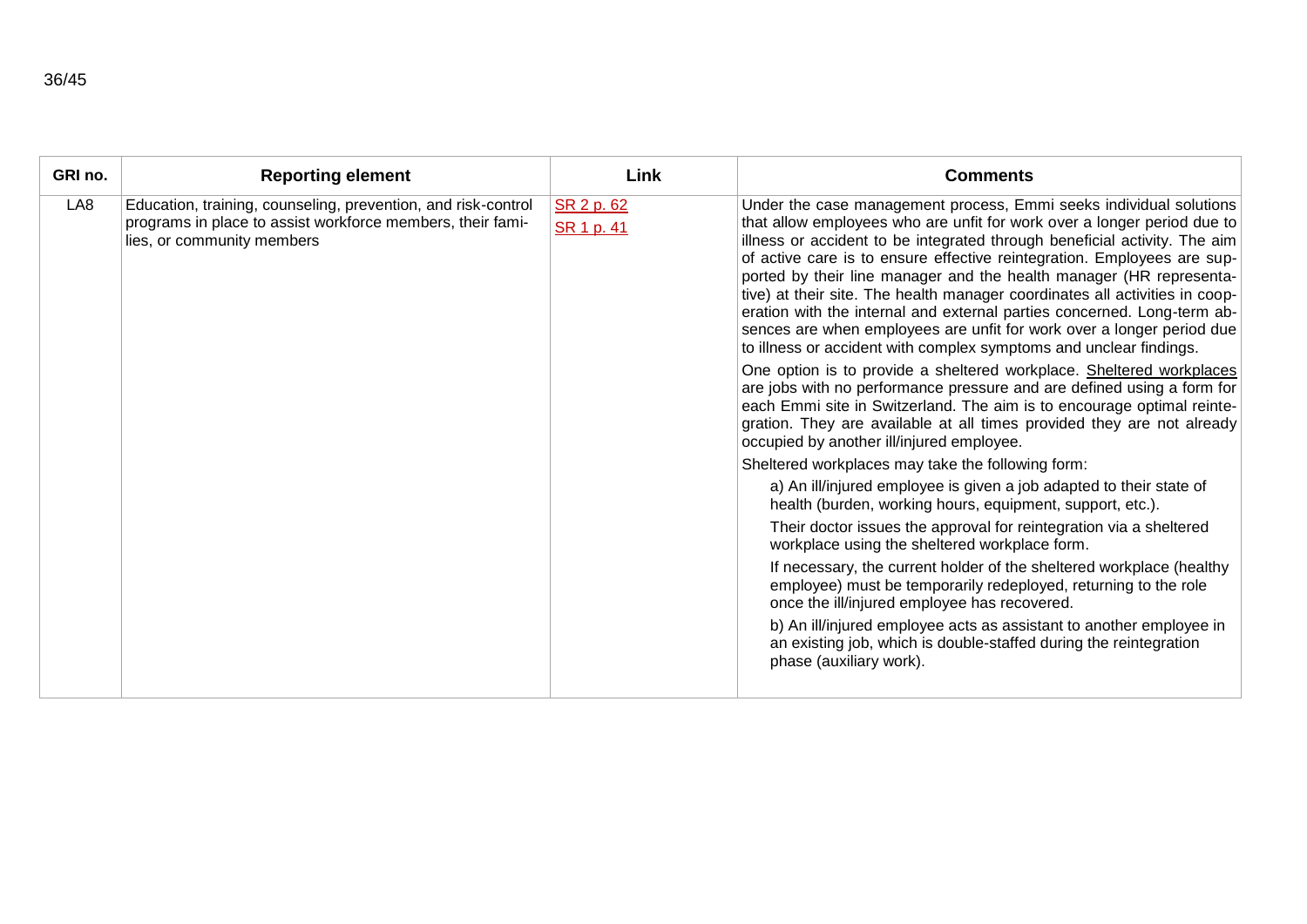| GRI no.         | <b>Reporting element</b>                                                   | Link | <b>Comments</b>                                                                                                                                                                                                                                                                                                                                                                                                                                                                                                                                                                                                                                                                                                                                                                                                                                                                                                                                                                                                                                                                     |
|-----------------|----------------------------------------------------------------------------|------|-------------------------------------------------------------------------------------------------------------------------------------------------------------------------------------------------------------------------------------------------------------------------------------------------------------------------------------------------------------------------------------------------------------------------------------------------------------------------------------------------------------------------------------------------------------------------------------------------------------------------------------------------------------------------------------------------------------------------------------------------------------------------------------------------------------------------------------------------------------------------------------------------------------------------------------------------------------------------------------------------------------------------------------------------------------------------------------|
| LA8 cont.       |                                                                            |      | Activity programmes are offered for people on long-term absence due<br>to illness or accident. This is how Emmi encourages motivation, faster<br>reintegration and and care and support with regard to mental health.                                                                                                                                                                                                                                                                                                                                                                                                                                                                                                                                                                                                                                                                                                                                                                                                                                                               |
|                 |                                                                            |      | The line manager of an ill/injured employee is responsible for the activi-<br>ty programmes. They must be provided with possible, adapted activities<br>in their own business unit. In such cases the health manager at the<br>Emmi site liaises with insurance companies/doctors, advises the line<br>manager/employee in question and monitors the projects (data protec-<br>tion, etc.). The programme must not place any burden on the employee<br>but should merely act as motivation. The length of activities is to be as-<br>sessed on a case-by-case basis (time factor/burden).<br>Activity programmes may take the following form:<br>Having a morning snack with work colleagues<br>Taking part in events/information meetings<br>Taking part in meetings to maintain knowledge levels (possibly<br>taking suitably adapted duties and tasks home if the employee<br>is able and keen to do so)<br>Taking a tour of the department<br>Maintaining contact with work colleagues<br>Taking part in a lunch<br>Travelling in delivery lorries<br>Attending sporting events |
|                 |                                                                            |      |                                                                                                                                                                                                                                                                                                                                                                                                                                                                                                                                                                                                                                                                                                                                                                                                                                                                                                                                                                                                                                                                                     |
| LA <sub>9</sub> | Health and safety topics covered in formal agreements with<br>trade unions |      | n.i.                                                                                                                                                                                                                                                                                                                                                                                                                                                                                                                                                                                                                                                                                                                                                                                                                                                                                                                                                                                                                                                                                |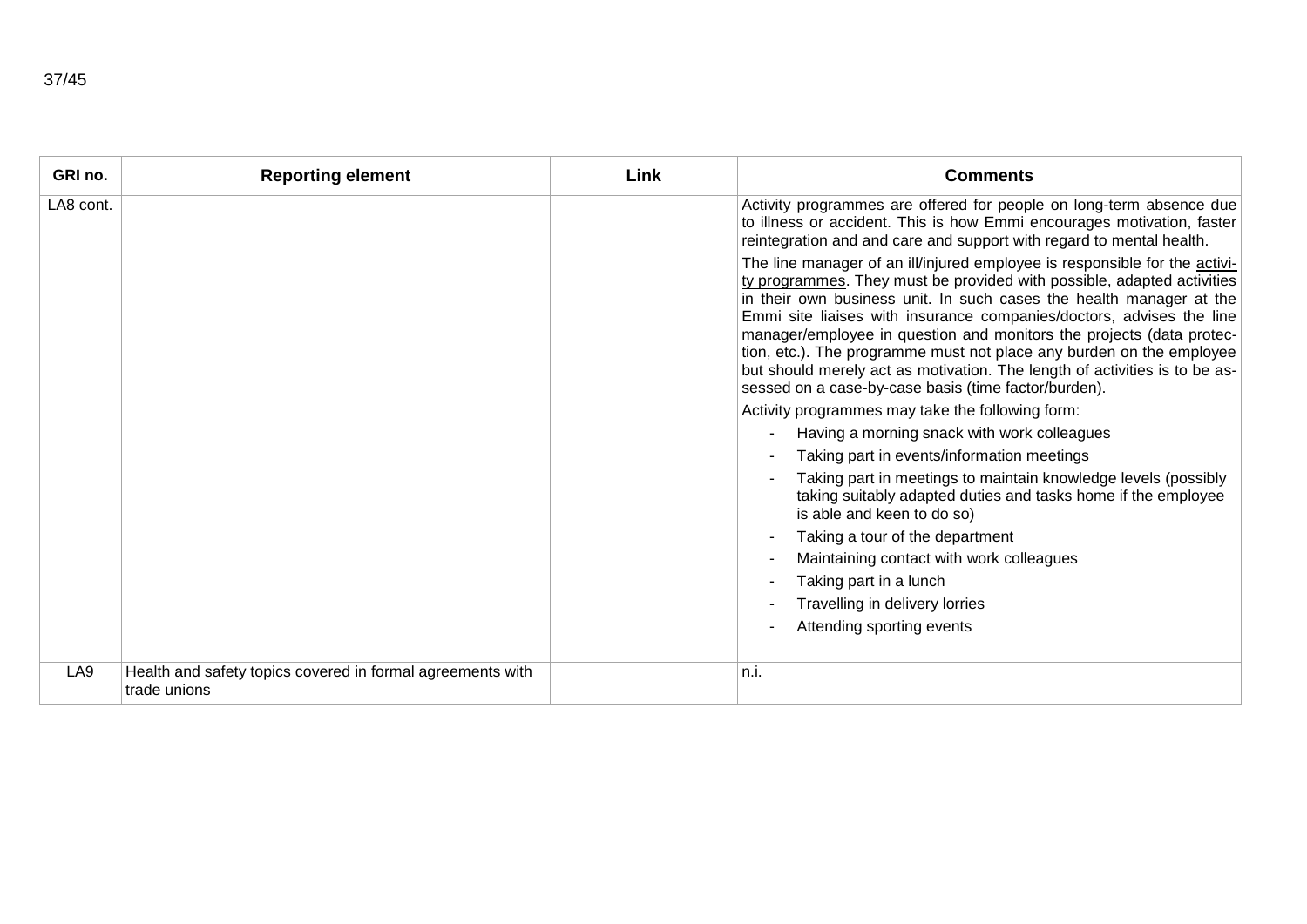Aspect: Training and education

| GRI no.     | <b>Reporting element</b>                             | Link                              | <b>Comments</b>                                                                                                                                                                                                                                                                                                                                                                                                                                                                                                                                                                                                                                                                                                                                                                                                                                                                                                                                                                                                                                                                            |
|-------------|------------------------------------------------------|-----------------------------------|--------------------------------------------------------------------------------------------------------------------------------------------------------------------------------------------------------------------------------------------------------------------------------------------------------------------------------------------------------------------------------------------------------------------------------------------------------------------------------------------------------------------------------------------------------------------------------------------------------------------------------------------------------------------------------------------------------------------------------------------------------------------------------------------------------------------------------------------------------------------------------------------------------------------------------------------------------------------------------------------------------------------------------------------------------------------------------------------|
| <b>LA10</b> | Average hours of training                            | SR 3 p 12                         | Employee development is one of the four priority areas in Emmi's com-<br>mitment to sustainability. In this report, all measures and projects that<br>have contributed to employee development are marked with the corre-<br>sponding symbol (<br>Emmi supports internal and external training and development pro-<br>grammes. Consultation services are also provided for employees.<br>These may include assistance in the following areas:<br>Support with clarifying concrete development objectives<br>Identification of the right programme for development objectives<br>Suggestions on the structure of workplace development mea-<br>sures<br>Team-specific programmes<br>Emmi's internal development programme covers the following topics:<br>New employees<br>New managers<br>Specialist production training<br>Interdisciplinary training<br>Project management<br>Specific topics relating to professional training<br>$\overline{\phantom{a}}$<br>Various programmes on work organisation and methods<br>Systems training<br>Modular leadership and management development |
| <b>LA11</b> | Programs for skills management and lifelong learning | Entwicklungsangebot<br>SR 2 S. 60 | see LA10                                                                                                                                                                                                                                                                                                                                                                                                                                                                                                                                                                                                                                                                                                                                                                                                                                                                                                                                                                                                                                                                                   |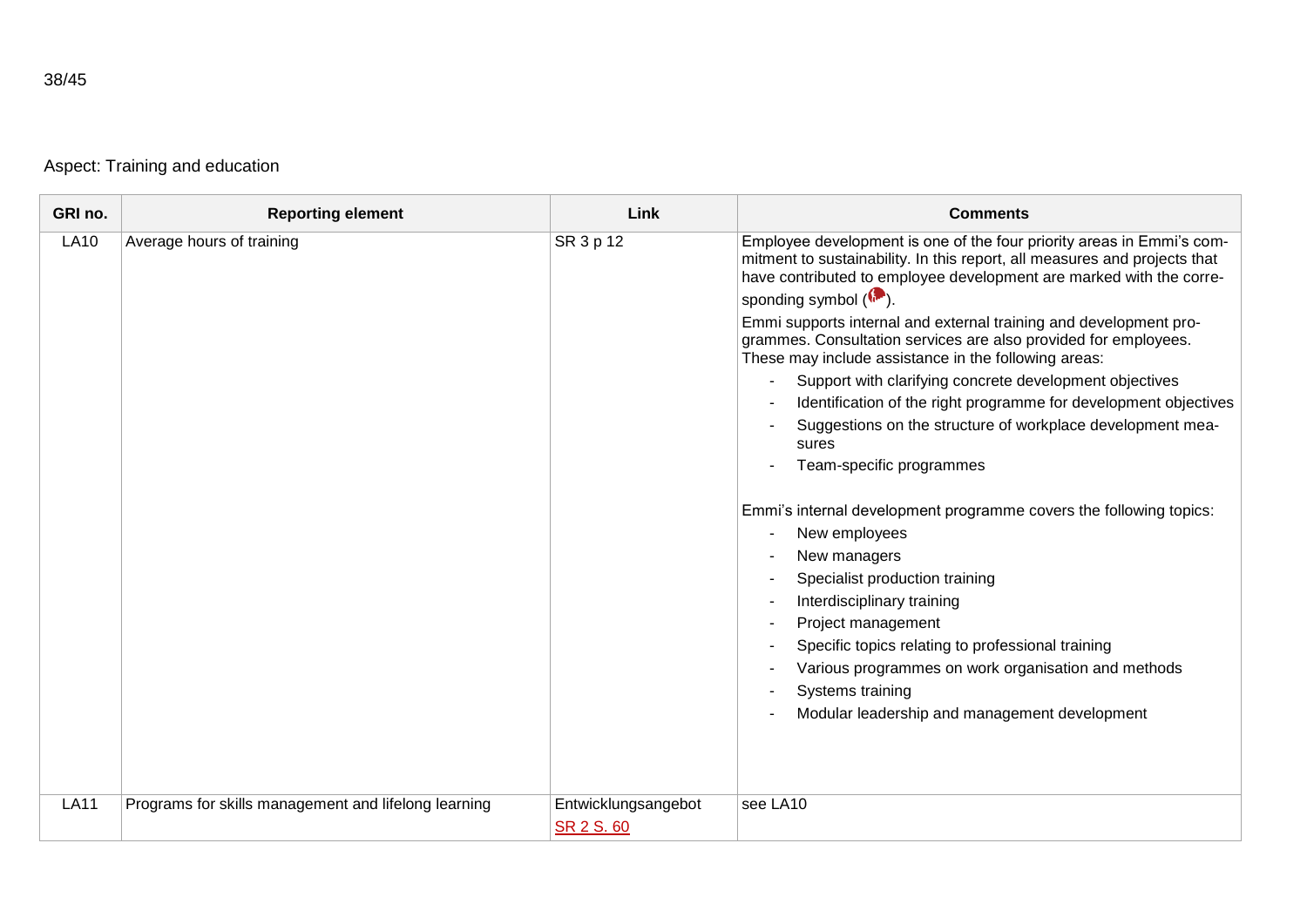| GRI no.     | <b>Reporting element</b>                                                                          | Link | <b>Comments</b>                                                                                                                                                                               |
|-------------|---------------------------------------------------------------------------------------------------|------|-----------------------------------------------------------------------------------------------------------------------------------------------------------------------------------------------|
| <b>LA12</b> | Percentage of employees receiving regular performance and SR3 p. 12<br>career development reviews |      | Successful HR work requires professional management. For Emmi, this<br>includes:                                                                                                              |
|             |                                                                                                   |      | clear goal orientation<br>$\blacksquare$                                                                                                                                                      |
|             |                                                                                                   |      | comprehensive competence management                                                                                                                                                           |
|             |                                                                                                   |      | overall satisfaction                                                                                                                                                                          |
|             |                                                                                                   |      | Emmi provides its managers with the HR tools they need to implement<br>this management cycle.                                                                                                 |
|             |                                                                                                   |      | In the Management by Objectives (MbO) process, objectives are<br>set/agreed at the beginning of a cycle. Where possible, the objectives<br>are defined by means of the following:             |
|             |                                                                                                   |      | <b>Evaluation parameter</b>                                                                                                                                                                   |
|             |                                                                                                   |      | What am I being assessed on? What do we consider as satis-<br>fied or exceeded?                                                                                                               |
|             |                                                                                                   |      | Measures/procedures                                                                                                                                                                           |
|             |                                                                                                   |      | How can I influence the achievement of objectives?                                                                                                                                            |
|             |                                                                                                   |      | Date                                                                                                                                                                                          |
|             |                                                                                                   |      | The following levels of objective are taken into account:                                                                                                                                     |
|             |                                                                                                   |      | Performance objectives<br>Derived from strategic requirements such as cost management<br>top-down in an objective-setting process.<br>What is to be achieved?                                 |
|             |                                                                                                   |      | Behavioural objectives<br>Derived from Emmi's values and their importance to the rele-<br>vant function.<br>How do I conduct myself?                                                          |
|             |                                                                                                   |      | Development objectives                                                                                                                                                                        |
|             |                                                                                                   |      | A transparent and sustainable process should also be sought                                                                                                                                   |
|             |                                                                                                   |      | with regard to developing employees' skills.                                                                                                                                                  |
|             |                                                                                                   |      | Objectives are reviewed and discussed periodically and in an appropri-<br>ate manner in line with each business unit's management cycle. Eva-<br>luations are based on the agreed objectives. |
|             |                                                                                                   |      |                                                                                                                                                                                               |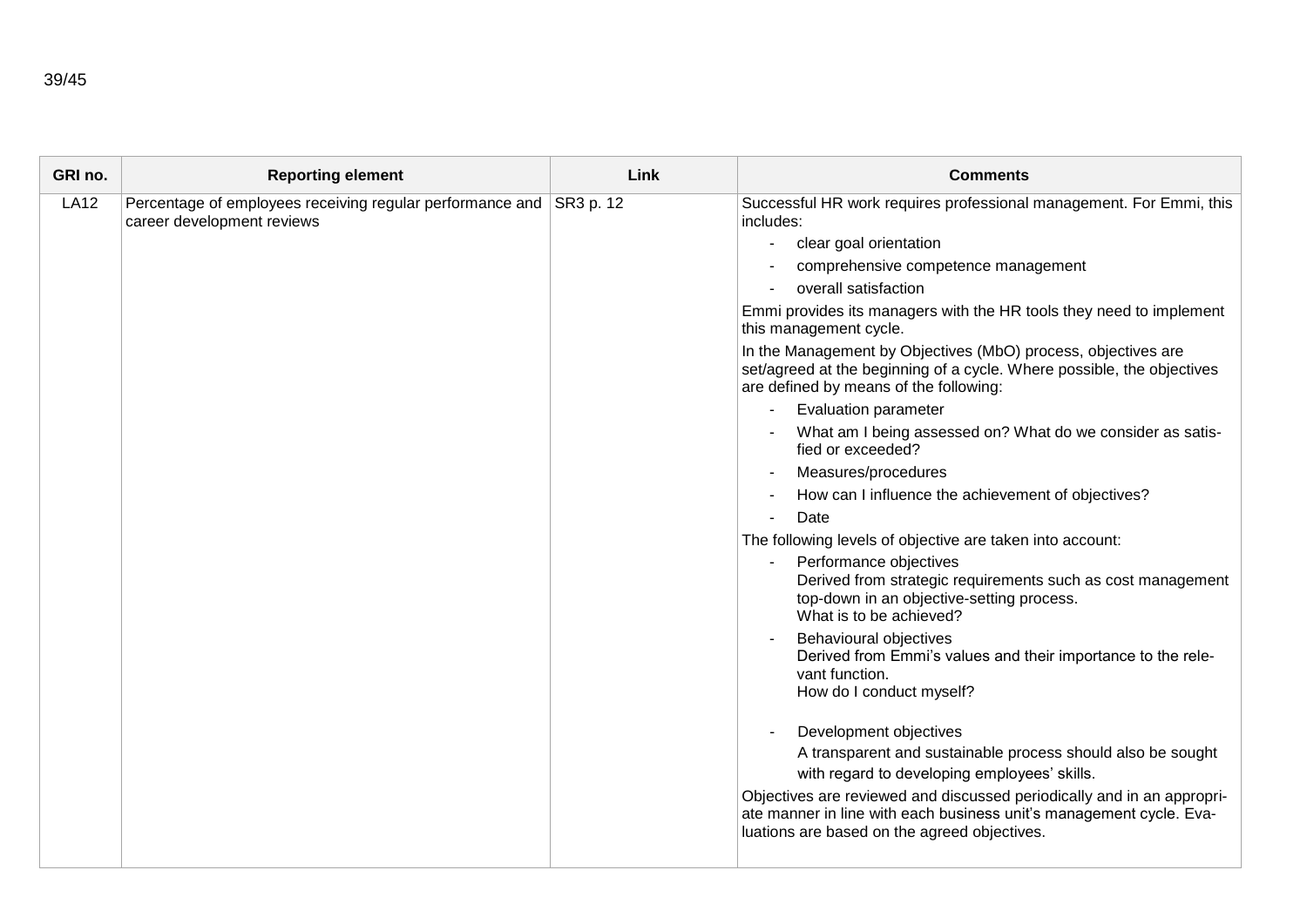| ٧ |
|---|
|   |

Aspect: Diversity and equal opportunity

| GRI no. | <b>Reporting element</b>                                                                                                                                                        | Link       | <b>Comments</b>                                                                                                                                                                                                                                                   |
|---------|---------------------------------------------------------------------------------------------------------------------------------------------------------------------------------|------------|-------------------------------------------------------------------------------------------------------------------------------------------------------------------------------------------------------------------------------------------------------------------|
| LA13    | Composition of governance bodies and breakdown of em-<br>ployees per category according to gender, age group, mi-<br>nority group membership, and other indicators of diversity | SR 3 S, 43 | <b>Extract from Emmi's Code of Conduct:</b><br>Equality<br>Emmi ensures non-discriminatory places of work. In particular, discrimi-<br>nation on the basis of skin colour, age, gender, nationality or religion is<br>taboo at Emmi.                              |
| LA14    | Ratio of basic salary of men to women by employee category                                                                                                                      |            | <b>Extract from Emmi's Code of Conduct:</b><br>Fair working conditions<br>We ensure that all employees receive a fair salary for their work. Both<br>salaries and working hours are in line with at least the valid legal re-<br>quirements at the place of work. |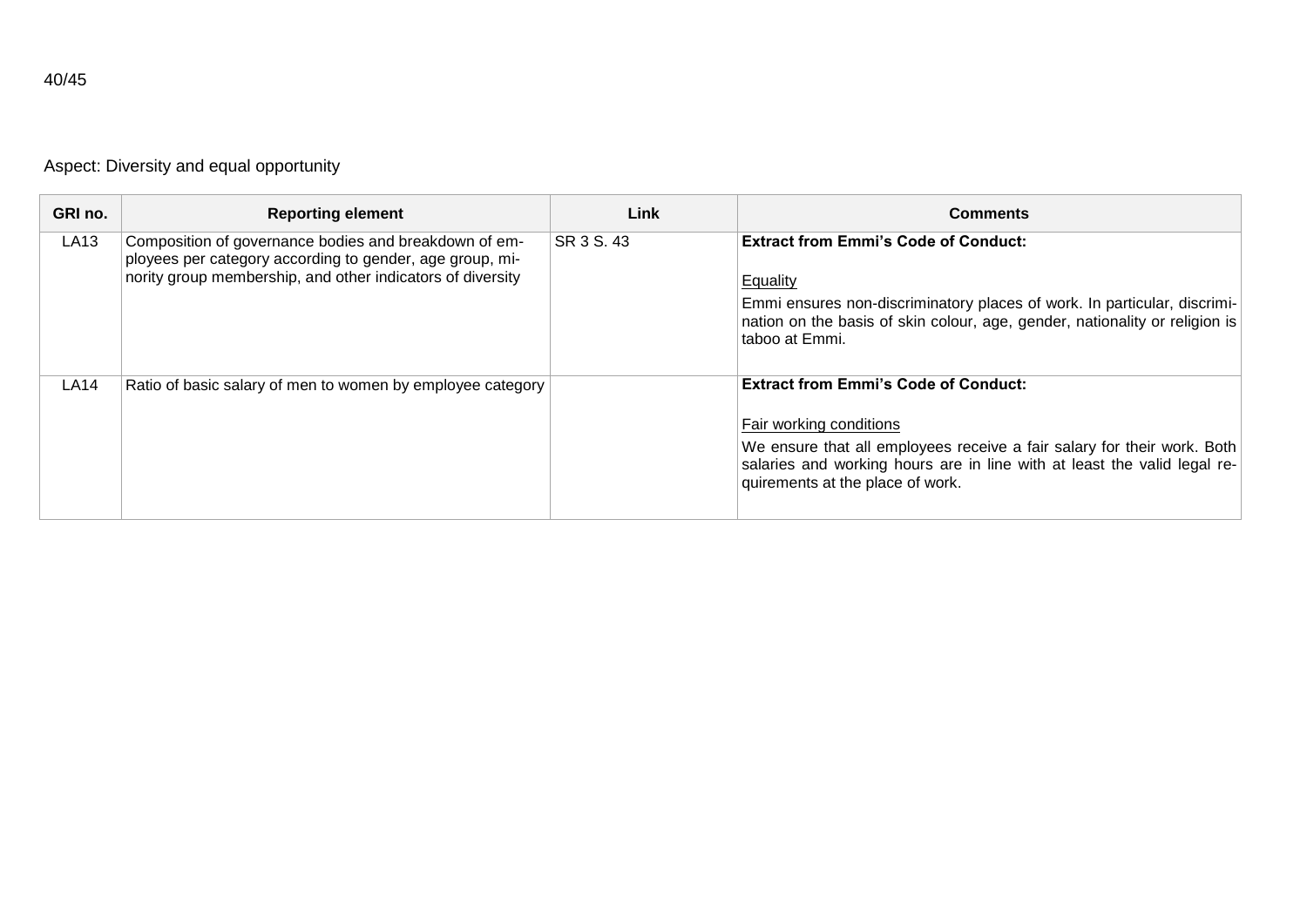#### Human rights performance indicators

Note: Human rights factors were externally verified by SGS as part of the SMETA (Sedex Members Ethical Trade Audit).

Aspect: Investment and procurement practices

| GRI no.         | <b>Reporting element</b>                                                                                           | Link | <b>Comments</b>                                                                                                   |
|-----------------|--------------------------------------------------------------------------------------------------------------------|------|-------------------------------------------------------------------------------------------------------------------|
| HR <sub>1</sub> | Percentage and total number of significant investment<br>agreements that include human rights clauses              |      | Human rights factors were externally verified by SGS as part of the<br>SMETA (Sedex Members Ethical Trade Audit). |
| HR <sub>2</sub> | significant suppliers and contractors that have undergone<br>screening on human rights                             |      | Human rights factors were externally verified by SGS as part of the<br>SMETA (Sedex Members Ethical Trade Audit). |
| HR3             | employee training on policies and procedures concerning<br>aspects of human rights that are relevant to operations |      | Human rights factors were externally verified by SGS as part of the<br>SMETA (Sedex Members Ethical Trade Audit). |

Aspect: Non-discrimination

| GRI no. | <b>Reporting element</b>    | Link | Comments |
|---------|-----------------------------|------|----------|
| HR4     | Incidents of discrimination |      | ⊥n.i.    |
|         |                             |      |          |

#### As pect: Freedom of association and collective bargaining

| GRI no. | <b>Reporting element</b>                                                                                                                           | Link | Comments                                                                                                          |
|---------|----------------------------------------------------------------------------------------------------------------------------------------------------|------|-------------------------------------------------------------------------------------------------------------------|
| HR5     | Operations identified in which the right to exercise freedom<br>of association and collective bargaining may be at significant $\parallel$<br>risk |      | Human rights factors were externally verified by SGS as part of the<br>SMETA (Sedex Members Ethical Trade Audit). |

41/45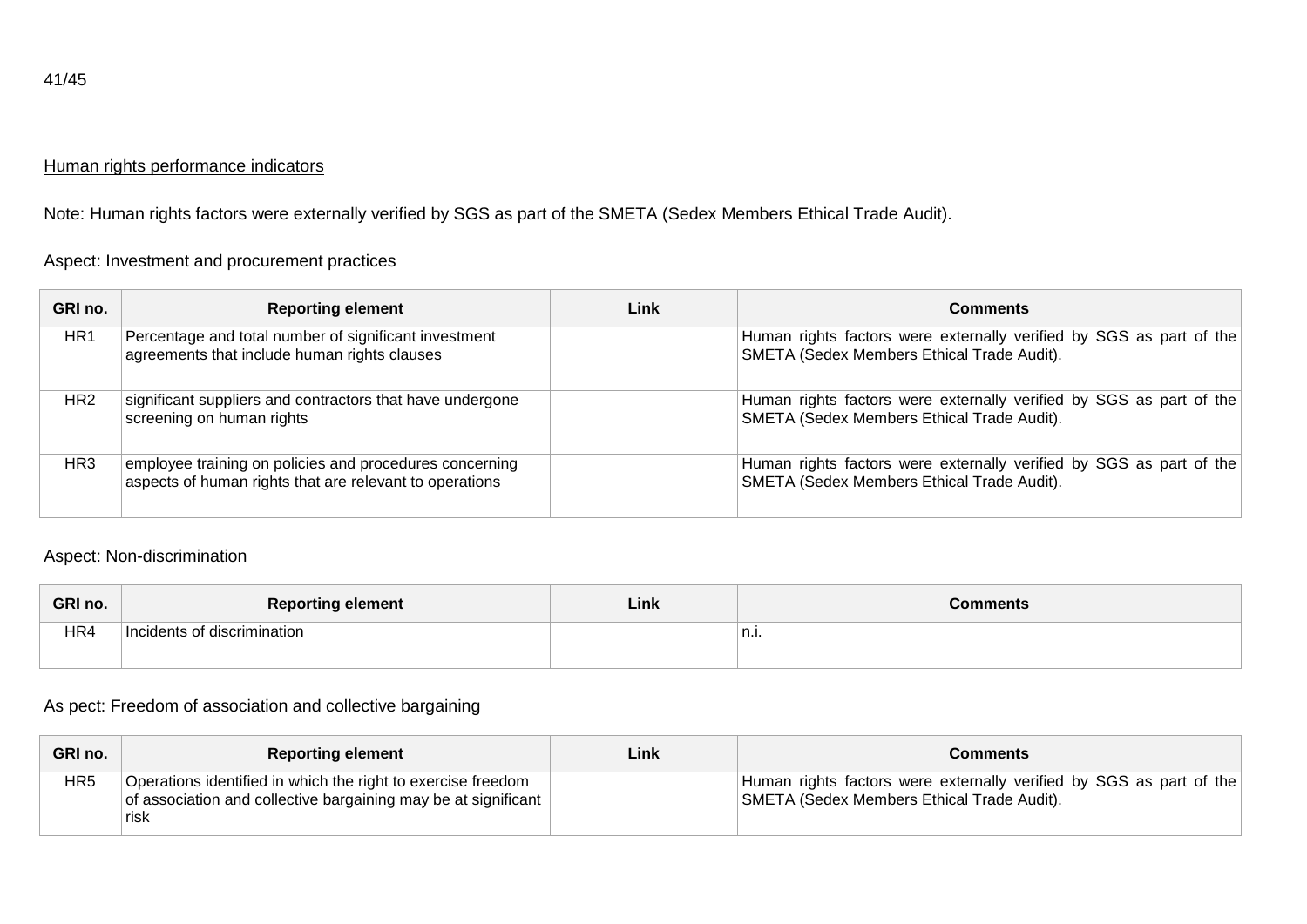# Aspect: Child labor

| GRI no. | <b>Reporting element</b>                                                                                         | Link | Comments                                                                                                                                                               |
|---------|------------------------------------------------------------------------------------------------------------------|------|------------------------------------------------------------------------------------------------------------------------------------------------------------------------|
| HR6     | Operations identified as having significant risk for incidents of $\overline{\text{SR 1 p}}$ . 26<br>child labor |      | The report on the Sedex Members Ethical Trade Audit shows that the<br>minimum age of Emmi employees is 15 years. Employees of this age<br>are exclusively apprentices. |

### Aspect: Forced and compulsory labor

| GRI no. | <b>Reporting element</b>                                                                        | Link | <b>Comments</b>                                                                                                   |
|---------|-------------------------------------------------------------------------------------------------|------|-------------------------------------------------------------------------------------------------------------------|
| HR7     | Operations identified as having significant risk for incidents of<br>forced or compulsory labor |      | Human rights factors were externally verified by SGS as part of the<br>SMETA (Sedex Members Ethical Trade Audit). |

### Aspect: Security practices

| GRI no. | <b>Reporting element</b>                                                                                      | Link | <b>Comments</b>                                                                                                   |
|---------|---------------------------------------------------------------------------------------------------------------|------|-------------------------------------------------------------------------------------------------------------------|
| HR8     | Security personnel trained in the organization's policies or<br>procedures concerning aspects of human rights |      | Human rights factors were externally verified by SGS as part of the<br>SMETA (Sedex Members Ethical Trade Audit). |

# Aspect: Indigenous rights

| GRI no. | <b>Reporting element</b>                                      | Link | Comments                      |
|---------|---------------------------------------------------------------|------|-------------------------------|
| HR9     | Incidents of violations involving rights of indigenous people |      | In.r. for Emmi in Switzerland |
|         |                                                               |      |                               |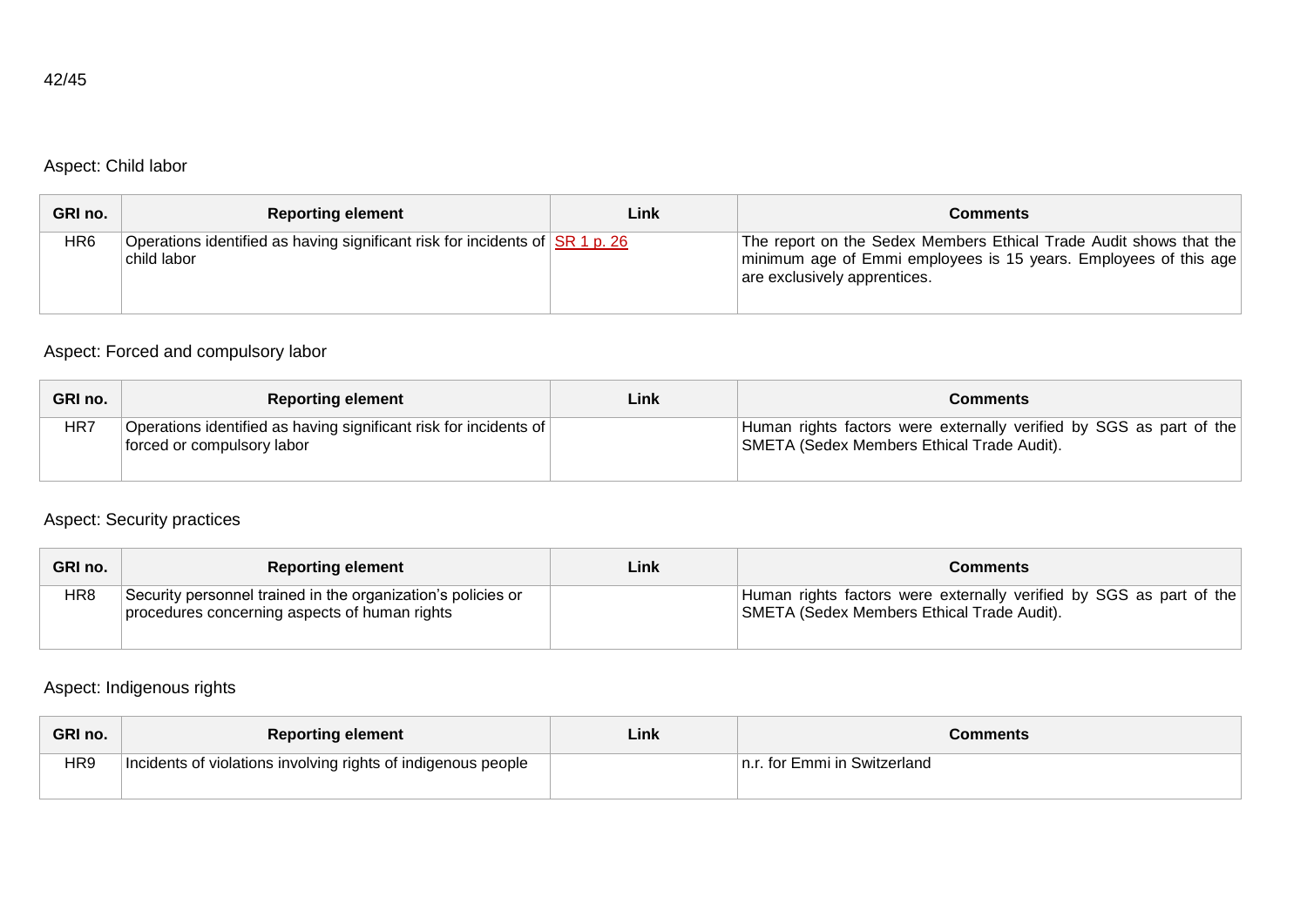# Society performance indicators

# Aspect: Community

| GRI no.         | <b>Reporting element</b>                                                                                                               | Link | Comments                                                                                                                                       |
|-----------------|----------------------------------------------------------------------------------------------------------------------------------------|------|------------------------------------------------------------------------------------------------------------------------------------------------|
| SO <sub>1</sub> | Nature, scope, and effectiveness of any programs and prac-<br>tices that assess and manage the impacts of operations on<br>communities |      | There are currently no programmes at Emmi in Switzerland that evalu-<br>ate the impact of operating activities on the communities and regions. |

# Aspect: Corruption

| GRI no.         | <b>Reporting element</b>                                                                      | Link | Comments    |
|-----------------|-----------------------------------------------------------------------------------------------|------|-------------|
| SO <sub>2</sub> | Percentage and total number of business units analyzed for<br>risks related to corruption     |      | n.i.        |
| SO <sub>3</sub> | Percentage of employees trained in organization's anti-<br>corruption policies and procedures |      | ≗n.i.       |
| SO <sub>4</sub> | Actions taken in response to incidents of corruption                                          |      | $n_{\cdot}$ |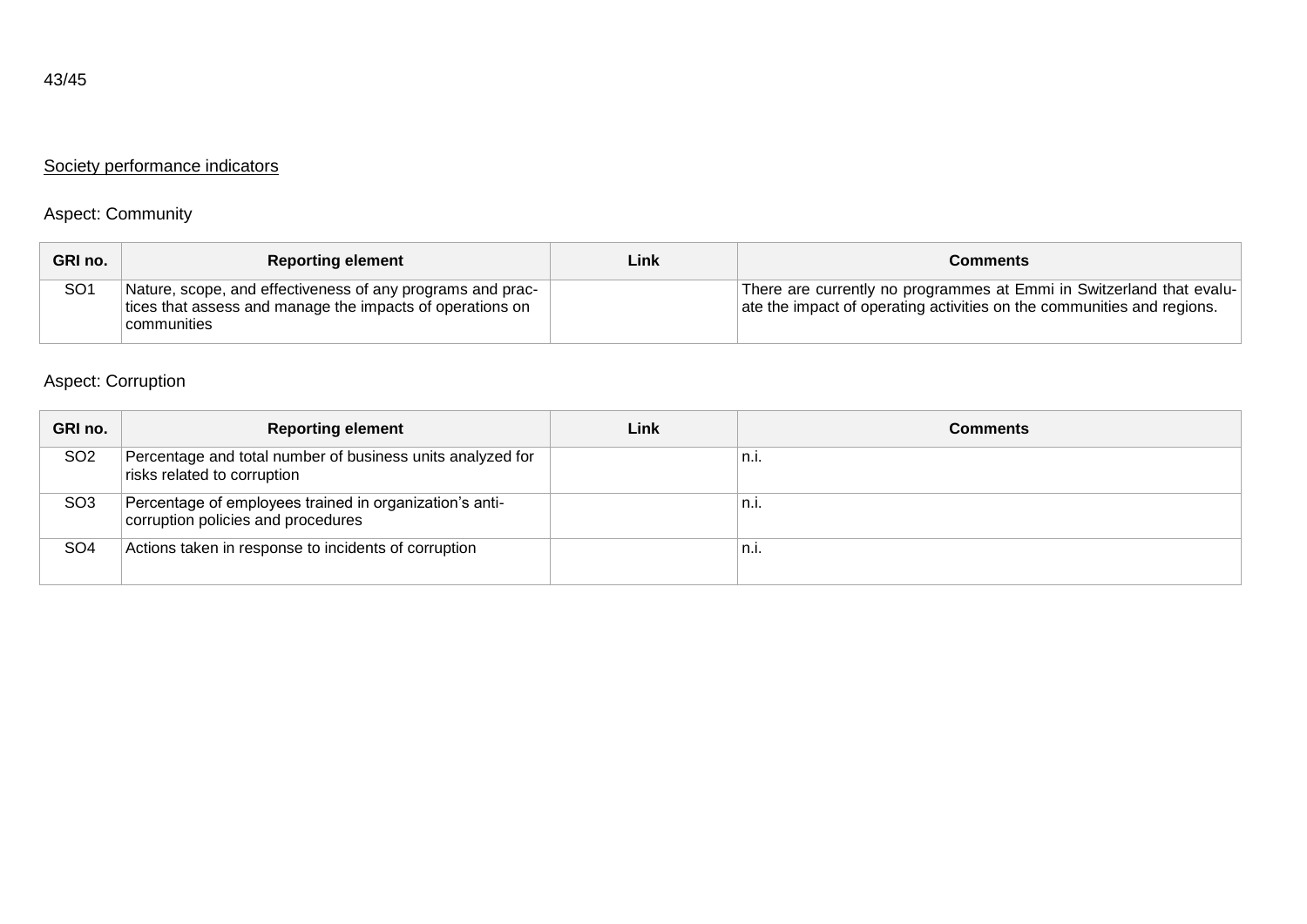# Aspect: Public policy

| GRI no.         | <b>Reporting element</b>                                                                                    | Link | <b>Comments</b>                                                                                                                                                                                                                                                                        |
|-----------------|-------------------------------------------------------------------------------------------------------------|------|----------------------------------------------------------------------------------------------------------------------------------------------------------------------------------------------------------------------------------------------------------------------------------------|
| SO <sub>5</sub> | Public policy positions and participation in public policy de-<br>velopment and lobbying                    |      | Emmi only issues public statements on political issues if they affect the<br>company directly. These usually involve matters relating to agricultural<br>policy.                                                                                                                       |
|                 |                                                                                                             |      | In the case of relevant political issues Emmi also plays an active role in<br>shaping the opinions of political and business decision-makers. The<br>company is also actively included in the political decision-making pro-<br>cess on a regular basis (e.g. consultation processes). |
| SO <sub>6</sub> | Value of financial and in-kind contributions to political parties,<br>politicians, and related institutions |      | Emmi does not provide financial support for political parties or politi-<br>cians in Switzerland. However, numerous Emmi employees are active<br>at various levels of the Swiss political system in addition to their jobs.                                                            |